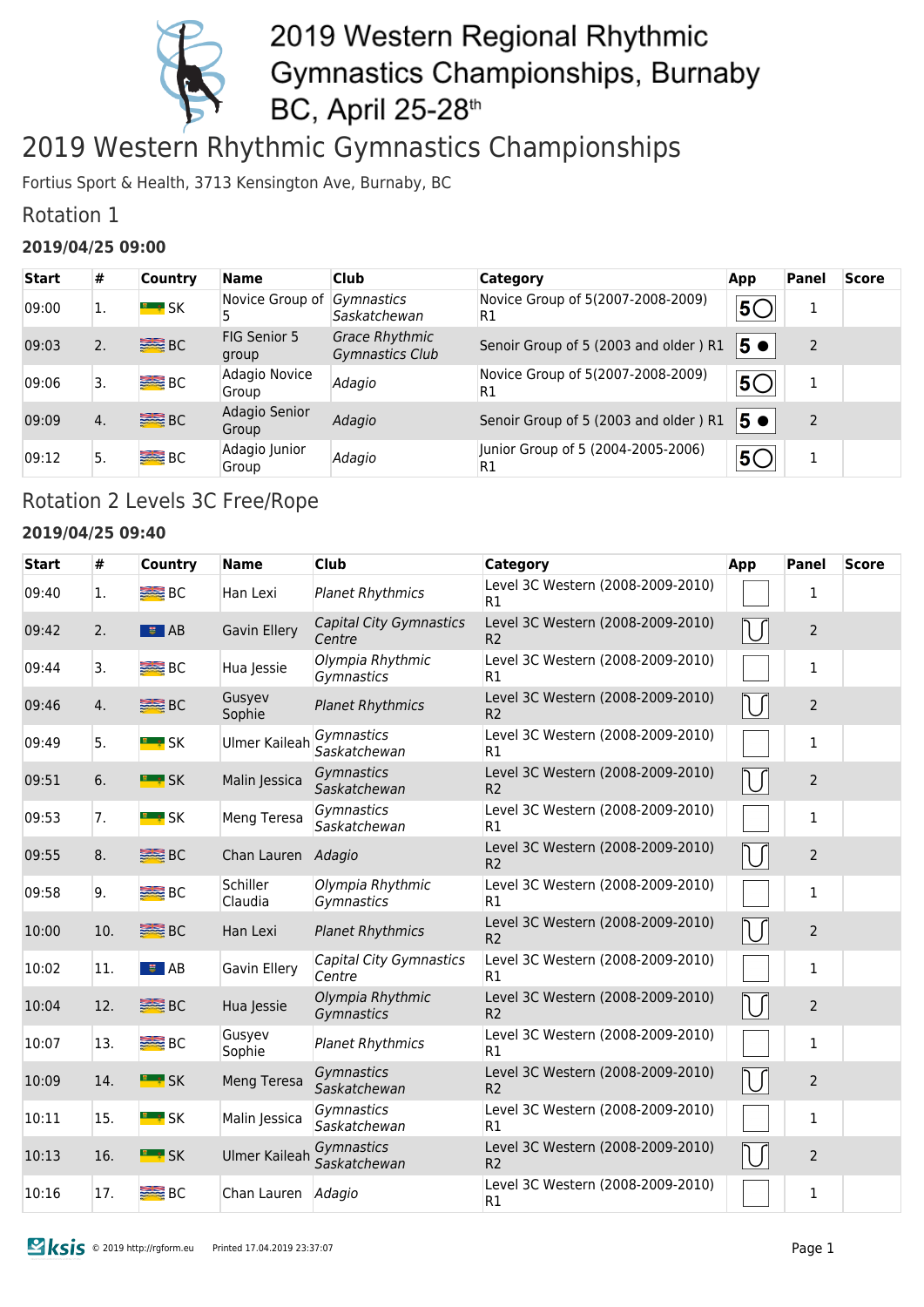

| <b>Start</b> | #   | <b>Country</b> | <b>Name</b>         | <b>Club</b>                           | Category                          | App | Panel      | <b>Score</b> |
|--------------|-----|----------------|---------------------|---------------------------------------|-----------------------------------|-----|------------|--------------|
| 10:18        | 18. | <b>SEE BC</b>  | Schiller<br>Claudia | Olympia Rhythmic<br><i>Gymnastics</i> | Level 3C Western (2008-2009-2010) |     | $\epsilon$ |              |

### Novice Free/ Rope

#### **2019/04/25 10:22**

| <b>Start</b> | #   | <b>Country</b>          | <b>Name</b>            | Club                                     | <b>Category</b>            | App | <b>Panel</b>   | <b>Score</b> |
|--------------|-----|-------------------------|------------------------|------------------------------------------|----------------------------|-----|----------------|--------------|
| 10:22        | 1.  | $R = BC$                | Ching Natalie          | Adagio                                   | Novice (2007-2009-2009) R1 |     | 1              |              |
| 10:24        | 2.  | <b>SEE BC</b>           | Ilieva Veronica        | Olympia Rhythmic<br>Gymnastics           | Novice (2007-2009-2009) R2 |     | $\overline{2}$ |              |
| 10:26        | 3.  | $R = BC$                | Weng Jillina           | <b>Planet Rhythmics</b>                  | Novice (2007-2009-2009) R1 |     | 1              |              |
| 10:28        | 4.  | $\overline{\bullet}$ AB | Gavin Keira- Mae       | <b>Capital City Gymnastics</b><br>Centre | Novice (2007-2009-2009) R2 |     | $\overline{2}$ |              |
| 10:31        | 5.  | BC <sub>3</sub>         | Cameron Mishra         | Okanagan RG                              | Novice (2007-2009-2009) R1 |     | 1              |              |
| 10:33        | 6.  | <b>E</b> * SK           | <b>Czemeres Karlee</b> | Gymnastics Saskatchewan                  | Novice (2007-2009-2009) R2 |     | $\overline{2}$ |              |
| 10:35        | 7.  | $R = BC$                | Habibiniya Sophia      | Adagio                                   | Novice (2007-2009-2009) R1 |     | $\mathbf{1}$   |              |
| 10:37        | 8.  | <b>SEE BC</b>           | Sakata Tsubaki         | Olympia Rhythmic<br>Gymnastics           | Novice (2007-2009-2009) R2 |     | $\overline{2}$ |              |
| 10:40        | 9.  | $R = BC$                | Moe Elizabeth          | Olympia Rhythmic<br>Gymnastics           | Novice (2007-2009-2009) R1 |     | 1              |              |
| 10:42        | 10. | $\frac{1}{2}$ AB        | Cherepanov Amelie      | Chinook Rhythmique<br>Gymnastic Club     | Novice (2007-2009-2009) R2 |     | $\overline{2}$ |              |
| 10:44        | 11. | $R = BC$                | Hardy Camille          | Okanagan RG                              | Novice (2007-2009-2009) R1 |     | 1              |              |
| 10:46        | 12. | $\frac{1}{2}$ AB        | Mao Sophia             | Chinook Rhythmique<br>Gymnastic Club     | Novice (2007-2009-2009) R2 |     | $\overline{2}$ |              |
| 10:49        | 13. | $R = BC$                | Ilieva Veronica        | Olympia Rhythmic<br>Gymnastics           | Novice (2007-2009-2009) R1 |     | 1              |              |
| 10:51        | 14. | <b>SEE</b> BC           | Cimensel Aisha         | <b>Planet Rhythmics</b>                  | Novice (2007-2009-2009) R2 |     | $\overline{2}$ |              |
| 10:53        | 15. | $\frac{1}{2}$ AB        | Gavin Keira- Mae       | Capital City Gymnastics<br>Centre        | Novice (2007-2009-2009) R1 |     | 1              |              |
| 10:55        | 16. | <b>SEE</b> BC           | Ching Natalie          | Adagio                                   | Novice (2007-2009-2009) R2 |     | 2              |              |
| 10:58        | 17. | <b>E</b> * SK           | Czemeres Karlee        | Gymnastics Saskatchewan                  | Novice (2007-2009-2009) R1 |     | 1              |              |
| 11:00        | 18. | <b>SEE</b> BC           | Weng Jillina           | <b>Planet Rhythmics</b>                  | Novice (2007-2009-2009) R2 |     | $\overline{2}$ |              |
| 11:02        | 19. | $R = BC$                | Sakata Tsubaki         | Olympia Rhythmic<br>Gymnastics           | Novice (2007-2009-2009) R1 |     | $\mathbf{1}$   |              |
| 11:04        | 20. | <b>SEE</b> BC           | Cameron Mishra         | Okanagan RG                              | Novice (2007-2009-2009) R2 |     | $\overline{2}$ |              |
| 11:07        | 21. | ■■ AB                   | Cherepanov Amelie      | Chinook Rhythmique<br>Gymnastic Club     | Novice (2007-2009-2009) R1 |     | 1              |              |
| 11:09        | 22. | <b>SEE</b> BC           | Habibiniya Sophia      | Adagio                                   | Novice (2007-2009-2009) R2 |     | $\overline{2}$ |              |
| 11:11        | 23. | $\bullet$ AB            | Mao Sophia             | Chinook Rhythmique<br>Gymnastic Club     | Novice (2007-2009-2009) R1 |     | 1              |              |
| 11:13        | 24. | <b>SEE</b> BC           | Moe Elizabeth          | Olympia Rhythmic<br>Gymnastics           | Novice (2007-2009-2009) R2 |     | 2              |              |
| 11:16        | 25. | <b>BIE</b> BC           | Cimensel Aisha         | <b>Planet Rhythmics</b>                  | Novice (2007-2009-2009) R1 |     | 1              |              |
| 11:18        | 26. | <b>SEE</b> BC           | Hardy Camille          | Okanagan RG                              | Novice (2007-2009-2009) R2 |     | $\overline{2}$ |              |
| 11:20        | 27. | <sup>≋</sup> ≋ MB       | Johnson Athena         | <b>HPTC</b> International                | Novice (2007-2009-2009) R1 |     | 1              |              |
| 11:22        | 28. | <b>E</b> : SK           | Alemam Jana            | Gymnastics Saskatchewan                  | Novice (2007-2009-2009) R2 |     | $\overline{2}$ |              |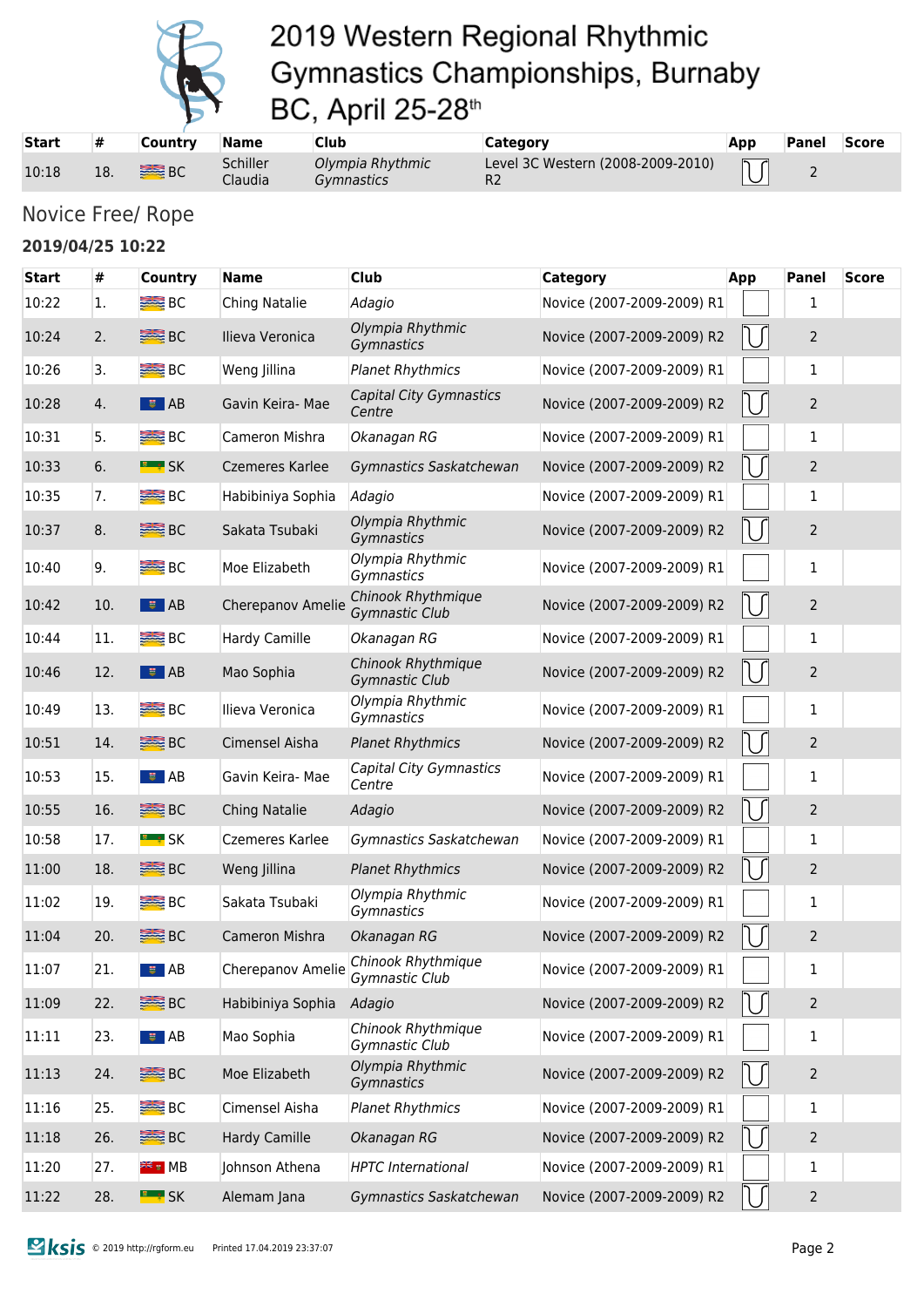

| <b>Start</b> | #   | <b>Country</b>    | <b>Name</b>              | <b>Club</b>                                           | Category                   | App | <b>Panel</b>   | <b>Score</b> |
|--------------|-----|-------------------|--------------------------|-------------------------------------------------------|----------------------------|-----|----------------|--------------|
| 11:25        | 29. | ■■ AB             | Monaxios Sofia           | Alegria The Alberta Centre<br>for Rhythmic Gymnastics | Novice (2007-2009-2009) R1 |     | 1              |              |
| 11:27        | 30. | <b>SEE</b> BC     | Piskunova Liza           | Origami Rhythmics                                     | Novice (2007-2009-2009) R2 |     | $\overline{2}$ |              |
| 11:29        | 31. | <del>※ ■</del> MB | <b>Burns Ella</b>        | <b>HPTC</b> International                             | Novice (2007-2009-2009) R1 |     | 1              |              |
| 11:31        | 32. | $\frac{1}{2}$ AB  | Beauchesne Angela ERSGA  |                                                       | Novice (2007-2009-2009) R2 |     | $\overline{2}$ |              |
| 11:34        | 33. | $\frac{1}{2}$ AB  | Grundau-Roden Lily ERSGA |                                                       | Novice (2007-2009-2009) R1 |     | $\mathbf{1}$   |              |
| 11:36        | 34. | <b>E</b> * SK     | Delainey Brynn           | Gymnastics Saskatchewan                               | Novice (2007-2009-2009) R2 |     | $\overline{2}$ |              |
| 11:38        | 35. | $R = BC$          | Volik Milana             | <b>Planet Rhythmics</b>                               | Novice (2007-2009-2009) R1 |     | 1              |              |
| 11:40        | 36. | <b>SEE</b> BC     | <b>Brierley Noelle</b>   | Okanagan RG                                           | Novice (2007-2009-2009) R2 |     | $\overline{2}$ |              |
| 11:43        | 37. | $R = BC$          | <b>Tang Lily</b>         | Adagio                                                | Novice (2007-2009-2009) R1 |     | 1              |              |
| 11:45        | 38. | <b>SEE</b> BC     | Mai Bernice              | <b>Planet Rhythmics</b>                               | Novice (2007-2009-2009) R2 |     | $\overline{2}$ |              |
| 11:47        | 39. | <b>E</b> * SK     | Alemam Jana              | Gymnastics Saskatchewan                               | Novice (2007-2009-2009) R1 |     | 1              |              |
| 11:49        | 40. | <sup>業者</sup> ™B  | Johnson Athena           | <b>HPTC</b> International                             | Novice (2007-2009-2009) R2 |     | $\overline{2}$ |              |
| 11:52        | 41. | $R = BC$          | Piskunova Liza           | Origami Rhythmics                                     | Novice (2007-2009-2009) R1 |     | 1              |              |
| 11:54        | 42. | $\bullet$ AB      | Monaxios Sofia           | Alegria The Alberta Centre<br>for Rhythmic Gymnastics | Novice (2007-2009-2009) R2 |     | $\overline{2}$ |              |
| 11:56        | 43. | ■■ AB             | Beauchesne Angela ERSGA  |                                                       | Novice (2007-2009-2009) R1 |     | $\mathbf{1}$   |              |
| 11:58        | 44. | <b>FREE</b> MB    | <b>Burns Ella</b>        | <b>HPTC</b> International                             | Novice (2007-2009-2009) R2 |     | $\overline{2}$ |              |
| 12:01        | 45. | <u>" ∗</u> SK     | Delainey Brynn           | Gymnastics Saskatchewan                               | Novice (2007-2009-2009) R1 |     | 1              |              |
| 12:03        | 46. | $\frac{1}{2}$ AB  | Grundau-Roden Lily ERSGA |                                                       | Novice (2007-2009-2009) R2 |     | $\overline{2}$ |              |
| 12:05        | 47. | $R = BC$          | <b>Brierley Noelle</b>   | Okanagan RG                                           | Novice (2007-2009-2009) R1 |     | $\mathbf{1}$   |              |
| 12:07        | 48. | <b>SEE</b> BC     | Volik Milana             | <b>Planet Rhythmics</b>                               | Novice (2007-2009-2009) R2 |     | $\overline{2}$ |              |
| 12:10        | 49. | $R = BC$          | Mai Bernice              | <b>Planet Rhythmics</b>                               | Novice (2007-2009-2009) R1 |     | $\mathbf{1}$   |              |
| 12:12        | 50. | <b>SEE</b> BC     | <b>Tang Lily</b>         | Adagio                                                | Novice (2007-2009-2009) R2 |     | $\overline{2}$ |              |

### Rotaton 3 Junior Open and Junior HP Rope/Ball

#### **2019/04/25 12:55**

| <b>Start</b> | #   | Country             | Name                | <b>Club</b>                       | <b>Category</b>                   | App | Panel          | <b>Score</b> |
|--------------|-----|---------------------|---------------------|-----------------------------------|-----------------------------------|-----|----------------|--------------|
| 12:55        | 1.  | $\blacksquare$ SK   | Lingelbach Laila    | <i>Gymnastics</i><br>Saskatchewan | Junior Level 9(2006-2005-2004) R1 |     | 1              |              |
| 12:57        | 2.  | <b>SEE</b> BC       | Cox Gracie          | Okanagan RG                       | Junior Level 9(2006-2005-2004) R2 |     | $\overline{2}$ |              |
| 12:59        | 3.  | BC                  | Lavoie Alexanne     | Adagio                            | Junior Level 9(2006-2005-2004) R1 |     | 1              |              |
| 13:01        | 4.  | $\frac{2\pi}{3}$ MB | Tenegja Festina     | <b>HPTC</b> International         | Junior Level 9(2006-2005-2004) R2 |     | 2              |              |
| 13:04        | 5.  | <b>BEB</b> BC       | Guo Claire          | Elite gymnastics                  | Junior Level 9(2006-2005-2004) R1 |     | 1              |              |
| 13:06        | 6.  | <b>ERE</b> BC       | Andreotti Ashlyn    | Okanagan RG                       | Junior Level 9(2006-2005-2004) R2 |     | $\overline{2}$ |              |
| 13:08        | 7.  | $B^{\text{max}}$    | Cabel Dixie         | Adagio                            | Junior Level 9(2006-2005-2004) R1 |     | 1              |              |
| 13:10        | 8.  | $R = BC$            | Kuts Margaret       | Olympia Rhythmic<br>Gymnastics    | Junior Level 9(2006-2005-2004) R2 |     | $\overline{2}$ |              |
| 13:13        | 9.  | $B2$ BC             | Kolganov Victoria   | Elite gymnastics                  | Junior Level 9(2006-2005-2004) R1 |     | 1              |              |
| 13:15        | 10. | $**$ MB             | <b>Burns Aubrey</b> | <b>HPTC</b> International         | Junior Level 9(2006-2005-2004) R2 |     | 2              |              |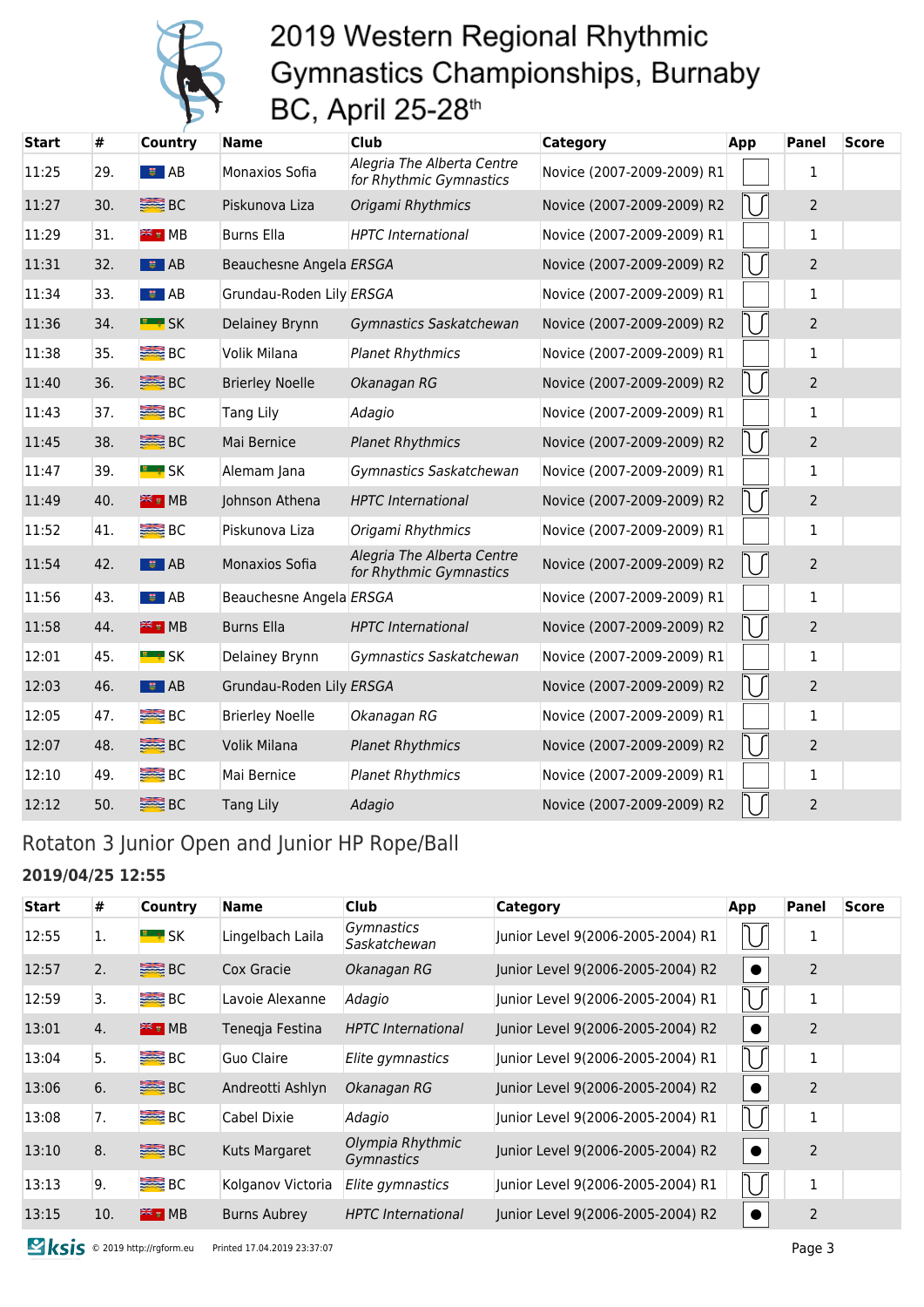

| <b>Start</b>                 | #   | Country             | <b>Name</b>                          | Club                                        | <b>Category</b>                            | App       | <b>Panel</b>   | <b>Score</b> |
|------------------------------|-----|---------------------|--------------------------------------|---------------------------------------------|--------------------------------------------|-----------|----------------|--------------|
| 13:17                        | 11. | <sup>₩∉</sup> ∎ MB  | Yegorova Veronika HPTC International |                                             | Junior Level 9(2006-2005-2004) R1          |           | 1              |              |
| 13:19                        | 12. | <b>SEE</b> BC       | Goyal Pari                           | Olympia Rhythmic<br>Gymnastics              | Junior Level 9(2006-2005-2004) R2          | $\bullet$ | $\overline{2}$ |              |
| 13:22                        | 13. | B <sub>C</sub>      | <b>Tang Daphne</b>                   | Olympia Rhythmic<br>Gymnastics              | Junior Level 9(2006-2005-2004) R1          | IJ        | $\mathbf{1}$   |              |
| 13:24                        | 14. | <b>SEE</b> BC       |                                      | Kalashnikava Anna Origami Rhythmics         | Junior Level 9(2006-2005-2004) R2          | $\bullet$ | $\overline{2}$ |              |
| 13:26                        | 15. | <b>BIG</b> BC       | Cox Gracie                           | Okanagan RG                                 | Junior Level 9(2006-2005-2004) R1          |           | $\mathbf 1$    |              |
| 13:28                        | 16. | <b>E</b> SK         | Lingelbach Laila                     | Gymnastics<br>Saskatchewan                  | Junior Level 9(2006-2005-2004) R2          | $\bullet$ | $\overline{2}$ |              |
| 13:31                        | 17. | <sup>₩∉</sup> ⊪ MB  | Teneqja Festina                      | <b>HPTC</b> International                   | Junior Level 9(2006-2005-2004) R1          |           | $\mathbf{1}$   |              |
| 13:33                        | 18. | <b>BEE</b> BC       | Lavoie Alexanne                      | Adagio                                      | Junior Level 9(2006-2005-2004) R2          |           | $\overline{2}$ |              |
| 13:35                        | 19. | B <sub>C</sub>      | Andreotti Ashlyn                     | Okanagan RG                                 | Junior Level 9(2006-2005-2004) R1          |           | 1              |              |
| 13:37                        | 20. | <b>SEE BC</b>       | <b>Guo Claire</b>                    | Elite gymnastics                            | Junior Level 9(2006-2005-2004) R2          | $\bullet$ | $\overline{2}$ |              |
| 13:40                        | 21. | <b>BIG</b> BC       | Kuts Margaret                        | Olympia Rhythmic<br>Gymnastics              | Junior Level 9(2006-2005-2004) R1          | U         | $\mathbf{1}$   |              |
| 13:42                        | 22. | <b>SEE BC</b>       | Cabel Dixie                          | Adagio                                      | Junior Level 9(2006-2005-2004) R2          | $\bullet$ | $\overline{2}$ |              |
| 13:44                        | 23. | <sup>₩</sup> ₹ ₩ MB | <b>Burns Aubrey</b>                  | <b>HPTC</b> International                   | Junior Level 9(2006-2005-2004) R1          |           | $\mathbf{1}$   |              |
| 13:46                        | 24. | <b>SEE</b> BC       | Kolganov Victoria                    | Elite gymnastics                            | Junior Level 9(2006-2005-2004) R2          | $\bullet$ | $\overline{2}$ |              |
| 13:49                        | 25. | <b>BIG</b> BC       | Goyal Pari                           | Olympia Rhythmic<br>Gymnastics              | Junior Level 9(2006-2005-2004) R1          |           | 1              |              |
| 13:51                        | 26. | <sup>業者</sup> ™B    | Yegorova Veronika HPTC International |                                             | Junior Level 9(2006-2005-2004) R2          | $\bullet$ | $\overline{2}$ |              |
| 13:53                        | 27. | B <sub>C</sub>      |                                      | Kalashnikava Anna Origami Rhythmics         | Junior Level 9(2006-2005-2004) R1          |           | 1              |              |
| 13:55                        | 28. | <b>SEE</b> BC       | <b>Tang Daphne</b>                   | Olympia Rhythmic<br>Gymnastics              | Junior Level 9(2006-2005-2004) R2          | $\bullet$ | $\overline{2}$ |              |
| 13:58                        | 29. | $R = BC$            | Oprea Julia Isabel                   | Adagio                                      | Junior Level 10/HP(2006 -2005-<br>2004) R1 |           | $\mathbf{1}$   |              |
| 14:00                        | 30. | $\bullet$ AB        | Carvalho Gabriella ERSGA             |                                             | Junior Level 10/HP(2006 -2005-<br>2004) R2 | $\bullet$ | $\overline{2}$ |              |
| 14:02                        | 31. | <b>BIG</b> BC       | Dockendorff Elle                     | Okanagan RG                                 | Junior Level 10/HP(2006 -2005-<br>2004) R1 | $\bigcup$ | $\mathbf 1$    |              |
| 14:04                        | 32. | <sup>米</sup> MB     | PFEIL Samantha                       | <b>HPTC</b> International                   | Junior Level 10/HP(2006 -2005-<br>2004) R2 | $\bullet$ | $\overline{2}$ |              |
| 14:07                        | 33. | <b>BIG</b> BC       |                                      | Kurbanova Mubina Origami Rhythmics          | Junior Level 9(2006-2005-2004) R1          |           | $\mathbf 1$    |              |
| 14:09                        | 34. | <b>SEE</b> BC       | Evans Katie                          | Victoria Rhythmic<br>Gymnastics             | Junior Level 9(2006-2005-2004) R2          | $\bullet$ | $\overline{2}$ |              |
| 14:11                        | 35. | ■■ AB               | Mah Jessica                          | Chinook Rhythmique<br>Gymnastic Club        | Junior Level 9(2006-2005-2004) R1          | $\bigcup$ | $\mathbf{1}$   |              |
| 14:13                        | 36. | <b>SEE</b> BC       | <b>Tilman Nicol</b>                  | <b>Aura Rhythmics</b>                       | Junior Level 9(2006-2005-2004) R2          | $\bullet$ | $\overline{2}$ |              |
| 14:16                        | 37. | <b>BEE</b> BC       | Porter Sophia                        | <b>Aura Rhythmics</b>                       | Junior Level 9(2006-2005-2004) R1          |           | 1              |              |
| 14:18                        | 38. | <b>SEE</b> BC       | Sellars Madeline                     | Okanagan RG                                 | Junior Level 9(2006-2005-2004) R2          |           | $\overline{2}$ |              |
| 14:20                        | 39. | $R = BC$            | Petrova Theodora                     | Aura Rhythmics                              | Junior Level 9(2006-2005-2004) R1          |           | 1              |              |
| 14:22                        | 40. | $\frac{1}{2}$ AB    | Wong Alicia                          | Chinook Rhythmique<br>Gymnastic Club        | Junior Level 9(2006-2005-2004) R2          | $\bullet$ | $\overline{2}$ |              |
| 14:25                        | 41. | B <sub>C</sub>      | Weng Rachel                          | <b>Aura Rhythmics</b>                       | Junior Level 9(2006-2005-2004) R1          |           | 1              |              |
| 14:27                        | 42. | $\frac{1}{2}$ AB    | Woo Lauren                           | Chinook Rhythmique<br><b>Gymnastic Club</b> | Junior Level 9(2006-2005-2004) R2          |           | $\overline{2}$ |              |
| 14:29                        | 43. | ■■ AB               | Mahon Eliza                          | ERSGA                                       | Junior Level 9(2006-2005-2004) R1          | U         | $\mathbf{1}$   |              |
| KSIS © 2019 http://rgform.eu |     |                     | Printed 17.04.2019 23:37:07          |                                             |                                            |           | Page 4         |              |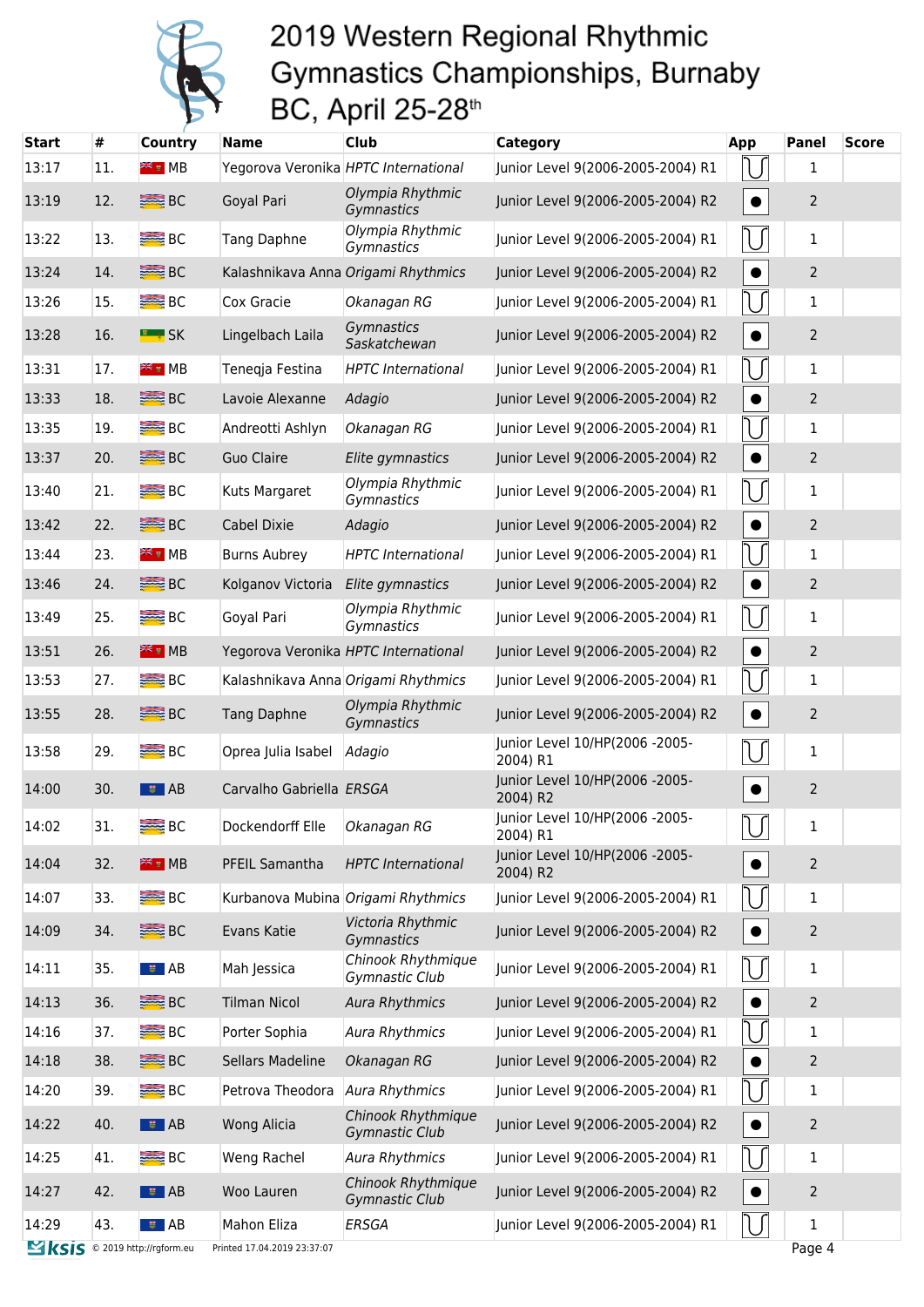

| <b>Start</b> | $\#$ | <b>Country</b>   | <b>Name</b>               | <b>Club</b>                                 | Category                                   | App       | Panel          | <b>Score</b> |
|--------------|------|------------------|---------------------------|---------------------------------------------|--------------------------------------------|-----------|----------------|--------------|
| 14:31        | 44.  | <b>SEE BC</b>    | Lee Erica                 | Adagio                                      | Junior Level 9(2006-2005-2004) R2          |           | $\overline{2}$ |              |
| 14:34        | 45.  | B <sub>C</sub>   | Wu Emma                   | Elite gymnastics                            | Junior Level 9(2006-2005-2004) R1          |           | 1              |              |
| 14:36        | 46.  | <b>SEE</b> BC    |                           | Kurbanova Mubina Origami Rhythmics          | Junior Level 9(2006-2005-2004) R2          | $\bullet$ | $\overline{2}$ |              |
| 14:38        | 47.  | <b>BEE</b> BC    | Evans Katie               | Victoria Rhythmic<br>Gymnastics             | Junior Level 9(2006-2005-2004) R1          | U         | 1              |              |
| 14:40        | 48.  | $\frac{1}{2}$ AB | Mah Jessica               | Chinook Rhythmique<br><b>Gymnastic Club</b> | Junior Level 9(2006-2005-2004) R2          | $\bullet$ | $\overline{2}$ |              |
| 14:43        | 49.  | <b>BE</b> BC     | <b>Tilman Nicol</b>       | Aura Rhythmics                              | Junior Level 9(2006-2005-2004) R1          |           | 1              |              |
| 14:45        | 50.  | $R = BC$         | Porter Sophia             | <b>Aura Rhythmics</b>                       | Junior Level 9(2006-2005-2004) R2          |           | $\overline{2}$ |              |
| 14:47        | 51.  | B <sub>C</sub>   | Sellars Madeline          | Okanagan RG                                 | Junior Level 9(2006-2005-2004) R1          |           | 1              |              |
| 14:49        | 52.  | <b>SEE</b> BC    | Petrova Theodora          | <b>Aura Rhythmics</b>                       | Junior Level 9(2006-2005-2004) R2          | $\bullet$ | $\overline{2}$ |              |
| 14:52        | 53.  | ■■ AB            | Wong Alicia               | Chinook Rhythmique<br>Gymnastic Club        | Junior Level 9(2006-2005-2004) R1          |           | 1              |              |
| 14:54        | 54.  | <b>SEE</b> BC    | Weng Rachel               | <b>Aura Rhythmics</b>                       | Junior Level 9(2006-2005-2004) R2          | $\bullet$ | $\overline{2}$ |              |
| 14:56        | 55.  | ■■ AB            | Woo Lauren                | Chinook Rhythmique<br><b>Gymnastic Club</b> | Junior Level 9(2006-2005-2004) R1          | U         | $\mathbf{1}$   |              |
| 14:58        | 56.  | $\frac{1}{2}$ AB | <b>Mahon Eliza</b>        | <b>ERSGA</b>                                | Junior Level 9(2006-2005-2004) R2          |           | $\overline{2}$ |              |
| 15:01        | 57.  | B <sub>C</sub>   | Lee Erica                 | Adagio                                      | Junior Level 9(2006-2005-2004) R1          |           | 1              |              |
| 15:03        | 58.  | <b>SEE</b> BC    | Wu Emma                   | Elite gymnastics                            | Junior Level 9(2006-2005-2004) R2          | $\bullet$ | $\overline{2}$ |              |
| 15:05        | 59.  | ■■ AB            | Carvalho Gabriella ERSGA  |                                             | Junior Level 10/HP(2006 -2005-<br>2004) R1 |           | $\mathbf{1}$   |              |
| 15:07        | 60.  | <b>SEE</b> BC    | Dockendorff Elle          | Okanagan RG                                 | Junior Level 10/HP(2006 -2005-<br>2004) R2 | $\bullet$ | $\overline{2}$ |              |
| 15:10        | 61.  | <b>FREE</b> MB   | PFEIL Samantha            | <b>HPTC</b> International                   | Junior Level 10/HP(2006 -2005-<br>2004) R1 |           | 1              |              |
| 15:12        | 62.  | $B^{\text{max}}$ | Oprea Julia Isabel Adagio |                                             | Junior Level 10/HP(2006 -2005-<br>2004) R2 | $\bullet$ | $\overline{2}$ |              |

### Rotation 4 Senior Open and Senior HP Hoop/Ball

#### **2019/04/25 15:30**

| <b>Start</b> | #  | <b>Country</b>      | <b>Name</b>                | <b>Club</b>                       | Category                                      | App            | Panel          | <b>Score</b> |
|--------------|----|---------------------|----------------------------|-----------------------------------|-----------------------------------------------|----------------|----------------|--------------|
| 15:30        | 1. | $R = BC$            | Ivanchikov Sofia           | Okanagan RG                       | Senior Level 9(2003 and up)<br>R1             |                |                |              |
| 15:32        | 2. | <b>SEE</b> BC       | MORENO Cecilia Jean Adagio |                                   | Senior Level 9(2003 and up)<br>R <sub>2</sub> | $\bullet$      | $\overline{2}$ |              |
| 15:34        | 3. | <b>FE &amp; MB</b>  | Kroeker-Tom Mamie          | Sapphires                         | Senior Level 9(2003 and up)<br>R1             | C              | 1              |              |
| 15:36        | 4. | <b>BE</b> BC        | <b>Schiller Maya</b>       | Olympia Rhythmic<br>Gymnastics    | Senior Level 9(2003 and up)<br>R <sub>2</sub> |                | 2              |              |
| 15:39        | 5. | B <sub>C</sub>      | <b>Bernard Emily</b>       | <b>Aura Rhythmics</b>             | Senior Level 9(2003 and up)<br>R1             | C              | 1              |              |
| 15:41        | 6. | $\frac{1}{2}$ SK    | Messina Ariana             | Gymnastics<br>Saskatchewan        | Senior Level 9(2003 and up)<br>R <sub>2</sub> | $\bullet$      | 2              |              |
| 15:43        | 7. | <b>FREE</b> MB      | Kurakin Anastasia          | <b>HPTC</b> International         | Senior Level 9(2003 and up)<br>R1             | $\overline{C}$ | 1              |              |
| 15:45        | 8. | $\overline{5}$ $AB$ | <b>Regier Cadence</b>      | Capital City Gymnastics<br>Centre | Senior Level 9(2003 and up)<br>R <sub>2</sub> |                | $\overline{2}$ |              |
| 15:48        | 9. | B <sub>C</sub>      | Salazar Karen              | <b>Aura Rhythmics</b>             | Senior Level 9(2003 and up)<br>R1             | $\subset$      | 1              |              |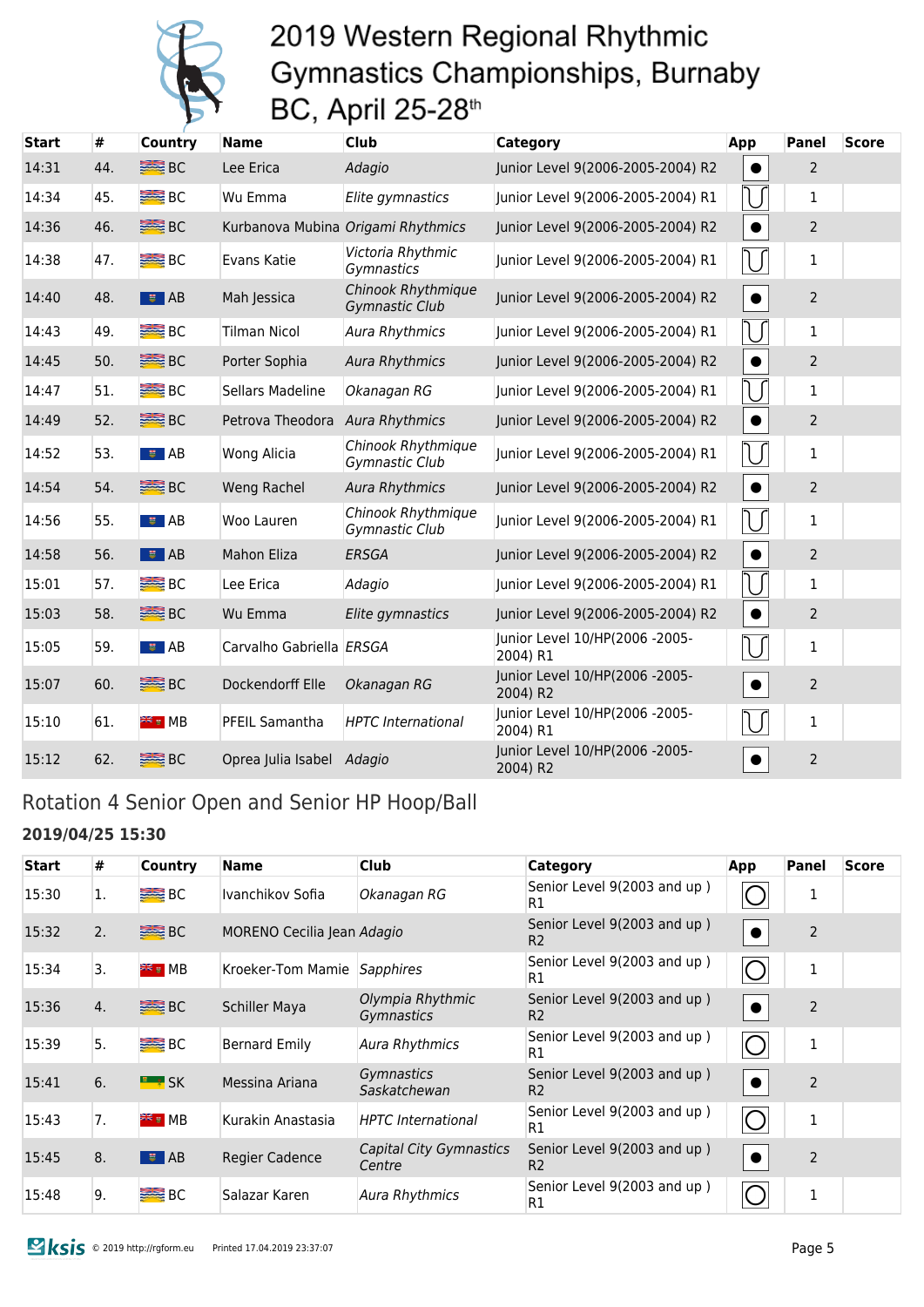

| <b>Start</b> | #   | <b>Country</b>                     | <b>Name</b>                            | <b>Club</b>                              | <b>Category</b>                               | App                   | <b>Panel</b>   | <b>Score</b> |
|--------------|-----|------------------------------------|----------------------------------------|------------------------------------------|-----------------------------------------------|-----------------------|----------------|--------------|
| 15:50        | 10. | <b>BE</b> BC                       | Leung Emeline                          | Elite gymnastics                         | Senior Level 9(2003 and up)<br>R <sub>2</sub> |                       | $\overline{2}$ |              |
| 15:52        | 11. |                                    | <b>FRANCIS Grace</b>                   | <b>HPTC</b> International                | Senior Level 9(2003 and up)<br>R1             | $\bigcirc$            | 1              |              |
| 15:54        | 12. | <b>SEE</b> BC                      | <b>Moger Halle</b>                     | Okanagan RG                              | Senior Level 9(2003 and up)<br>R <sub>2</sub> | $\bullet$             | $\overline{2}$ |              |
| 15:57        | 13. | $\blacksquare$ $\blacksquare$ $AB$ | Cannard Lauryn                         | Capital City Gymnastics<br>Centre        | Senior Level 9(2003 and up)<br>R1             | $\overline{O}$        | 1              |              |
| 15:59        | 14. | <b>SEE</b> BC                      | Ivanchikov Sofia                       | Okanagan RG                              | Senior Level 9(2003 and up)<br>R <sub>2</sub> | $\bullet$             | $\overline{2}$ |              |
| 16:01        | 15. | <b>BEE</b> BC                      | MORENO Cecilia Jean Adagio             |                                          | Senior Level 9(2003 and up)<br>R1             | $\bigcirc$            | 1              |              |
| 16:03        | 16. | <sup>米</sup> MB                    | Kroeker-Tom Mamie Sapphires            |                                          | Senior Level 9(2003 and up)<br>R <sub>2</sub> | $\bullet$             | $\overline{2}$ |              |
| 16:06        | 17. | $R = BC$                           | Schiller Maya                          | Olympia Rhythmic<br>Gymnastics           | Senior Level 9(2003 and up)<br>R1             | O                     | 1              |              |
| 16:08        | 18. | <b>SEE BC</b>                      | <b>Bernard Emily</b>                   | <b>Aura Rhythmics</b>                    | Senior Level 9(2003 and up)<br>R <sub>2</sub> | $\bullet$             | $\overline{2}$ |              |
| 16:10        | 19. | <u> " ;</u> SK                     | Messina Ariana                         | Gymnastics<br>Saskatchewan               | Senior Level 9(2003 and up)<br>R1             | $\bigcirc$            | 1              |              |
| 16:12        | 20. | <b>FIE</b> # MB                    | Kurakin Anastasia                      | <b>HPTC</b> International                | Senior Level 9(2003 and up)<br>R <sub>2</sub> | $\bullet$             | $\overline{2}$ |              |
| 16:15        | 21. | $\frac{1}{2}$ AB                   | Regier Cadence                         | Capital City Gymnastics<br>Centre        | Senior Level 9(2003 and up)<br>R1             | $\bigcirc$            | 1              |              |
| 16:17        | 22. | <b>SEE</b> BC                      | Salazar Karen                          | <b>Aura Rhythmics</b>                    | Senior Level 9(2003 and up)<br>R <sub>2</sub> | $\bullet$             | $\overline{2}$ |              |
| 16:19        | 23. | $B^{\text{max}}$                   | Leung Emeline                          | Elite gymnastics                         | Senior Level 9(2003 and up)<br>R1             | $\bigcirc$            | 1              |              |
| 16:21        | 24. | <sup>米</sup> MB                    | <b>FRANCIS Grace</b>                   | <b>HPTC</b> International                | Senior Level 9(2003 and up)<br>R <sub>2</sub> | $\bullet$             | $\overline{2}$ |              |
| 16:24        | 25. | $B^{\text{max}}$                   | Moger Halle                            | Okanagan RG                              | Senior Level 9(2003 and up)<br>R1             | $\bigcirc$            | 1              |              |
| 16:26        | 26. | ■■ AB                              | Cannard Lauryn                         | <b>Capital City Gymnastics</b><br>Centre | Senior Level 9(2003 and up)<br>R <sub>2</sub> | $\bullet$             | $\overline{2}$ |              |
| 16:28        | 27. | <b>BIG</b> BC                      | Jaedyn Andreotti                       | Okanagan RG                              | Senior Level 10/HP(2003 and<br>up) R1         | $\bigcirc$            | 1              |              |
| 16:30        | 28. | <b>SEE</b> BC                      | Haldane Isabella                       | Okanagan RG                              | Senior Level 10/HP(2003 and<br>$up)$ R2       |                       | $\overline{2}$ |              |
| 16:33        | 29. | <sup>₩</sup> ₹ ₩ MB                | <b>PURDIE Alexys</b>                   | <b>HPTC</b> International                | Senior Level 10/HP(2003 and<br>$up)$ R1       | $\overline{O}$        | $\mathbf{1}$   |              |
| 16:35        | 30. | <b>SEE</b> BC                      | Krivchun Pauline                       | <b>Planet Rhythmics</b>                  | Senior Level 10/HP(2003 and<br>up) R2         | $\bullet$             | $\overline{2}$ |              |
| 16:37        | 31. | $B^{\text{max}}$                   | CHO-SIKSIK Erin                        | Adagio                                   | Senior Level 9(2003 and up)<br>R1             | $\overline{O}$        | $\mathbf{1}$   |              |
| 16:39        | 32. | <b>ELLE</b> SK                     | <b>Czemeres Tara</b>                   | Gymnastics<br>Saskatchewan               | Senior Level 9(2003 and up)<br>R <sub>2</sub> | $\bullet$             | $\overline{2}$ |              |
| 16:42        | 33. | $\overline{\bullet}$ AB            | Boeckx Karina                          | Chinook Rhythmique<br>Gymnastic Club     | Senior Level 9(2003 and up)<br>R1             | $\overline{\bigcirc}$ | $\mathbf{1}$   |              |
| 16:44        | 34. | <b>■</b> AB                        | Yun Sophia                             | ERSGA                                    | Senior Level 9(2003 and up)<br>R <sub>2</sub> | $\bullet$             | $\overline{2}$ |              |
| 16:46        | 35. | <sup>≽⊯</sup> ⊮B                   | YAREMA Alexandra                       | <b>HPTC</b> International                | Senior Level 9(2003 and up)<br>R1             | $\overline{O}$        | $\mathbf{1}$   |              |
| 16:48        | 36. | <b>FIE</b> # MB                    | Richards Anna Belle HPTC International |                                          | Senior Level 9(2003 and up)<br>R <sub>2</sub> | $\bullet$             | $\overline{2}$ |              |
| 16:51        | 37. | $R = BC$                           | Huh Lisa                               | <b>Aura Rhythmics</b>                    | Senior Level 9(2003 and up)<br>R1             | $\bigcirc$            | $\mathbf{1}$   |              |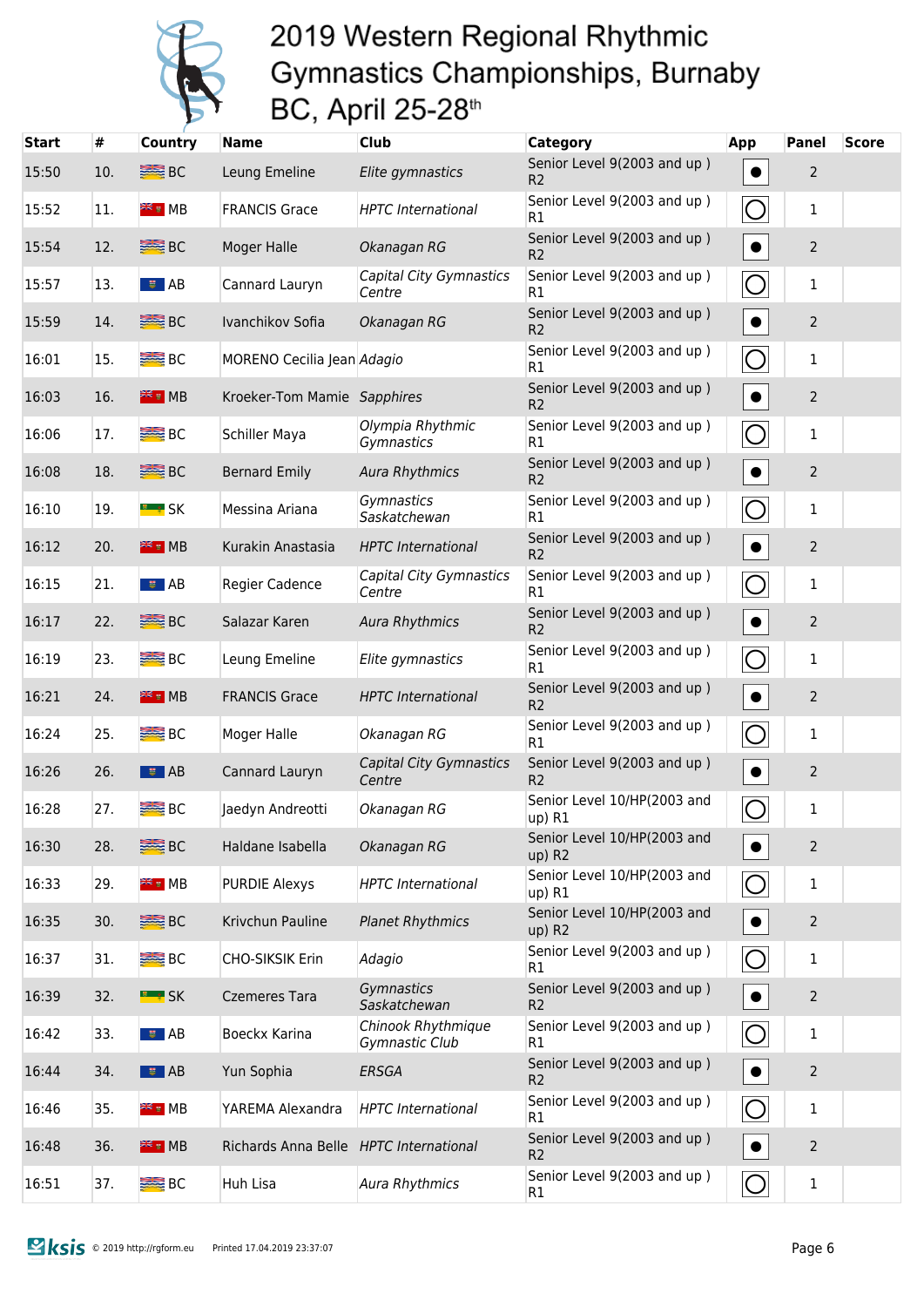

| Start | #   | <b>Country</b>      | <b>Name</b>            | <b>Club</b>                                        | Category                                      | App            | Panel          | <b>Score</b> |
|-------|-----|---------------------|------------------------|----------------------------------------------------|-----------------------------------------------|----------------|----------------|--------------|
| 16:53 | 38. | <b>BEE</b> BC       | <b>Williams Mary</b>   | Origami Rhythmics                                  | Senior Level 9(2003 and up)<br>R <sub>2</sub> | $\bullet$      | $\overline{2}$ |              |
| 16:55 | 39. | <b>SEE</b> BC       | Lee Tiffany            | Adagio                                             | Senior Level 9(2003 and up)<br>R1             | $\bigcirc$     | 1              |              |
| 16:57 | 40. | $\equiv$ BC         | Nyazullah Kamilla      | <b>Grace Rhythmic</b><br>Gymnastics Club           | Senior Level 9(2003 and up)<br>R <sub>2</sub> | $\bullet$      | $\overline{2}$ |              |
| 17:00 | 41. | <b>BIER</b> BC      | Chan Jenna             | Olympia Rhythmic<br>Gymnastics                     | Senior Level 9(2003 and up)<br>R1             | $\overline{O}$ | $\mathbf{1}$   |              |
| 17:02 | 42. | $\equiv$ BC         | Barakaeva Juliana      | <b>Grace Rhythmic</b><br><b>Gymnastics Club</b>    | Senior Level 9(2003 and up)<br>R <sub>2</sub> | $\bullet$      | $\overline{2}$ |              |
| 17:04 | 43. | <b>LE # SK</b>      | Czemeres Tara          | Gymnastics<br>Saskatchewan                         | Senior Level 9(2003 and up)<br>R1             | $\bigcirc$     | 1              |              |
| 17:06 | 44. | <b>SEE BC</b>       | <b>CHO-SIKSIK Erin</b> | Adagio                                             | Senior Level 9(2003 and up)<br>R <sub>2</sub> | $\bullet$      | $\overline{2}$ |              |
| 17:09 | 45. | $\bullet$ AB        | Yun Sophia             | <b>ERSGA</b>                                       | Senior Level 9(2003 and up)<br>R1             | $\overline{O}$ | $\mathbf{1}$   |              |
| 17:11 | 46. | । ≢ AB              | Boeckx Karina          | <b>Chinook Rhythmique</b><br><b>Gymnastic Club</b> | Senior Level 9(2003 and up)<br>R <sub>2</sub> | $\bullet$      | $\overline{2}$ |              |
| 17:13 | 47. | <sup>≋⊯</sup> ⊮ MB  | Richards Anna Belle    | <b>HPTC</b> International                          | Senior Level 9(2003 and up)<br>R1             | $\bigcirc$     | $\mathbf{1}$   |              |
| 17:15 | 48. | <sup>₩</sup> .      | YAREMA Alexandra       | <b>HPTC</b> International                          | Senior Level 9(2003 and up)<br>R <sub>2</sub> | $\bullet$      | $\overline{2}$ |              |
| 17:18 | 49. | B <sub>C</sub>      | <b>Williams Mary</b>   | Origami Rhythmics                                  | Senior Level 9(2003 and up)<br>R1             | $\overline{O}$ | $\mathbf{1}$   |              |
| 17:20 | 50. | <b>SEE BC</b>       | Huh Lisa               | <b>Aura Rhythmics</b>                              | Senior Level 9(2003 and up)<br>R <sub>2</sub> | $\bullet$      | $\overline{2}$ |              |
| 17:22 | 51. | $B^{\text{max}}$ BC | Nyazullah Kamilla      | <b>Grace Rhythmic</b><br>Gymnastics Club           | Senior Level 9(2003 and up)<br>R1             | $\bigcirc$     | $\mathbf{1}$   |              |
| 17:24 | 52. | B <sub>C</sub>      | Lee Tiffany            | Adagio                                             | Senior Level 9(2003 and up)<br>R <sub>2</sub> | $\bullet$      | $\overline{2}$ |              |
| 17:27 | 53. | BC                  | Barakaeva Juliana      | <b>Grace Rhythmic</b><br>Gymnastics Club           | Senior Level 9(2003 and up)<br>R1             | $\overline{O}$ | $\mathbf{1}$   |              |
| 17:29 | 54. | <b>SEE BC</b>       | Chan Jenna             | Olympia Rhythmic<br>Gymnastics                     | Senior Level 9(2003 and up)<br>R <sub>2</sub> | $\bullet$      | $\mathbf 2$    |              |
| 17:31 | 55. | $B^{\text{max}}$ BC | Krivchun Pauline       | <b>Planet Rhythmics</b>                            | Senior Level 10/HP(2003 and<br>up) R1         | $\bigcirc$     | $\mathbf{1}$   |              |
| 17:33 | 56. | <b>SEE BC</b>       | Jaedyn Andreotti       | Okanagan RG                                        | Senior Level 10/HP(2003 and<br>up) R2         | $\bullet$      | $\overline{2}$ |              |
| 17:36 | 57. | <b>BEE</b> BC       | Haldane Isabella       | Okanagan RG                                        | Senior Level 10/HP(2003 and<br>up) R1         | $\bigcirc$     | $\mathbf{1}$   |              |
| 17:38 | 58. | <sup>≽⊯</sup> ∎ MB  | <b>PURDIE Alexys</b>   | <b>HPTC</b> International                          | Senior Level 10/HP(2003 and<br>up) R2         | $\bullet$      | $\overline{2}$ |              |

### Rotation 1

#### **2019/04/26 09:00**

| <b>Start</b> | #  | <b>Country</b>   | <b>Name</b>                | <b>Club</b>                                     | <b>Category</b>                                      | App              | <b>Panel</b> | <b>Score</b> |
|--------------|----|------------------|----------------------------|-------------------------------------------------|------------------------------------------------------|------------------|--------------|--------------|
| 09:00        |    | <b>BE</b> BC     | Adagio Novice<br>Group     | Adagio                                          | Novice Group of 5(2007-2008-2009)<br>R <sub>2</sub>  | $5^{\circ}$      |              |              |
| 09:03        | 2. | <b>SEE BC</b>    | Adagio Senior<br>Group     | Adagio                                          | Senoir Group of 5 (2003 and older)<br>R <sub>2</sub> | $\sqrt{2}/3$     |              |              |
| 09:06        | 3. | $\frac{1}{2}$ SK | Novice Group of Gymnastics | Saskatchewan                                    | Novice Group of 5(2007-2008-2009)<br>R <sub>2</sub>  | 50               |              |              |
| 09:09        | 4. | <b>SEE BC</b>    | FIG Senior 5<br>group      | <b>Grace Rhythmic</b><br><b>Gymnastics Club</b> | Senoir Group of 5 (2003 and older)<br>R <sub>2</sub> | $\sqrt{2}/3$     |              |              |
| 09:12        | 5. | <b>BRE</b> BC    | Adagio Junior<br>Group     | Adagio                                          | Junior Group of 5 (2004-2005-2006)<br>R2             | $\overline{5\%}$ |              |              |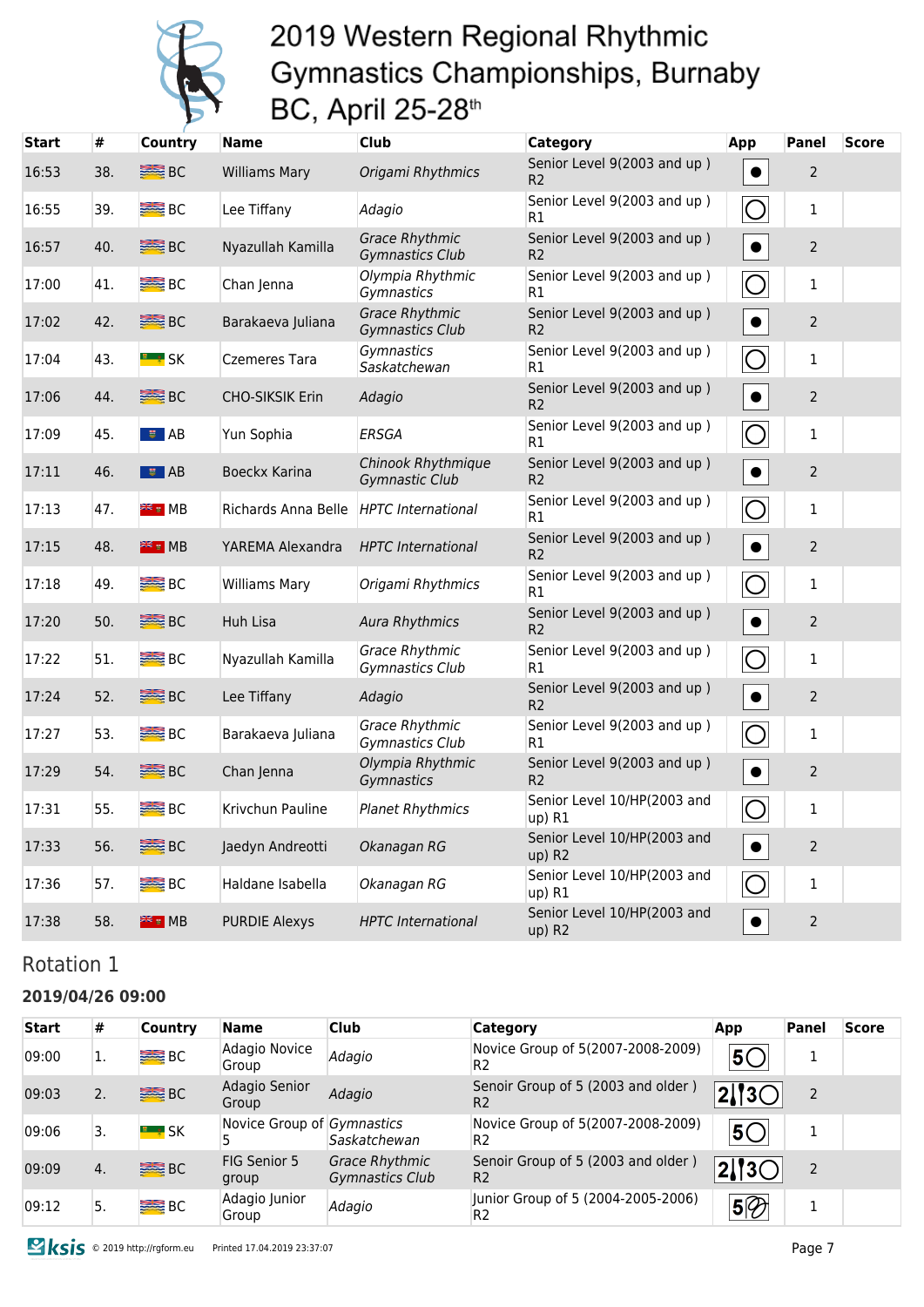

### Rotation 2 Level 3C Choice and Novice Ball/Clubs

#### **2019/04/26 09:40**

| <b>Start</b> | #   | <b>Country</b>   | <b>Name</b>              | Club                                                     | Category                                | App           | <b>Panel</b>   | <b>Score</b> |
|--------------|-----|------------------|--------------------------|----------------------------------------------------------|-----------------------------------------|---------------|----------------|--------------|
| 09:40        | 1.  | B <sub>C</sub>   | Hua Jessie               | Olympia Rhythmic<br>Gymnastics                           | Level 3C Western<br>(2008-2009-2010) R3 | Choice        | 1              |              |
| 09:42        | 2.  | <b>E</b> * SK    | Malin Jessica            | Gymnastics<br>Saskatchewan                               | Level 3C Western<br>(2008-2009-2010) R3 | <b>Choice</b> | 1              |              |
| 09:44        | 3.  |                  | Ulmer Kaileah            | Gymnastics<br>Saskatchewan                               | Level 3C Western<br>(2008-2009-2010) R3 | Choice        | 1              |              |
| 09:46        | 4.  | B <sub>C</sub>   | Chan Lauren              | Adagio                                                   | Level 3C Western<br>(2008-2009-2010) R3 | <b>Choice</b> | 1              |              |
| 09:49        | 5.  | B <sub>C</sub>   | Schiller Claudia         | Olympia Rhythmic<br>Gymnastics                           | Level 3C Western<br>(2008-2009-2010) R3 | <b>Choice</b> | 1              |              |
| 09:51        | 6.  | $R = BC$         | Han Lexi                 | <b>Planet Rhythmics</b>                                  | Level 3C Western<br>(2008-2009-2010) R3 | Choice        | $\mathbf{1}$   |              |
| 09:53        | 7.  | ■■ AB            | Gavin Ellery             | Capital City Gymnastics<br>Centre                        | Level 3C Western<br>(2008-2009-2010) R3 | Choice        | 1              |              |
| 09:55        | 8.  | <u>" ∗</u> SK    | Meng Teresa              | Gymnastics<br>Saskatchewan                               | Level 3C Western<br>(2008-2009-2010) R3 | Choice        | 1              |              |
| 09:58        | 9.  | <b>ERE</b> BC    | <b>Gusyev Sophie</b>     | <b>Planet Rhythmics</b>                                  | Level 3C Western<br>(2008-2009-2010) R3 | Choice        | $\mathbf{1}$   |              |
| 10:00        | 10. | $\frac{1}{2}$ AB | Monaxios Sofia           | Alegria The Alberta<br>Centre for Rhythmic<br>Gymnastics | Novice (2007-2009-2009) R3              | $\bullet$     | 1              |              |
| 10:02        | 11. | <b>BEE</b> BC    | Piskunova Liza           | Origami Rhythmics                                        | Novice (2007-2009-2009) R4              | $\mathbf{I}$  | $\overline{2}$ |              |
| 10:04        | 12. | <b>FREE</b> MB   | <b>Burns Ella</b>        | <b>HPTC</b> International                                | Novice (2007-2009-2009) R3              |               | $\mathbf{1}$   |              |
| 10:07        | 13. | $\frac{1}{2}$ AB | Beauchesne Angela ERSGA  |                                                          | Novice (2007-2009-2009) R4              | $\mathbf{I}$  | $\overline{2}$ |              |
| 10:09        | 14. | <b>FREE</b> MB   | Johnson Athena           | <b>HPTC</b> International                                | Novice (2007-2009-2009) R3              | $\bullet$     | $\mathbf{1}$   |              |
| 10:11        | 15. | <b>E</b> SK      | Alemam Jana              | Gymnastics<br>Saskatchewan                               | Novice (2007-2009-2009) R4              | $\mathbf{I}$  | $\overline{2}$ |              |
| 10:13        | 16. | F SIAB           | Grundau-Roden Lily ERSGA |                                                          | Novice (2007-2009-2009) R3              |               | $\mathbf{1}$   |              |
| 10:16        | 17. | <b>E</b> * SK    | Delainey Brynn           | Gymnastics<br>Saskatchewan                               | Novice (2007-2009-2009) R4              | $\mathbf{I}$  | $\overline{2}$ |              |
| 10:18        | 18. | $R = BC$         | Volik Milana             | <b>Planet Rhythmics</b>                                  | Novice (2007-2009-2009) R3              |               | 1              |              |
| 10:20        | 19. | <b>SEE</b> BC    | <b>Brierley Noelle</b>   | Okanagan RG                                              | Novice (2007-2009-2009) R4              | $\bf{l}$      | $\overline{2}$ |              |
| 10:22        | 20. | $R = BC$         | Tang Lily                | Adagio                                                   | Novice (2007-2009-2009) R3              | ●             | 1              |              |
| 10:25        | 21. | <b>SEE</b> BC    | Mai Bernice              | <b>Planet Rhythmics</b>                                  | Novice (2007-2009-2009) R4              |               | $\overline{2}$ |              |
| 10:27        | 22. | <b>BE</b> BC     | Piskunova Liza           | Origami Rhythmics                                        | Novice (2007-2009-2009) R3              |               | $\mathbf{1}$   |              |
| 10:29        | 23. | $\frac{1}{2}$ AB | Monaxios Sofia           | Alegria The Alberta<br>Centre for Rhythmic<br>Gymnastics | Novice (2007-2009-2009) R4              | $\mathbf{H}$  | $\overline{2}$ |              |
| 10:31        | 24. | ■■ AB            | Beauchesne Angela ERSGA  |                                                          | Novice (2007-2009-2009) R3              |               | $\mathbf{1}$   |              |
| 10:34        | 25. | $**$ MB          | <b>Burns Ella</b>        | <b>HPTC</b> International                                | Novice (2007-2009-2009) R4              |               | $\overline{2}$ |              |
| 10:36        | 26. | <u>" ∗</u> SK    | Alemam Jana              | Gymnastics<br>Saskatchewan                               | Novice (2007-2009-2009) R3              |               | 1              |              |
| 10:38        | 27. | <sup>≥</sup> MB  | Johnson Athena           | <b>HPTC</b> International                                | Novice (2007-2009-2009) R4              | $\mathbf{I}$  | $\overline{2}$ |              |
| 10:40        | 28. | <b>E</b> * SK    | Delainey Brynn           | Gymnastics<br>Saskatchewan                               | Novice (2007-2009-2009) R3              |               | $\mathbf{1}$   |              |
| 10:43        | 29. | $\frac{1}{2}$ AB | Grundau-Roden Lily ERSGA |                                                          | Novice (2007-2009-2009) R4              |               | $\overline{2}$ |              |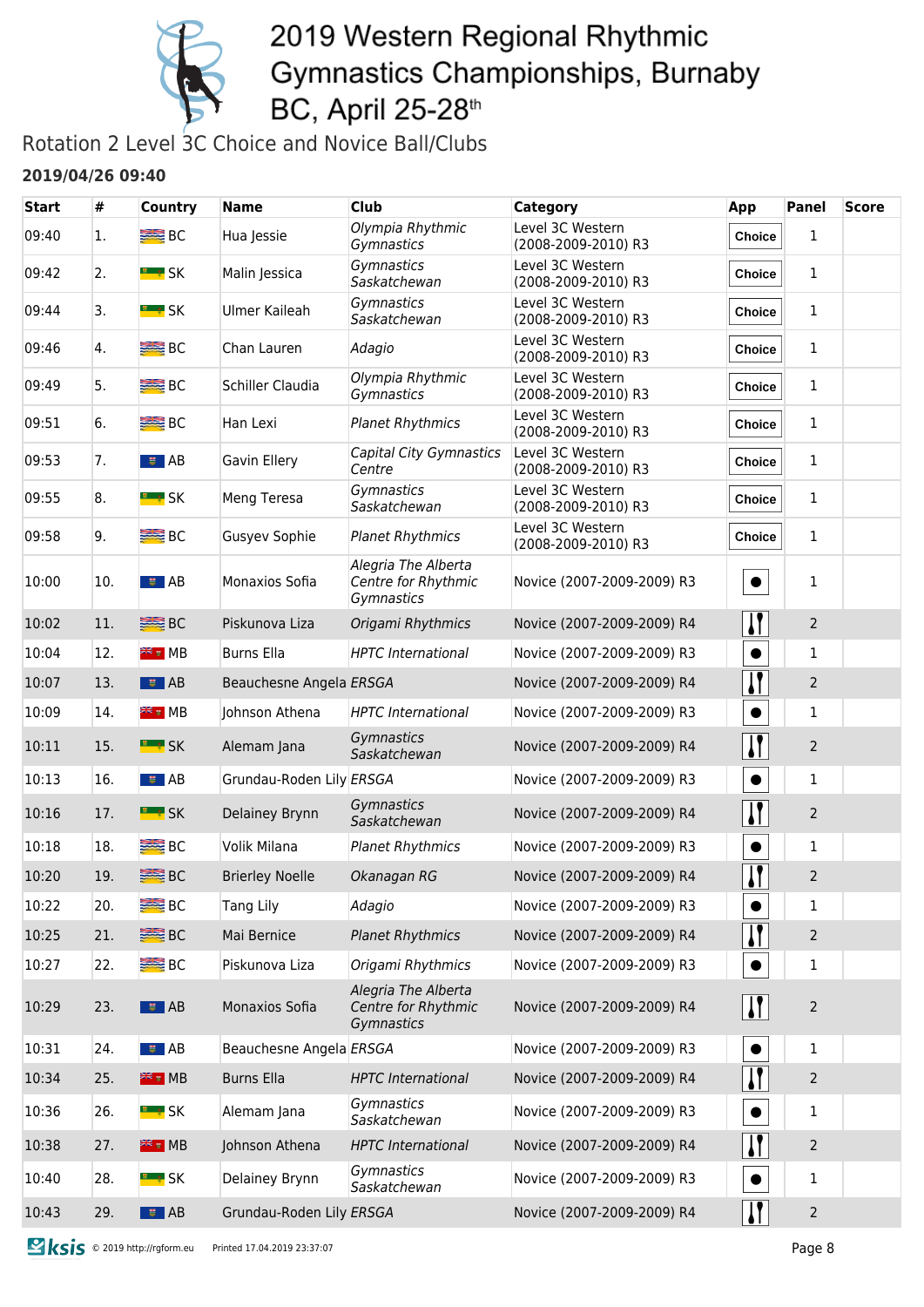

| <b>Start</b> | #   | <b>Country</b>      | <b>Name</b>            | Club                                     | Category                   | App                   | Panel          | <b>Score</b> |
|--------------|-----|---------------------|------------------------|------------------------------------------|----------------------------|-----------------------|----------------|--------------|
| 10:45        | 30. | $B^{\text{max}}$ BC | <b>Brierley Noelle</b> | Okanagan RG                              | Novice (2007-2009-2009) R3 |                       | 1              |              |
| 10:47        | 31. | <b>ERE</b> BC       | Volik Milana           | <b>Planet Rhythmics</b>                  | Novice (2007-2009-2009) R4 | $\mathbf{I}$          | $\overline{c}$ |              |
| 10:49        | 32. | <b>BEE</b> BC       | Mai Bernice            | <b>Planet Rhythmics</b>                  | Novice (2007-2009-2009) R3 |                       | $\mathbf{1}$   |              |
| 10:52        | 33. | <b>ERE</b> BC       | <b>Tang Lily</b>       | Adagio                                   | Novice (2007-2009-2009) R4 | $\mathbf{l}$          | 2              |              |
| 10:54        | 34. | $B^{\text{max}}$    | Habibiniya Sophia      | Adagio                                   | Novice (2007-2009-2009) R3 |                       | 1              |              |
| 10:56        | 35. | <b>SEE BC</b>       | Sakata Tsubaki         | Olympia Rhythmic<br>Gymnastics           | Novice (2007-2009-2009) R4 | $\mathbf{I}$          | 2              |              |
| 10:58        | 36. | <b>BEE</b> BC       | Moe Elizabeth          | Olympia Rhythmic<br>Gymnastics           | Novice (2007-2009-2009) R3 |                       | $\mathbf{1}$   |              |
| 11:01        | 37. | $\frac{1}{2}$ AB    | Cherepanov Amelie      | Chinook Rhythmique<br>Gymnastic Club     | Novice (2007-2009-2009) R4 | $\mathbf{I}$          | 2              |              |
| 11:03        | 38. | <b>ERE</b> BC       | Hardy Camille          | Okanagan RG                              | Novice (2007-2009-2009) R3 | $\bullet$             | $\mathbf{1}$   |              |
| 11:05        | 39. | $\frac{1}{2}$ AB    | Mao Sophia             | Chinook Rhythmique<br>Gymnastic Club     | Novice (2007-2009-2009) R4 | $\mathbf{I}$          | $\overline{c}$ |              |
| 11:07        | 40. | $R = BC$            | Ching Natalie          | Adagio                                   | Novice (2007-2009-2009) R3 |                       | 1              |              |
| 11:10        | 41. | <b>BRE</b> BC       | Cimensel Aisha         | <b>Planet Rhythmics</b>                  | Novice (2007-2009-2009) R4 | 11                    | 2              |              |
| 11:12        | 42. | $R = BC$            | Weng Jillina           | <b>Planet Rhythmics</b>                  | Novice (2007-2009-2009) R3 |                       | 1              |              |
| 11:14        | 43. | <b>ERE</b> BC       | Ilieva Veronica        | Olympia Rhythmic<br>Gymnastics           | Novice (2007-2009-2009) R4 | $\mathbf{I}$          | $\overline{c}$ |              |
| 11:16        | 44. | $B^{\text{max}}$ BC | Cameron Mishra         | Okanagan RG                              | Novice (2007-2009-2009) R3 |                       | 1              |              |
| 11:19        | 45. | $\frac{1}{2}$ AB    | Gavin Keira- Mae       | <b>Capital City Gymnastics</b><br>Centre | Novice (2007-2009-2009) R4 | $\mathbf{l}$          | 2              |              |
| 11:21        | 46. | $B^{\text{max}}$ BC | Sakata Tsubaki         | Olympia Rhythmic<br>Gymnastics           | Novice (2007-2009-2009) R3 | $\bullet$             | 1              |              |
| 11:23        | 47. | <b>E</b> # SK       | Czemeres Karlee        | Gymnastics<br>Saskatchewan               | Novice (2007-2009-2009) R4 | $\mathbf{I}$          | $\overline{c}$ |              |
| 11:25        | 48. | ■ ■ AB              | Cherepanov Amelie      | Chinook Rhythmique<br>Gymnastic Club     | Novice (2007-2009-2009) R3 | $\bullet$             | 1              |              |
| 11:28        | 49. | <b>SEE</b> BC       | Habibiniya Sophia      | Adagio                                   | Novice (2007-2009-2009) R4 | $\mathbf{\mathsf{N}}$ | $\overline{c}$ |              |
| 11:30        | 50. | $\frac{1}{2}$ AB    | Mao Sophia             | Chinook Rhythmique<br>Gymnastic Club     | Novice (2007-2009-2009) R3 |                       | 1              |              |
| 11:32        | 51. | <b>SEE BC</b>       | Moe Elizabeth          | Olympia Rhythmic<br>Gymnastics           | Novice (2007-2009-2009) R4 | $\mathbf{l}$          | 2              |              |
| 11:34        | 52. | $B^{\text{max}}$ BC | Cimensel Aisha         | <b>Planet Rhythmics</b>                  | Novice (2007-2009-2009) R3 |                       | 1              |              |
| 11:37        | 53. | <b>SEE</b> BC       | Hardy Camille          | Okanagan RG                              | Novice (2007-2009-2009) R4 | $\mathbf{I}$          | $\overline{c}$ |              |
| 11:39        | 54. | $B^{\text{max}}$    | Ilieva Veronica        | Olympia Rhythmic<br>Gymnastics           | Novice (2007-2009-2009) R3 | $\bullet$             | 1              |              |
| 11:41        | 55. | <b>SEE</b> BC       | Ching Natalie          | Adagio                                   | Novice (2007-2009-2009) R4 | $\mathbf{l}$          | 2              |              |
| 11:43        | 56. | $\frac{1}{2}$ AB    | Gavin Keira- Mae       | Capital City Gymnastics<br>Centre        | Novice (2007-2009-2009) R3 |                       | $\mathbf 1$    |              |
| 11:46        | 57. | <b>SEE</b> BC       | Weng Jillina           | <b>Planet Rhythmics</b>                  | Novice (2007-2009-2009) R4 | $\mathbf{I}$          | 2              |              |
| 11:48        | 58. | <b>E</b> * SK       | Czemeres Karlee        | Gymnastics<br>Saskatchewan               | Novice (2007-2009-2009) R3 | $\bullet$             | 1              |              |
| 11:50        | 59. | <b>SEE</b> BC       | Cameron Mishra         | Okanagan RG                              | Novice (2007-2009-2009) R4 | $\mathbf{I}$          | $\overline{c}$ |              |

Rotaton 3 Junior Open and Junior HP Clubs/ Ribbon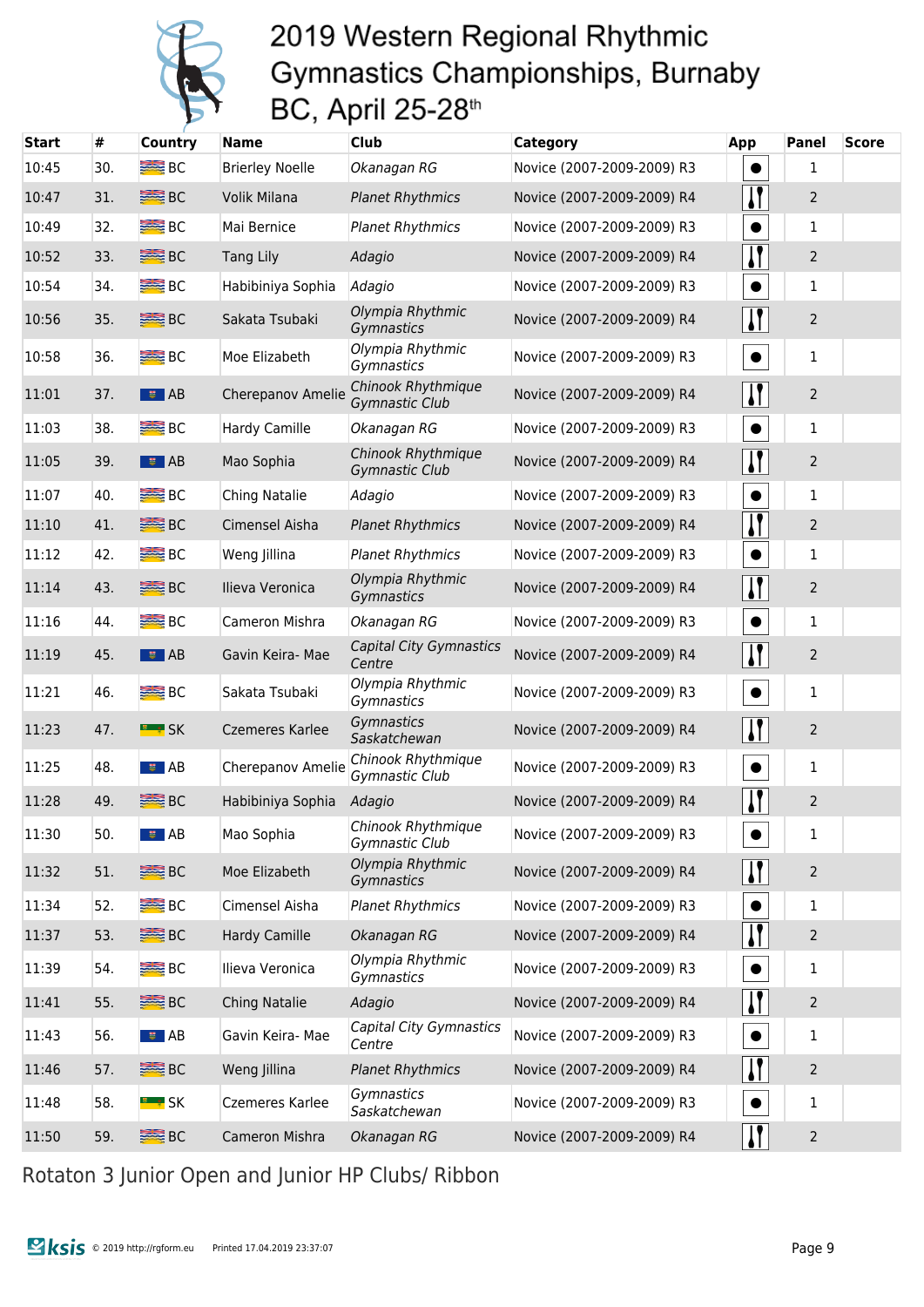

#### **2019/04/26 12:35**

| <b>Start</b> | #   | <b>Country</b>          | <b>Name</b>              | <b>Club</b>                                 | <b>Category</b>                            | App                                 | <b>Panel</b>   | <b>Score</b> |
|--------------|-----|-------------------------|--------------------------|---------------------------------------------|--------------------------------------------|-------------------------------------|----------------|--------------|
| 12:35        | 1.  | $\sqrt{2}$ AB           | Mahon Eliza              | <b>ERSGA</b>                                | Junior Level 9(2006-2005-2004) R3          | $\mathbf{\mathcal{U}}$              | 1              |              |
| 12:37        | 2.  | $\overline{\bullet}$ AB | Woo Lauren               | Chinook Rhythmique<br><b>Gymnastic Club</b> | Junior Level 9(2006-2005-2004) R4          | $\lvert\!\lvert\mathcal{D}\rvert$   | $\overline{2}$ |              |
| 12:39        | 3.  | <b>BEE</b> BC           | Wu Emma                  | Elite gymnastics                            | Junior Level 9(2006-2005-2004) R3          | $\mathbf{\mathcal{U}}$              | 1              |              |
| 12:41        | 4.  | <b>SEE</b> BC           | Lee Erica                | Adagio                                      | Junior Level 9(2006-2005-2004) R4          | $\otimes$                           | $\overline{2}$ |              |
| 12:44        | 5.  | $B^{\text{max}}$ BC     |                          | Kurbanova Mubina Origami Rhythmics          | Junior Level 9(2006-2005-2004) R3          | $\mathbf{I}$                        | 1              |              |
| 12:46        | 6.  | <b>SEE BC</b>           | Evans Katie              | Victoria Rhythmic<br>Gymnastics             | Junior Level 9(2006-2005-2004) R4          | $\lvert\!\lvert\mathcal{D}\rvert$   | $\overline{2}$ |              |
| 12:48        | 7.  | ■■ AB                   | Mah Jessica              | Chinook Rhythmique<br>Gymnastic Club        | Junior Level 9(2006-2005-2004) R3          | $\mathbf{I}$                        | 1              |              |
| 12:50        | 8.  | <b>SEE</b> BC           | <b>Tilman Nicol</b>      | <b>Aura Rhythmics</b>                       | Junior Level 9(2006-2005-2004) R4          | $\lvert\!\lvert\mathcal{D}\rvert$   | $\overline{2}$ |              |
| 12:53        | 9.  | B <sub>C</sub>          | Porter Sophia            | <b>Aura Rhythmics</b>                       | Junior Level 9(2006-2005-2004) R3          | $\boldsymbol{\mathsf{I}}$           | 1              |              |
| 12:55        | 10. | <b>BRE</b> BC           | <b>Sellars Madeline</b>  | Okanagan RG                                 | Junior Level 9(2006-2005-2004) R4          | $\lvert\!\!\lvert\mathcal{D}\rvert$ | $\overline{2}$ |              |
| 12:57        | 11. | $R = BC$                | Petrova Theodora         | <b>Aura Rhythmics</b>                       | Junior Level 9(2006-2005-2004) R3          | $\mathbf{I}$                        | 1              |              |
| 12:59        | 12. | $\frac{1}{2}$ AB        | <b>Wong Alicia</b>       | Chinook Rhythmique<br><b>Gymnastic Club</b> | Junior Level 9(2006-2005-2004) R4          | $ \mathcal{D} $                     | $\overline{2}$ |              |
| 13:02        | 13. | <b>BRE</b> BC           | Weng Rachel              | <b>Aura Rhythmics</b>                       | Junior Level 9(2006-2005-2004) R3          | $\mathbf{l}$                        | 1              |              |
| 13:04        | 14. | $\overline{5}$ $AB$     | <b>Mahon Eliza</b>       | <b>ERSGA</b>                                | Junior Level 9(2006-2005-2004) R4          | $\lvert\!\lvert\mathcal{D}\rvert$   | $\overline{2}$ |              |
| 13:06        | 15. | ■■ AB                   | Woo Lauren               | Chinook Rhythmique<br>Gymnastic Club        | Junior Level 9(2006-2005-2004) R3          | $\mathbf{I}$                        | 1              |              |
| 13:08        | 16. | <b>SEE BC</b>           | Wu Emma                  | Elite gymnastics                            | Junior Level 9(2006-2005-2004) R4          | $\lvert\!\!\lvert\mathcal{D}\rvert$ | $\overline{2}$ |              |
| 13:11        | 17. | <b>ERE</b> BC           | Lee Erica                | Adagio                                      | Junior Level 9(2006-2005-2004) R3          | $\mathbf{I}$                        | 1              |              |
| 13:13        | 18. | <b>SEE</b> BC           |                          | Kurbanova Mubina Origami Rhythmics          | Junior Level 9(2006-2005-2004) R4          | $\lvert\!\lvert\mathcal{D}\rvert$   | $\overline{2}$ |              |
| 13:15        | 19. | $R = BC$                | Evans Katie              | Victoria Rhythmic<br>Gymnastics             | Junior Level 9(2006-2005-2004) R3          | $\mathbf{I}$                        | 1              |              |
| 13:17        | 20. | $\overline{\bullet}$ AB | Mah Jessica              | Chinook Rhythmique<br><b>Gymnastic Club</b> | Junior Level 9(2006-2005-2004) R4          | $\lvert\!\lvert\mathcal{D}\rvert$   | $\overline{2}$ |              |
| 13:20        | 21. | $R = BC$                | <b>Tilman Nicol</b>      | <b>Aura Rhythmics</b>                       | Junior Level 9(2006-2005-2004) R3          | 11                                  | 1              |              |
| 13:22        | 22. | <b>SEE</b> BC           | Porter Sophia            | <b>Aura Rhythmics</b>                       | Junior Level 9(2006-2005-2004) R4          | $\otimes$                           | $\overline{2}$ |              |
| 13:24        | 23. | $B^{\text{max}}$        | Sellars Madeline         | Okanagan RG                                 | Junior Level 9(2006-2005-2004) R3          |                                     | 1              |              |
| 13:26        | 24. | <b>SEE</b> BC           | Petrova Theodora         | <b>Aura Rhythmics</b>                       | Junior Level 9(2006-2005-2004) R4          | $ \mathcal{D} $                     | 2              |              |
| 13:29        | 25. | $\frac{1}{2}$ AB        | <b>Wong Alicia</b>       | Chinook Rhythmique<br>Gymnastic Club        | Junior Level 9(2006-2005-2004) R3          | $\mathbf{H}$                        | 1              |              |
| 13:31        | 26. | <b>SEE BC</b>           | Weng Rachel              | <b>Aura Rhythmics</b>                       | Junior Level 9(2006-2005-2004) R4          | $ \mathcal{D} $                     | $\overline{2}$ |              |
| 13:33        | 27. | $R = BC$                | Dockendorff Elle         | Okanagan RG                                 | Junior Level 10/HP(2006 -2005-<br>2004) R3 | $\mathbf{H}$                        | 1              |              |
| 13:35        | 28. | $\bullet$ AB            | Carvalho Gabriella ERSGA |                                             | Junior Level 10/HP(2006 -2005-<br>2004) R4 | $\lvert\!\lvert\mathcal{D}\rvert$   | $\overline{2}$ |              |
| 13:38        | 29. | <b>BIE</b> BC           | Oprea Julia Isabel       | Adagio                                      | Junior Level 10/HP(2006 -2005-<br>2004) R3 | $\mathbf{I}$                        | 1              |              |
| 13:40        | 30. | <b>米 H</b> MB           | PFEIL Samantha           | <b>HPTC</b> International                   | Junior Level 10/HP(2006 -2005-<br>2004) R4 | $\lvert\!\lvert\mathcal{D}\rvert$   | $\overline{2}$ |              |
| 13:42        | 31. | $B^{\text{max}}$        | Cabel Dixie              | Adagio                                      | Junior Level 9(2006-2005-2004) R3          |                                     | 1              |              |
| 13:44        | 32. | <b>SEE</b> BC           | Kuts Margaret            | Olympia Rhythmic<br>Gymnastics              | Junior Level 9(2006-2005-2004) R4          | $\lvert\!\lvert\mathcal{D}\rvert$   | $\overline{2}$ |              |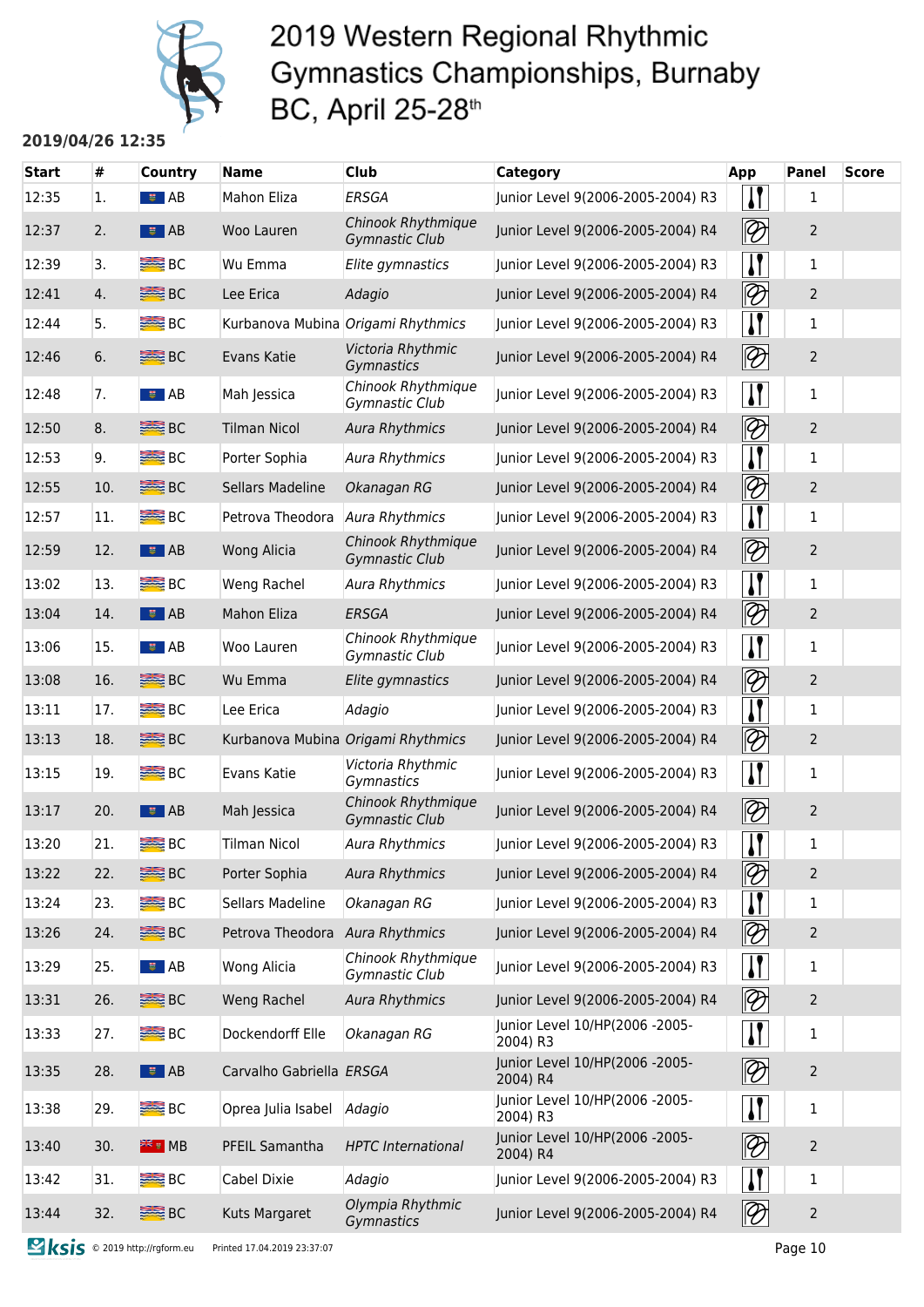

| <b>Start</b> | #   | <b>Country</b>      | <b>Name</b>              | <b>Club</b>                          | Category                                   | <b>App</b>                             | Panel          | <b>Score</b> |
|--------------|-----|---------------------|--------------------------|--------------------------------------|--------------------------------------------|----------------------------------------|----------------|--------------|
| 13:47        | 33. | $R = BC$            | Kolganov Victoria        | Elite gymnastics                     | Junior Level 9(2006-2005-2004) R3          |                                        | 1              |              |
| 13:49        | 34. | <b>FREE</b> MB      | <b>Burns Aubrey</b>      | <b>HPTC</b> International            | Junior Level 9(2006-2005-2004) R4          | $\lvert\!\lvert\mathcal{D}\rvert$      | $\overline{2}$ |              |
| 13:51        | 35. | <sup>a</sup> i MB   |                          | Yegorova Veronika HPTC International | Junior Level 9(2006-2005-2004) R3          |                                        | 1              |              |
| 13:53        | 36. | <b>SEE BC</b>       | Goyal Pari               | Olympia Rhythmic<br>Gymnastics       | Junior Level 9(2006-2005-2004) R4          | $\lvert\!\lvert\mathcal{D}\rvert$      | $\overline{2}$ |              |
| 13:56        | 37. | <b>BE</b> BC        | Tang Daphne              | Olympia Rhythmic<br>Gymnastics       | Junior Level 9(2006-2005-2004) R3          | $\mathbf{\mathsf{N}}$                  | $\mathbf 1$    |              |
| 13:58        | 38. | <b>ERE</b> BC       |                          | Kalashnikava Anna Origami Rhythmics  | Junior Level 9(2006-2005-2004) R4          | $\lvert\!\lvert\mathcal{D}\rvert$      | $\overline{2}$ |              |
| 14:00        | 39. | <b>E</b> * SK       | Lingelbach Laila         | Gymnastics<br>Saskatchewan           | Junior Level 9(2006-2005-2004) R3          | $\mathbf{I}$                           | 1              |              |
| 14:02        | 40. | <b>SEE</b> BC       | Cox Gracie               | Okanagan RG                          | Junior Level 9(2006-2005-2004) R4          | $\lvert\!\lvert\mathcal{D}\rvert$      | $\overline{2}$ |              |
| 14:05        | 41. | <b>BEE</b> BC       | Lavoie Alexanne          | Adagio                               | Junior Level 9(2006-2005-2004) R3          |                                        | $\mathbf 1$    |              |
| 14:07        | 42. | <del>第</del> MB     | Tenegja Festina          | <b>HPTC</b> International            | Junior Level 9(2006-2005-2004) R4          | $\lvert\!\lvert\mathcal{D}\rvert$      | $\overline{2}$ |              |
| 14:09        | 43. | $R = BC$            | Guo Claire               | Elite gymnastics                     | Junior Level 9(2006-2005-2004) R3          |                                        | 1              |              |
| 14:11        | 44. | <b>SEE</b> BC       | Andreotti Ashlyn         | Okanagan RG                          | Junior Level 9(2006-2005-2004) R4          | $\lvert\!\lvert\mathcal{D}\rvert$      | $\overline{2}$ |              |
| 14:14        | 45. | $R = BC$            | Kuts Margaret            | Olympia Rhythmic<br>Gymnastics       | Junior Level 9(2006-2005-2004) R3          | $\mathbf{I}$                           | 1              |              |
| 14:16        | 46. | <b>SEE BC</b>       | Cabel Dixie              | Adagio                               | Junior Level 9(2006-2005-2004) R4          | $\lvert\!\lvert\mathcal{D}\rvert$      | $\overline{2}$ |              |
| 14:18        | 47. | <sup>a</sup> i MB   | <b>Burns Aubrey</b>      | <b>HPTC</b> International            | Junior Level 9(2006-2005-2004) R3          | $\mathbf{l}$ (                         | 1              |              |
| 14:20        | 48. | <b>SEE</b> BC       | Kolganov Victoria        | Elite gymnastics                     | Junior Level 9(2006-2005-2004) R4          | $ \mathcal{D} $                        | $\overline{2}$ |              |
| 14:23        | 49. | $R = BC$            | Goyal Pari               | Olympia Rhythmic<br>Gymnastics       | Junior Level 9(2006-2005-2004) R3          | $\mathbf{I}$                           | 1              |              |
| 14:25        | 50. | <b>FIE</b> HB       |                          | Yegorova Veronika HPTC International | Junior Level 9(2006-2005-2004) R4          | $\lvert\!\lvert\mathcal{D}\rvert$      | $\overline{2}$ |              |
| 14:27        | 51. | B <sub>C</sub>      |                          | Kalashnikava Anna Origami Rhythmics  | Junior Level 9(2006-2005-2004) R3          | IJ                                     | 1              |              |
| 14:29        | 52. | <b>SEE</b> BC       | <b>Tang Daphne</b>       | Olympia Rhythmic<br>Gymnastics       | Junior Level 9(2006-2005-2004) R4          | $\lvert\!\lvert\mathcal{D}\rvert$      | $\overline{2}$ |              |
| 14:32        | 53. | <b>ERE</b> BC       | Cox Gracie               | Okanagan RG                          | Junior Level 9(2006-2005-2004) R3          |                                        | $\mathbf{1}$   |              |
| 14:34        | 54. | <b>E</b> * SK       | Lingelbach Laila         | Gymnastics<br>Saskatchewan           | Junior Level 9(2006-2005-2004) R4          | $\lbrack\!\lbrack\mathcal{D}\!\rbrack$ | $\overline{2}$ |              |
| 14:36        | 55. | <sup>₩</sup> ₹ ₩ MB | Teneqja Festina          | <b>HPTC</b> International            | Junior Level 9(2006-2005-2004) R3          | $\mathbf{l}$                           | $\mathbf{1}$   |              |
| 14:38        | 56. | <b>SEE BC</b>       | Lavoie Alexanne          | Adagio                               | Junior Level 9(2006-2005-2004) R4          | $\lvert\!\lvert\mathcal{D}\rvert$      | $\overline{2}$ |              |
| 14:41        | 57. | $B^{\text{max}}$ BC | Andreotti Ashlyn         | Okanagan RG                          | Junior Level 9(2006-2005-2004) R3          |                                        | $\mathbf{1}$   |              |
| 14:43        | 58. | <b>SEE</b> BC       | <b>Guo Claire</b>        | Elite gymnastics                     | Junior Level 9(2006-2005-2004) R4          | $\lvert\!\lvert\mathcal{D}\rvert$      | $\overline{2}$ |              |
| 14:45        | 59. | <b>FREE</b> MB      | PFEIL Samantha           | <b>HPTC</b> International            | Junior Level 10/HP(2006 -2005-<br>2004) R3 | $\mathbf{I}$                           | $\mathbf{1}$   |              |
| 14:47        | 60. | <b>SEE</b> BC       | Oprea Julia Isabel       | Adagio                               | Junior Level 10/HP(2006 -2005-<br>2004) R4 | $\lvert\!\lvert\mathcal{D}\rvert$      | $\overline{2}$ |              |
| 14:50        | 61. | $\frac{1}{2}$ AB    | Carvalho Gabriella ERSGA |                                      | Junior Level 10/HP(2006 -2005-<br>2004) R3 | $\mathbf{I}$                           | $\mathbf{1}$   |              |
| 14:52        | 62. | <b>SEE</b> BC       | Dockendorff Elle         | Okanagan RG                          | Junior Level 10/HP(2006 -2005-<br>2004) R4 | $\lvert\!\lvert\mathcal{D}\rvert$      | $\overline{2}$ |              |

Rotaton 4 Senior Open and Senior HP Club/Ribbon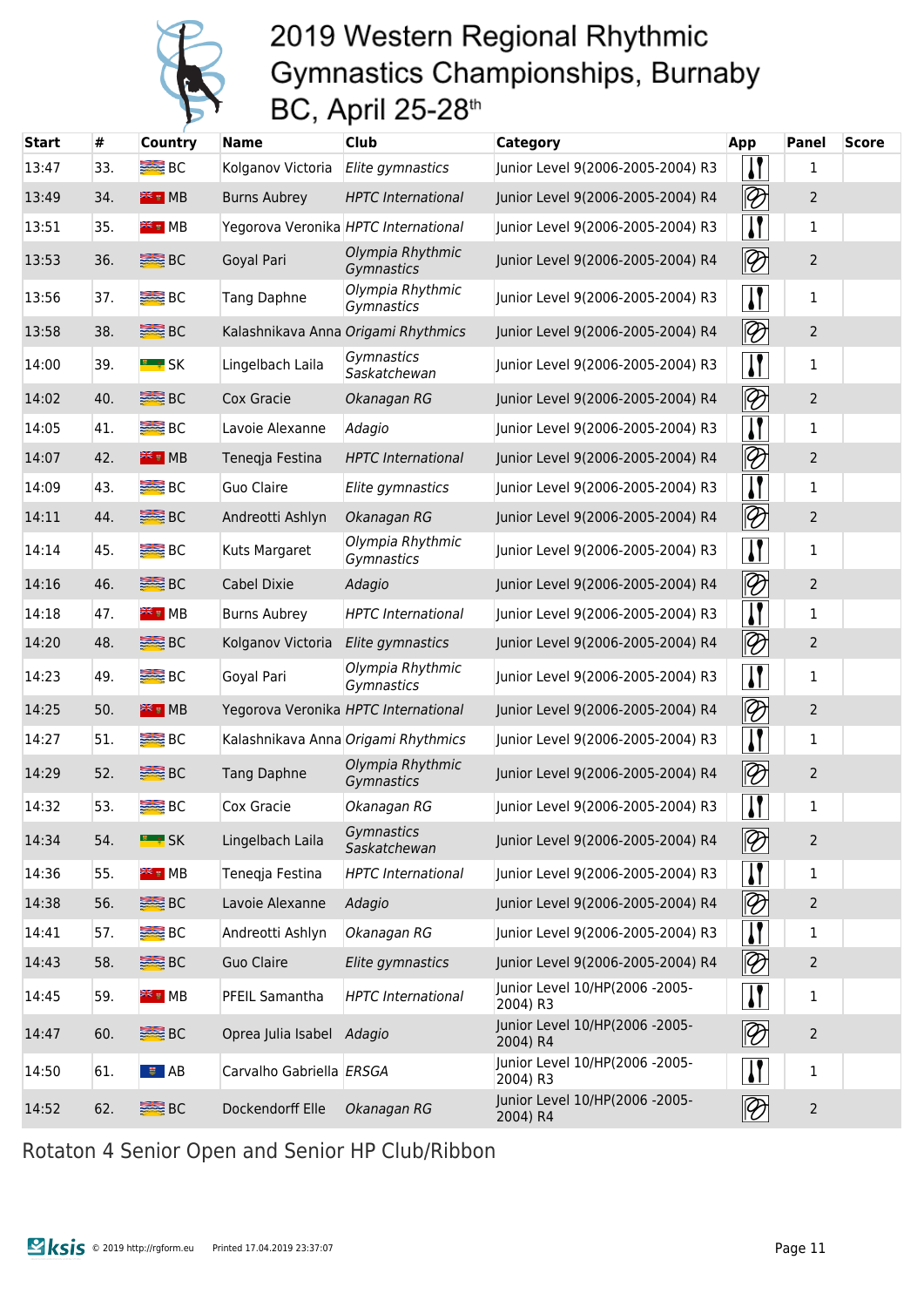

#### **2019/04/26 15:10**

| <b>Start</b> | #   | Country             | Name                                   | Club                                            | <b>Category</b>                               | App                      | <b>Panel</b>   | <b>Score</b> |
|--------------|-----|---------------------|----------------------------------------|-------------------------------------------------|-----------------------------------------------|--------------------------|----------------|--------------|
| 15:10        | 1.  | <sup>≽⊯</sup> ⊮ MB  | YAREMA Alexandra                       | <b>HPTC</b> International                       | Senior Level 9(2003 and up)<br>R <sub>3</sub> | $\mathbf{I}$             | 1              |              |
| 15:12        | 2.  | <b>FIE</b> MB       | Richards Anna Belle HPTC International |                                                 | Senior Level 9(2003 and up)<br>R <sub>4</sub> | $ \mathcal{D} $          | $\overline{2}$ |              |
| 15:14        | 3.  | <b>BEE</b> BC       | <b>Huh Lisa</b>                        | Aura Rhythmics                                  | Senior Level 9(2003 and up)<br>R <sub>3</sub> | $\mathbf{I}$             | 1              |              |
| 15:16        | 4.  | <b>SEE</b> BC       | <b>Williams Mary</b>                   | Origami Rhythmics                               | Senior Level 9(2003 and up)<br>R <sub>4</sub> | $\overline{\mathscr{D}}$ | $\overline{2}$ |              |
| 15:19        | 5.  | <b>BEE</b> BC       | Lee Tiffany                            | Adagio                                          | Senior Level 9(2003 and up)<br>R <sub>3</sub> |                          | 1              |              |
| 15:21        | 6.  | <b>SEE</b> BC       | Nyazullah Kamilla                      | <b>Grace Rhythmic</b><br><b>Gymnastics Club</b> | Senior Level 9(2003 and up)<br>R <sub>4</sub> | $\overline{\mathscr{D}}$ | $\overline{2}$ |              |
| 15:23        | 7.  | $R = BC$            | Chan Jenna                             | Olympia Rhythmic<br>Gymnastics                  | Senior Level 9(2003 and up)<br>R <sub>3</sub> |                          | 1              |              |
| 15:25        | 8.  | <b>BRE</b> BC       | Barakaeva Juliana                      | <b>Grace Rhythmic</b><br><b>Gymnastics Club</b> | Senior Level 9(2003 and up)<br>R4             | $\overline{\mathscr{D}}$ | $\overline{2}$ |              |
| 15:28        | 9.  | ■■ AB               | Boeckx Karina                          | Chinook Rhythmique<br>Gymnastic Club            | Senior Level 9(2003 and up)<br>R <sub>3</sub> |                          | $\mathbf{1}$   |              |
| 15:30        | 10. | <b>EL # SK</b>      | <b>Czemeres Tara</b>                   | Gymnastics<br>Saskatchewan                      | Senior Level 9(2003 and up)<br>R <sub>4</sub> | $ \mathcal{D} $          | $\overline{2}$ |              |
| 15:32        | 11. | $R = BC$            | <b>CHO-SIKSIK Erin</b>                 | Adagio                                          | Senior Level 9(2003 and up)<br>R <sub>3</sub> | $\mathbf{I}$             | $\mathbf{1}$   |              |
| 15:34        | 12. | $\frac{1}{2}$ AB    | Yun Sophia                             | ERSGA                                           | Senior Level 9(2003 and up)<br>R <sub>4</sub> | $ \mathcal{D} $          | $\overline{2}$ |              |
| 15:37        | 13. | <b>FREE</b> MB      | Richards Anna Belle                    | <b>HPTC</b> International                       | Senior Level 9(2003 and up)<br>R <sub>3</sub> | $\mathbf{I}$             | 1              |              |
| 15:39        | 14. | $H = M$             | YAREMA Alexandra                       | <b>HPTC</b> International                       | Senior Level 9(2003 and up)<br>R4             | $\boxed{\mathcal{D}}$    | $\overline{2}$ |              |
| 15:41        | 15. | $R = BC$            | <b>Williams Mary</b>                   | Origami Rhythmics                               | Senior Level 9(2003 and up)<br>R <sub>3</sub> | $\mathbf{I}$             | $\mathbf{1}$   |              |
| 15:43        | 16. | <b>SEE</b> BC       | Huh Lisa                               | <b>Aura Rhythmics</b>                           | Senior Level 9(2003 and up)<br>R4             | $ \mathcal{D} $          | $\overline{2}$ |              |
| 15:46        | 17. | $R = BC$            | Nyazullah Kamilla                      | <b>Grace Rhythmic</b><br>Gymnastics Club        | Senior Level 9(2003 and up)<br>R <sub>3</sub> | $\mathbf{I}$             | 1              |              |
| 15:48        | 18. | <b>SEE</b> BC       | Lee Tiffany                            | Adagio                                          | Senior Level 9(2003 and up)<br>R <sub>4</sub> | $\overline{\mathscr{D}}$ | $\overline{2}$ |              |
| 15:50        | 19. | B <sub>C</sub>      | Barakaeva Juliana                      | <b>Grace Rhythmic</b><br>Gymnastics Club        | Senior Level 9(2003 and up)<br>R <sub>3</sub> | $\mathbf{\mathsf{N}}$    | 1              |              |
| 15:52        | 20. | <b>BE</b> BC        | Chan Jenna                             | Olympia Rhythmic<br>Gymnastics                  | Senior Level 9(2003 and up)<br>R4             | $ \mathcal{D} $          | $\overline{2}$ |              |
| 15:55        | 21. | <b>E</b> * SK       | <b>Czemeres Tara</b>                   | Gymnastics<br>Saskatchewan                      | Senior Level 9(2003 and up)<br>R <sub>3</sub> | $\mathbf{H}$             | 1              |              |
| 15:57        | 22. | $\frac{1}{2}$ AB    | Boeckx Karina                          | Chinook Rhythmique<br>Gymnastic Club            | Senior Level 9(2003 and up)<br>R <sub>4</sub> | $\boxed{\mathcal{D}}$    | $\overline{2}$ |              |
| 15:59        | 23. | $\sqrt{5}$ AB       | Yun Sophia                             | <b>ERSGA</b>                                    | Senior Level 9(2003 and up)<br>R <sub>3</sub> | $\sqrt{ }$               | $\mathbf{1}$   |              |
| 16:01        | 24. | <b>SEE</b> BC       | CHO-SIKSIK Erin                        | Adagio                                          | Senior Level 9(2003 and up)<br>R4             | $\boxed{\mathscr{D}}$    | $\overline{2}$ |              |
| 16:04        | 25. | <sup>a</sup> i MB   | <b>PURDIE Alexys</b>                   | <b>HPTC</b> International                       | Senior Level 10/HP(2003 and<br>$up)$ R3       | $\mathbf{I}$             | 1              |              |
| 16:06        | 26. | <b>SEE</b> BC       | Krivchun Pauline                       | <b>Planet Rhythmics</b>                         | Senior Level 10/HP(2003 and<br>up) R4         | $ \mathcal{D} $          | $\overline{2}$ |              |
| 16:08        | 27. | $B^{\text{max}}$ BC | Jaedyn Andreotti                       | Okanagan RG                                     | Senior Level 10/HP(2003 and<br>up) R3         | $\mathbf{I}$             | 1              |              |
| 16:10        | 28. | <b>SEE BC</b>       | Haldane Isabella                       | Okanagan RG                                     | Senior Level 10/HP(2003 and<br>up) R4         | $ \mathcal{D} $          | $\overline{2}$ |              |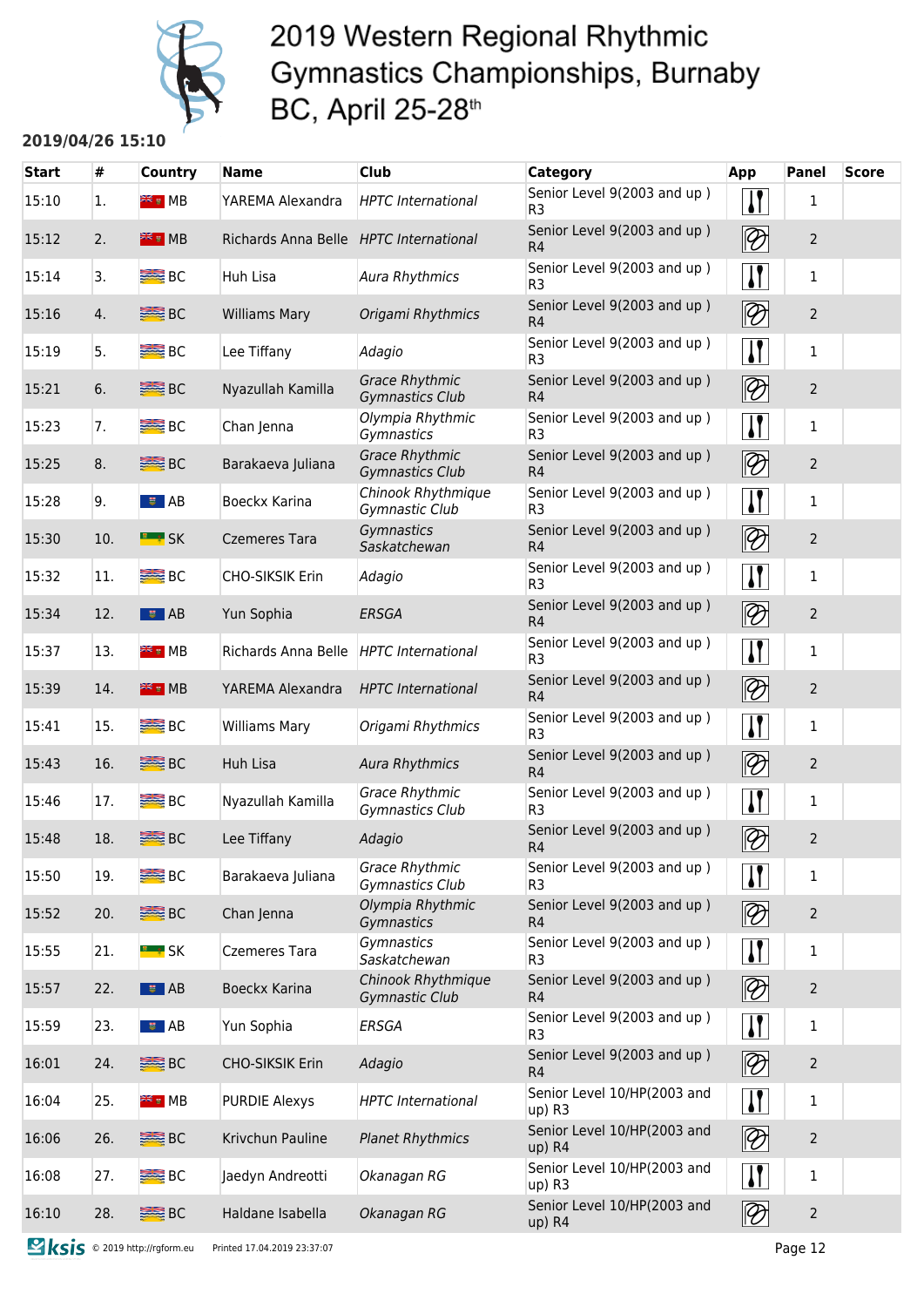

| <b>Start</b> | #   | <b>Country</b>          | <b>Name</b>                 | Club                                     | Category                                      | App                               | <b>Panel</b>   | <b>Score</b> |
|--------------|-----|-------------------------|-----------------------------|------------------------------------------|-----------------------------------------------|-----------------------------------|----------------|--------------|
| 16:13        | 29. | <b>FREE</b> MB          | Kurakin Anastasia           | <b>HPTC</b> International                | Senior Level 9(2003 and up)<br>R <sub>3</sub> |                                   | 1              |              |
| 16:15        | 30. | <b>E</b> SK             | Messina Ariana              | Gymnastics<br>Saskatchewan               | Senior Level 9(2003 and up)<br>R <sub>4</sub> | $ \mathcal{D} $                   | $\overline{2}$ |              |
| 16:17        | 31. | <b>BE</b> BC            | Salazar Karen               | <b>Aura Rhythmics</b>                    | Senior Level 9(2003 and up)<br>R <sub>3</sub> | $\mathbf{I}$                      | 1              |              |
| 16:19        | 32. | $\overline{\bullet}$ AB | <b>Regier Cadence</b>       | <b>Capital City Gymnastics</b><br>Centre | Senior Level 9(2003 and up)<br>R <sub>4</sub> | $ \mathcal{D} $                   | $\overline{2}$ |              |
| 16:22        | 33. | <b>FREE</b> MB          | <b>FRANCIS Grace</b>        | <b>HPTC</b> International                | Senior Level 9(2003 and up)<br>R <sub>3</sub> | $\mathbf{I}$                      | 1              |              |
| 16:24        | 34. | <b>ERE</b> BC           | Leung Emeline               | Elite gymnastics                         | Senior Level 9(2003 and up)<br>R <sub>4</sub> | $\overline{\mathscr{D}}$          | $\overline{2}$ |              |
| 16:26        | 35. | ■■ AB                   | Cannard Lauryn              | Capital City Gymnastics<br>Centre        | Senior Level 9(2003 and up)<br>R <sub>3</sub> | $\mathbf{I}$                      | 1              |              |
| 16:28        | 36. | <b>SEE</b> BC           | Moger Halle                 | Okanagan RG                              | Senior Level 9(2003 and up)<br>R <sub>4</sub> | $ \mathcal{D} $                   | $\overline{2}$ |              |
| 16:31        | 37. | $\equiv$ BC             | Ivanchikov Sofia            | Okanagan RG                              | Senior Level 9(2003 and up)<br>R <sub>3</sub> | $\mathbf{I}$                      | 1              |              |
| 16:33        | 38. | <b>BE</b> BC            | MORENO Cecilia Jean Adagio  |                                          | Senior Level 9(2003 and up)<br>R4             | $\lvert\!\lvert\mathcal{D}\rvert$ | $\overline{2}$ |              |
| 16:35        | 39. | <sup>₩€</sup> ₩ MB      | Kroeker-Tom Mamie Sapphires |                                          | Senior Level 9(2003 and up)<br>R <sub>3</sub> |                                   | 1              |              |
| 16:37        | 40. | <b>SEE</b> BC           | Schiller Maya               | Olympia Rhythmic<br>Gymnastics           | Senior Level 9(2003 and up)<br>R4             | $ \mathcal{D} $                   | $\overline{2}$ |              |
| 16:40        | 41. | <b>BC</b> BC            | <b>Bernard Emily</b>        | Aura Rhythmics                           | Senior Level 9(2003 and up)<br>R <sub>3</sub> |                                   | 1              |              |
| 16:42        | 42. | <b>FREE</b> MB          | Kurakin Anastasia           | <b>HPTC</b> International                | Senior Level 9(2003 and up)<br>R <sub>4</sub> | $ \mathcal{D} $                   | $\overline{2}$ |              |
| 16:44        | 43. | <u> "</u> sk            | Messina Ariana              | Gymnastics<br>Saskatchewan               | Senior Level 9(2003 and up)<br>R <sub>3</sub> |                                   | 1              |              |
| 16:46        | 44. | <b>SEE BC</b>           | Salazar Karen               | <b>Aura Rhythmics</b>                    | Senior Level 9(2003 and up)<br>R <sub>4</sub> | $ \mathcal{D} $                   | $\overline{2}$ |              |
| 16:49        | 45. | ■■ AB                   | Regier Cadence              | Capital City Gymnastics<br>Centre        | Senior Level 9(2003 and up)<br>R <sub>3</sub> |                                   | 1              |              |
| 16:51        | 46. | $# 4$ MB                | <b>FRANCIS Grace</b>        | <b>HPTC</b> International                | Senior Level 9(2003 and up)<br>R4             | $\mathscr{D}$                     | $\overline{2}$ |              |
| 16:53        | 47. | $R = BC$                | Leung Emeline               | Elite gymnastics                         | Senior Level 9(2003 and up)<br>R <sub>3</sub> | $\mathbf{I}$                      | $\mathbf{1}$   |              |
| 16:55        | 48. | <b>■</b> AB             | Cannard Lauryn              | <b>Capital City Gymnastics</b><br>Centre | Senior Level 9(2003 and up)<br>R <sub>4</sub> | $\lvert\!\lvert\mathcal{D}\rvert$ | $\overline{2}$ |              |
| 16:58        | 49. | <b>ERE</b> BC           | Moger Halle                 | Okanagan RG                              | Senior Level 9(2003 and up)<br>R <sub>3</sub> | $\mathbf{H}$                      | $\mathbf{1}$   |              |
| 17:00        | 50. | <b>SEE</b> BC           | Ivanchikov Sofia            | Okanagan RG                              | Senior Level 9(2003 and up)<br>R <sub>4</sub> | $\lvert\!\lvert\mathcal{D}\rvert$ | $\overline{2}$ |              |
| 17:02        | 51. | $R = BC$                | MORENO Cecilia Jean Adagio  |                                          | Senior Level 9(2003 and up)<br>R <sub>3</sub> | $\mathbf{I}$                      | $\mathbf{1}$   |              |
| 17:04        | 52. | <b>FIEE</b> MB          | Kroeker-Tom Mamie Sapphires |                                          | Senior Level 9(2003 and up)<br>R4             | $\boxed{\mathcal{D}}$             | $\overline{2}$ |              |
| 17:07        | 53. | <b>ERE</b> BC           | Schiller Maya               | Olympia Rhythmic<br>Gymnastics           | Senior Level 9(2003 and up)<br>R <sub>3</sub> | $\mathbf{I}$                      | $\mathbf{1}$   |              |
| 17:09        | 54. | <b>SEE</b> BC           | <b>Bernard Emily</b>        | <b>Aura Rhythmics</b>                    | Senior Level 9(2003 and up)<br>R4             | $\boxed{\mathcal{D}}$             | $\overline{2}$ |              |
| 17:11        | 55. | <b>ERE</b> BC           | Haldane Isabella            | Okanagan RG                              | Senior Level 10/HP(2003 and<br>up) R3         | $\mathbf{I}$                      | $\mathbf{1}$   |              |
| 17:13        | 56. | <b>SEE</b> BC           | Jaedyn Andreotti            | Okanagan RG                              | Senior Level 10/HP(2003 and<br>up) R4         | $\lvert\!\lvert\mathcal{D}\rvert$ | $\overline{2}$ |              |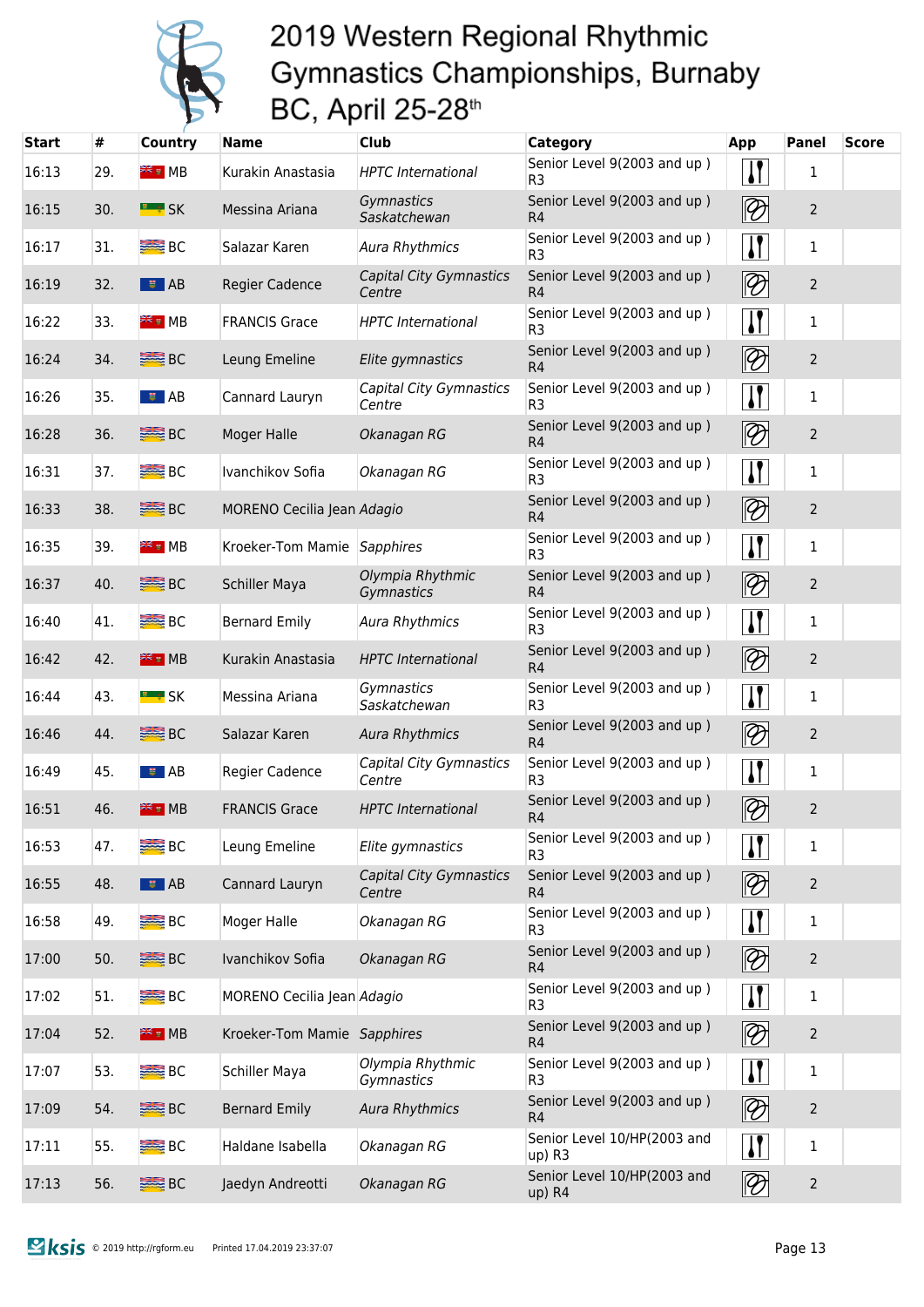

| <b>Start</b> | #   | Countrv        | Name                 | Club                      | Category                                | App                      | 'Panel   | <b>Score</b> |
|--------------|-----|----------------|----------------------|---------------------------|-----------------------------------------|--------------------------|----------|--------------|
| 17:16        | 57  | B <sub>C</sub> | Krivchun Pauline     | <b>Planet Rhythmics</b>   | Senior Level 10/HP(2003 and<br>$up)$ R3 |                          | <u>.</u> |              |
| 17:18        | 58. | $#H$ MB        | <b>PURDIE Alexys</b> | <b>HPTC</b> International | Senior Level 10/HP(2003 and<br>$up)$ R4 | $\overline{\mathscr{D}}$ |          |              |

#### Rotation 1

#### **2019/04/27 08:30**

| <b>Start</b> | #   | <b>Country</b>    | <b>Name</b>                                              | <b>Club</b>                                     | <b>Category</b>                                         | App                        | <b>Panel</b>   | <b>Score</b> |
|--------------|-----|-------------------|----------------------------------------------------------|-------------------------------------------------|---------------------------------------------------------|----------------------------|----------------|--------------|
| 08:30        | 1.  | <b>BRE</b> BC     | Level 3 group of 5 balls                                 | Grace Rhythmic<br>Gymnastics Club               | L3-group of 5 R1                                        | $\boldsymbol{\mathsf{?}}$  | 1              |              |
| 08:33        | 2.  | <b>BE</b> BC      | Victoria Rhythmic<br>Gymnastics Lv 4 5 Hoops<br>Group    | Victoria Rhythmic<br>Gymnastics                 | L4-group of 5 R1                                        | $\boldsymbol{?}$           | $\overline{2}$ |              |
| 08:36        | 3.  | । <del>इ</del> AB | Vertigo Red Rose                                         | Vertigo RGA                                     | L4- group 3/4 R1                                        | $\boldsymbol{\mathcal{P}}$ | $\mathbf{1}$   |              |
| 08:39        | 4.  | <b>SEE BC</b>     | FVRG Level 4 hoop group                                  | <b>FVRG</b>                                     | L4-group of 5 R1                                        | $\boldsymbol{P}$           | $\overline{2}$ |              |
| 08:42        | 5.  | <b>BRE</b> BC     | Level 4                                                  | South Cariboo<br><b>Rhythmic Gymnastics</b>     | L4- group 3/4 R1                                        | $\boldsymbol{?}$           | $\mathbf{1}$   |              |
| 08:45        | 6.  | <b>SEE BC</b>     | Level 4 group of 5 hoops                                 | <b>Grace Rhythmic</b><br><b>Gymnastics Club</b> | L4-group of 5 R1                                        | $\boldsymbol{\mathsf{P}}$  | $\overline{2}$ |              |
| 08:48        | 7.  | <b>BE</b> BC      | Victoria Rhythmic<br>Gymnastics Lv. 5 3 Ribbons<br>Group | Victoria Rhythmic<br>Gymnastics                 | L5- group 3/4 R1                                        | $\boldsymbol{\mathsf{?}}$  | $\mathbf{1}$   |              |
| 08:51        | 8.  | <b>SEE BC</b>     | Level 5 group of 5 hoops                                 | <b>Grace Rhythmic</b><br><b>Gymnastics Club</b> | L5-group of 5 R1                                        | $\boldsymbol{\mathcal{P}}$ | $\overline{2}$ |              |
| 08:54        | 9.  | B <sub>C</sub>    | GCG Level 5 Group of 3                                   | Origami Rhythmics                               | L5- group 3/4 R1                                        | $\boldsymbol{\mathcal{P}}$ | $\mathbf{1}$   |              |
| 08:57        | 10. | $\bullet$ AB      | Luminescence                                             | Capital City Gymnastics<br>Centre               | L6- group 3/4 R1                                        | $\boldsymbol{\mathcal{P}}$ | $\overline{2}$ |              |
| 09:00        | 11. | । <sup>≢</sup> AB | Vertigo Blue Sky                                         | Vertigo RGA                                     | L5- group 3/4 R1                                        | $\boldsymbol{\mathcal{P}}$ | $\mathbf{1}$   |              |
| 09:03        | 12. | <b>BRE</b> BC     | Level 6                                                  | South Cariboo<br><b>Rhythmic Gymnastics</b>     | L6- group 3/4 R1                                        | $\boldsymbol{?}$           | $\overline{2}$ |              |
| 09:06        | 13. | $\frac{1}{2}$ AB  | Vertigo Star                                             | Vertigo RGA                                     | L6-group of 5 R1                                        | $\boldsymbol{\mathsf{P}}$  | 1              |              |
| 09:09        | 14. | <b>米 ₩</b> MB     | Rhythmic Royals Duo<br>Madison/Sara                      | <b>Rhythmic Royals</b>                          | L6-group of 2 R1                                        | $2 \bullet$                | $\overline{2}$ |              |
| 09:12        | 15. | $\bullet$ AB      | Capital City Senior<br>Developmental Group               | Capital City Gymnastics<br>Centre               | Senior Development<br>Group of 5 (2003 and<br>older) R1 | $2$   3 $\subset$          | $\mathbf{1}$   |              |
| 09:15        | 16. | $# 3$ MB          | Rhythmic Royals Duo<br>Emma/Caroline                     | <b>Rhythmic Royals</b>                          | L6-group of 2 R1                                        | $2\bullet$                 | $\overline{2}$ |              |

### Rotation 2 Level 3B Free/ Rope

#### **2019/04/27 09:40**

| <b>Start</b> | #  | <b>Country</b>      | <b>Name</b>                          | <b>Club</b>                              | <b>Category</b>                         | <b>App</b> | Panel | <b>Score</b> |
|--------------|----|---------------------|--------------------------------------|------------------------------------------|-----------------------------------------|------------|-------|--------------|
| 09:40        | ı. | $\bullet$ AB        | Aristimuno Alana                     | Chinook Rhythmique<br>Gymnastic Club     | Level 3B Western<br>(2008-2009-2010) R1 |            |       |              |
| 09:42        | 2. | BC                  | Sheldon Miya                         | <b>Elite Gymnastics</b>                  | Level 3B Western<br>(2008-2009-2010) R2 |            |       |              |
| 09:44        | 3. | $B^{\text{max}}$ BC | Bolzhobekova Adema Origami Rhythmics |                                          | Level 3B Western<br>(2008-2009-2010) R1 |            |       |              |
| 09:46        | 4. | $rac{1}{2}$ BC      | Zhao Sophie                          | <b>Grace Rhythmic</b><br>Gymnastics Club | Level 3B Western<br>(2008-2009-2010) R2 |            |       |              |
| 09:48        | 5. | $\rightarrow$ SK    | Omorogbe<br>Osariemen-anna           | <i>Gymnastics</i><br>Saskatchewan        | Level 3B Western<br>(2008-2009-2010) R1 |            |       |              |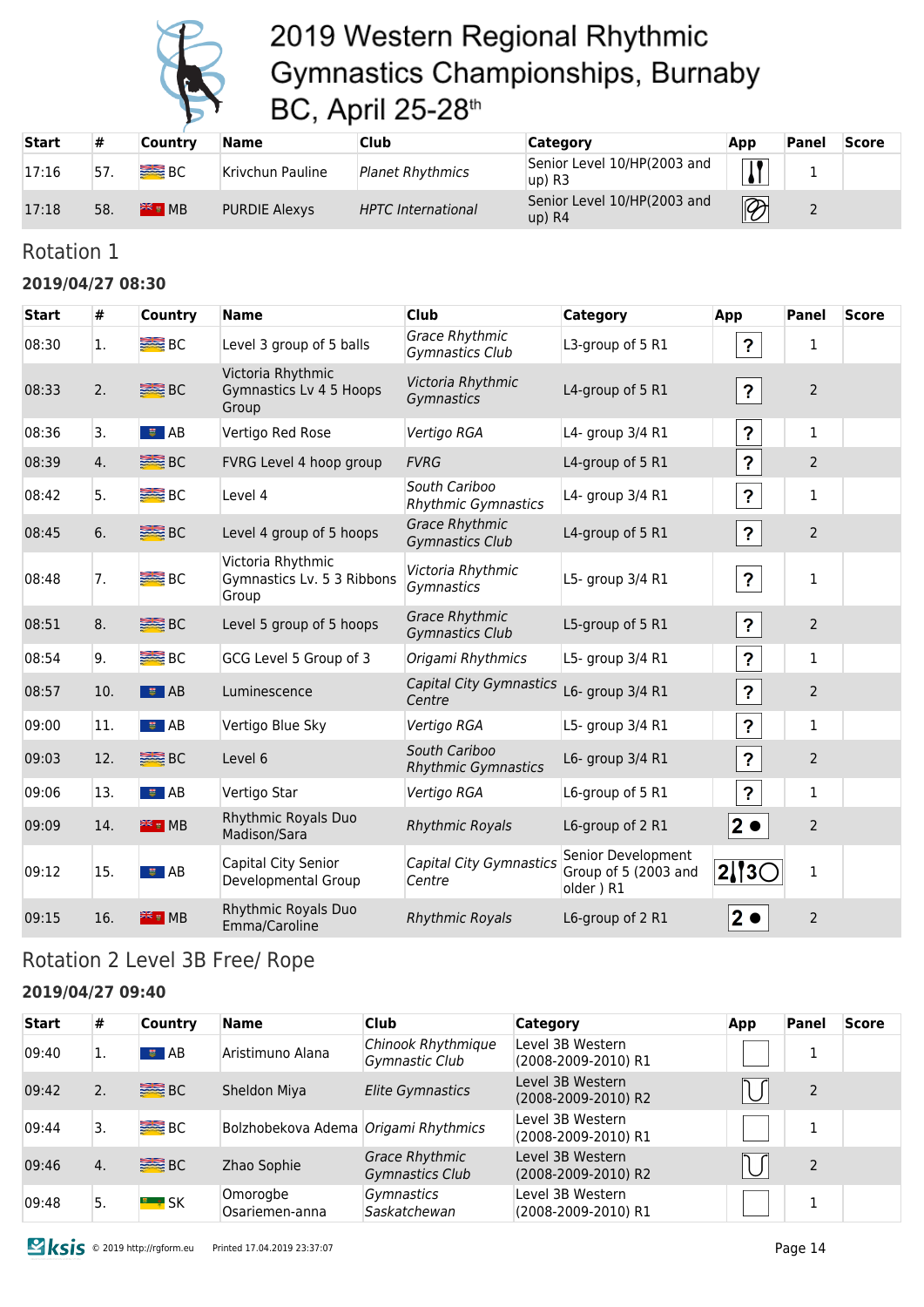

| <b>Start</b> | #   | <b>Country</b>   | <b>Name</b>                          | <b>Club</b>                                 | Category                                | <b>App</b>       | <b>Panel</b>   | Score |
|--------------|-----|------------------|--------------------------------------|---------------------------------------------|-----------------------------------------|------------------|----------------|-------|
| 09:50        | 6.  | <b>SEE</b> BC    | Lalaj Selina                         | Adagio                                      | Level 3B Western<br>(2008-2009-2010) R2 |                  | $\overline{2}$ |       |
| 09:52        | 7.  | B <sub>C</sub>   | Sun Alisha                           | <b>Aura Rhythmics</b>                       | Level 3B Western<br>(2008-2009-2010) R1 |                  | $\mathbf{1}$   |       |
| 09:54        | 8.  | <b>E</b> * SK    | Ostrichenko Arina                    | Gymnastics<br>Saskatchewan                  | Level 3B Western<br>(2008-2009-2010) R2 | U                | $\overline{2}$ |       |
| 09:56        | 9.  | $R = BC$         | Lim Xeniya                           | Origami Rhythmics                           | Level 3B Western<br>(2008-2009-2010) R1 |                  | $\mathbf{1}$   |       |
| 09:58        | 10. | <b>SEE</b> BC    | Gauthier Kaylee                      | Okanagan RG                                 | Level 3B Western<br>(2008-2009-2010) R2 | IU               | $\overline{2}$ |       |
| 10:00        | 11. | $\frac{1}{2}$ AB | Chalifoux Tianna                     | Capital City<br><b>Gymnastics Centre</b>    | Level 3B Western<br>(2008-2009-2010) R1 |                  | $\mathbf{1}$   |       |
| 10:02        | 12. | $\frac{1}{2}$ AB | Berg Sylvie                          | <b>ERSGA</b>                                | Level 3B Western<br>(2008-2009-2010) R2 | IJ               | $\overline{2}$ |       |
| 10:04        | 13. | <b>BIG</b> BC    | Sheldon Miya                         | <b>Elite Gymnastics</b>                     | Level 3B Western<br>(2008-2009-2010) R1 |                  | $\mathbf{1}$   |       |
| 10:06        | 14. | $\frac{1}{2}$ AB | Aristimuno Alana                     | Chinook Rhythmique<br><b>Gymnastic Club</b> | Level 3B Western<br>(2008-2009-2010) R2 | N                | $\overline{2}$ |       |
| 10:08        | 15. | B <sub>C</sub>   | Zhao Sophie                          | <b>Grace Rhythmic</b><br>Gymnastics Club    | Level 3B Western<br>(2008-2009-2010) R1 |                  | $\mathbf{1}$   |       |
| 10:10        | 16. | <b>SEE BC</b>    | Bolzhobekova Adema Origami Rhythmics |                                             | Level 3B Western<br>(2008-2009-2010) R2 | $\left  \right $ | $\mathbf 2$    |       |
| 10:12        | 17. | B <sub>C</sub>   | Lalaj Selina                         | Adagio                                      | Level 3B Western<br>(2008-2009-2010) R1 |                  | $\mathbf{1}$   |       |
| 10:14        | 18. | <b>E</b> SK      | Omorogbe<br>Osariemen-anna           | Gymnastics<br>Saskatchewan                  | Level 3B Western<br>(2008-2009-2010) R2 | NΙ               | $\mathbf 2$    |       |
| 10:16        | 19. | <b>EL # SK</b>   | Ostrichenko Arina                    | Gymnastics<br>Saskatchewan                  | Level 3B Western<br>(2008-2009-2010) R1 |                  | $\mathbf{1}$   |       |
| 10:18        | 20. | <b>SEE BC</b>    | Sun Alisha                           | <b>Aura Rhythmics</b>                       | Level 3B Western<br>(2008-2009-2010) R2 |                  | $\overline{2}$ |       |
| 10:20        | 21. | <b>SEE</b> BC    | Gauthier Kaylee                      | Okanagan RG                                 | Level 3B Western<br>(2008-2009-2010) R1 |                  | $\mathbf{1}$   |       |
| 10:22        | 22. | <b>SEE</b> BC    | Lim Xeniya                           | Origami Rhythmics                           | Level 3B Western<br>(2008-2009-2010) R2 |                  | $\overline{2}$ |       |
| 10:24        | 23. | $\frac{1}{2}$ AB | Berg Sylvie                          | ERSGA                                       | Level 3B Western<br>(2008-2009-2010) R1 |                  | $\mathbf 1$    |       |
| 10:26        | 24. | $\frac{1}{2}$ AB | Chalifoux Tianna                     | Capital City<br><b>Gymnastics Centre</b>    | Level 3B Western<br>(2008-2009-2010) R2 |                  | $\overline{2}$ |       |
| 10:28        | 25. | <b>BEE</b> BC    | <b>Wilke Anais</b>                   | Elite gymnastics                            | Level 3B Western<br>(2008-2009-2010) R1 |                  | 1              |       |
| 10:30        | 26. | <b>SEE</b> BC    | Kazimer Chelsea                      | Okanagan RG                                 | Level 3B Western<br>(2008-2009-2010) R2 |                  | $\overline{2}$ |       |
| 10:32        | 27. | <b>BEE</b> BC    | Deng Cici                            | <b>Grace Rhythmic</b><br>Gymnastics Club    | Level 3B Western<br>(2008-2009-2010) R1 |                  | 1              |       |
| 10:34        | 28. | <b>SEE BC</b>    | Winter Cecilia                       | Victoria Rhythmic<br>Gymnastics             | Level 3B Western<br>(2008-2009-2010) R2 |                  | $\overline{2}$ |       |
| 10:36        | 29. | $B^{\prime}$     | Cox Clara                            | Okanagan RG                                 | Level 3B Western<br>(2008-2009-2010) R1 |                  | 1              |       |
| 10:38        | 30. | $\frac{1}{2}$ AB | Biletska Yana                        | Chinook Rhythmique<br>Gymnastic Club        | Level 3B Western<br>(2008-2009-2010) R2 |                  | $\overline{2}$ |       |
| 10:40        | 31. | $\frac{1}{2}$ AB | Xu Emily                             | Chinook Rhythmique<br>Gymnastic Club        | Level 3B Western<br>(2008-2009-2010) R1 |                  | 1              |       |
| 10:42        | 32. | <b>SEE</b> BC    | Sexton Sophia                        | Okanagan RG                                 | Level 3B Western<br>(2008-2009-2010) R2 |                  | $\overline{2}$ |       |
| 10:44        | 33. | B <sub>C</sub>   | Porter Leila                         | Aura Rhythmics                              | Level 3B Western<br>(2008-2009-2010) R1 |                  | 1              |       |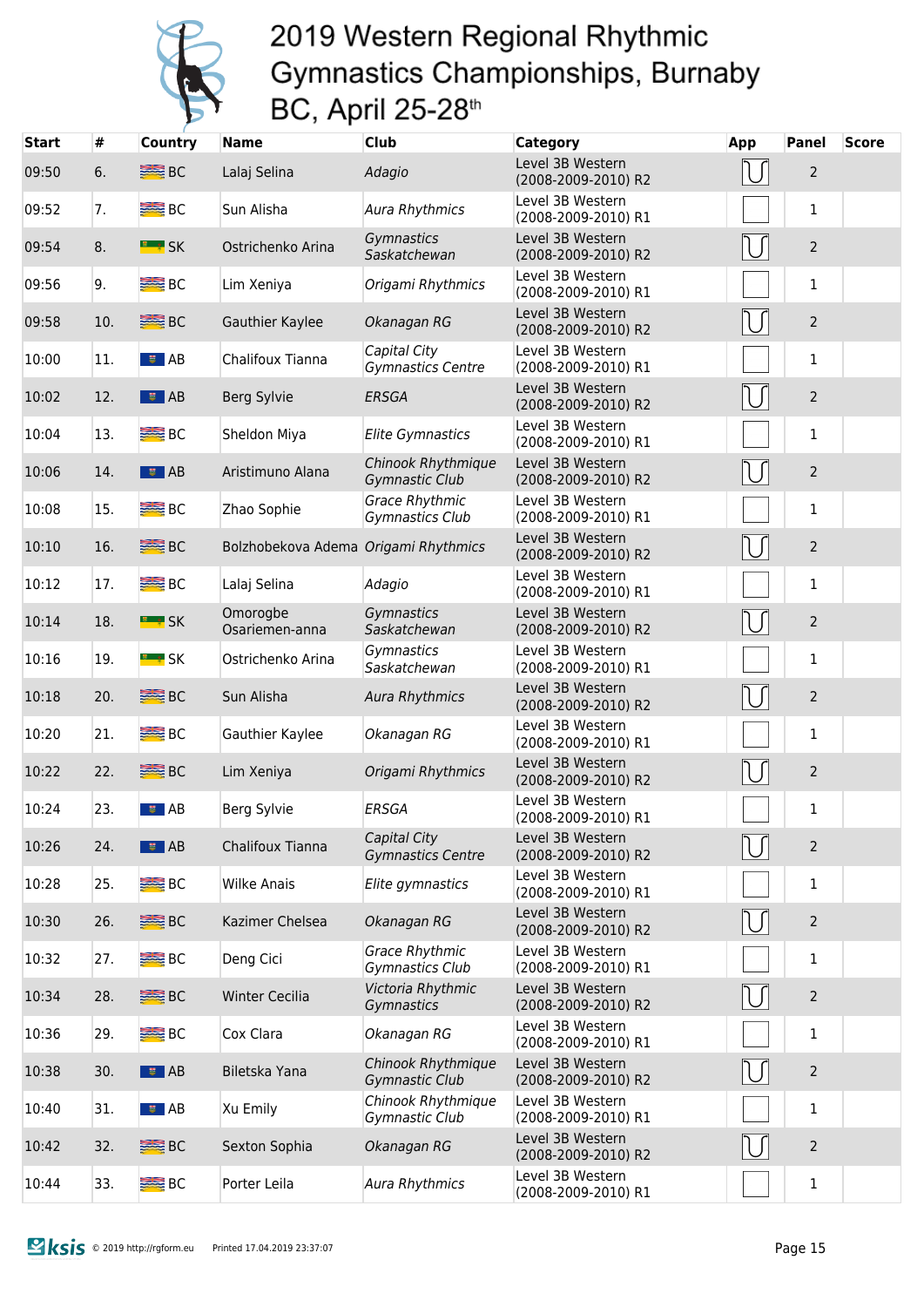

| <b>Start</b> | #   | <b>Country</b>          | <b>Name</b>        | <b>Club</b>                                              | Category                                | App | <b>Panel</b>   | <b>Score</b> |
|--------------|-----|-------------------------|--------------------|----------------------------------------------------------|-----------------------------------------|-----|----------------|--------------|
| 10:46        | 34. | $\frac{1}{2}$ AB        | Chiem Sophie       | Capital City<br><b>Gymnastics Centre</b>                 | Level 3B Western<br>(2008-2009-2010) R2 |     | $\overline{2}$ |              |
| 10:48        | 35. | BC                      | Massa Anya         | Okanagan RG                                              | Level 3B Western<br>(2008-2009-2010) R1 |     | $\mathbf 1$    |              |
| 10:50        | 36. | $\overline{5}$ AB       | McLean James       | <b>ERSGA</b>                                             | Level 3B Western<br>(2008-2009-2010) R2 | IJ  | $\overline{2}$ |              |
| 10:52        | 37. | ■■ AB                   | Gwozdz Zuzanna     | Alegria The Alberta<br>Centre for Rhythmic<br>Gymnastics | Level 3B Western<br>(2008-2009-2010) R1 |     | $\mathbf{1}$   |              |
| 10:54        | 38. | ■ AB                    | Dong Kathy         | Chinook Rhythmique<br><b>Gymnastic Club</b>              | Level 3B Western<br>(2008-2009-2010) R2 |     | $\overline{2}$ |              |
| 10:56        | 39. | <b>BEE</b> BC           | Kazimer Chelsea    | Okanagan RG                                              | Level 3B Western<br>(2008-2009-2010) R1 |     | $\mathbf{1}$   |              |
| 10:58        | 40. | <b>SEE BC</b>           | <b>Wilke Anais</b> | Elite gymnastics                                         | Level 3B Western<br>(2008-2009-2010) R2 | N   | $\overline{2}$ |              |
| 11:00        | 41. | <b>BEE</b> BC           | Winter Cecilia     | Victoria Rhythmic<br>Gymnastics                          | Level 3B Western<br>(2008-2009-2010) R1 |     | $\mathbf{1}$   |              |
| 11:02        | 42. | <b>SEE</b> BC           | Deng Cici          | <b>Grace Rhythmic</b><br><b>Gymnastics Club</b>          | Level 3B Western<br>(2008-2009-2010) R2 |     | $\overline{2}$ |              |
| 11:04        | 43. | ■■ AB                   | Biletska Yana      | Chinook Rhythmique<br><b>Gymnastic Club</b>              | Level 3B Western<br>(2008-2009-2010) R1 |     | 1              |              |
| 11:06        | 44. | <b>SEE BC</b>           | Cox Clara          | Okanagan RG                                              | Level 3B Western<br>(2008-2009-2010) R2 |     | $\overline{2}$ |              |
| 11:08        | 45. | B <sub>C</sub>          | Sexton Sophia      | Okanagan RG                                              | Level 3B Western<br>(2008-2009-2010) R1 |     | $\mathbf 1$    |              |
| 11:10        | 46. | ■ AB                    | Xu Emily           | Chinook Rhythmique<br><b>Gymnastic Club</b>              | Level 3B Western<br>(2008-2009-2010) R2 |     | $\overline{2}$ |              |
| 11:12        | 47. | $\frac{1}{2}$ AB        | Chiem Sophie       | Capital City<br>Gymnastics Centre                        | Level 3B Western<br>(2008-2009-2010) R1 |     | $\mathbf{1}$   |              |
| 11:14        | 48. | <b>SEE</b> BC           | Porter Leila       | <b>Aura Rhythmics</b>                                    | Level 3B Western<br>(2008-2009-2010) R2 |     | $\overline{2}$ |              |
| 11:16        | 49. | ■■ AB                   | McLean James       | <b>ERSGA</b>                                             | Level 3B Western<br>(2008-2009-2010) R1 |     | $\mathbf{1}$   |              |
| 11:18        | 50. | <b>SEE BC</b>           | Massa Anya         | Okanagan RG                                              | Level 3B Western<br>(2008-2009-2010) R2 | Πſ  | $\overline{2}$ |              |
| 11:20        | 51. | ■■ AB                   | Dong Kathy         | Chinook Rhythmique<br>Gymnastic Club                     | Level 3B Western<br>(2008-2009-2010) R1 |     | $\mathbf{1}$   |              |
| 11:22        | 52. | $\overline{\bullet}$ AB | Gwozdz Zuzanna     | Alegria The Alberta<br>Centre for Rhythmic<br>Gymnastics | Level 3B Western<br>(2008-2009-2010) R2 |     | $\overline{2}$ |              |

### Rotation 3 Level 4C Free/ Ball

#### **2019/04/27 11:40**

| <b>Start</b> | #  | <b>Country</b>          | Name                          | <b>Club</b>                          | <b>Category</b>                                                 | App       | Panel | <b>Score</b> |
|--------------|----|-------------------------|-------------------------------|--------------------------------------|-----------------------------------------------------------------|-----------|-------|--------------|
| 11:40        | ı. | <b>BEE</b> BC           | Yuen Renee                    | Grace Rhythmic<br>Gymnastics Club    | Level 4C Western (2006-2007-2008)<br>R1                         |           |       |              |
| 11:42        | 2. | <b>SEE</b> BC           | <b>Borvanova</b><br>Alexandra | Origami Rhythmics                    | Level 4C Western (2006-2007-2008)<br>R1                         |           |       |              |
| 11:44        | 3. | <b>BEE</b> BC           | Kang Harene                   | Grace Rhythmic<br>Gymnastics Club    | Level 4C Western (2006-2007-2008)<br>R1                         |           |       |              |
| 11:46        | 4. | $\overline{\bullet}$ AB | Weidt Lia                     | Centre                               | Capital City Gymnastics Level 4C Western (2006-2007-2008)<br>R1 | $\bullet$ |       |              |
| 11:48        | 5. | <b>BRE</b> BC           | Mora Laura                    | Grace Rhythmic<br>Gymnastics Club    | Level 4C Western (2006-2007-2008)<br>R1                         |           |       |              |
| 11:50        | 6. | $\bullet$ AB            | Thompson<br>Kendall           | Chinook Rhythmique<br>Gymnastic Club | Level 4C Western (2006-2007-2008)<br>R1                         |           | 2     |              |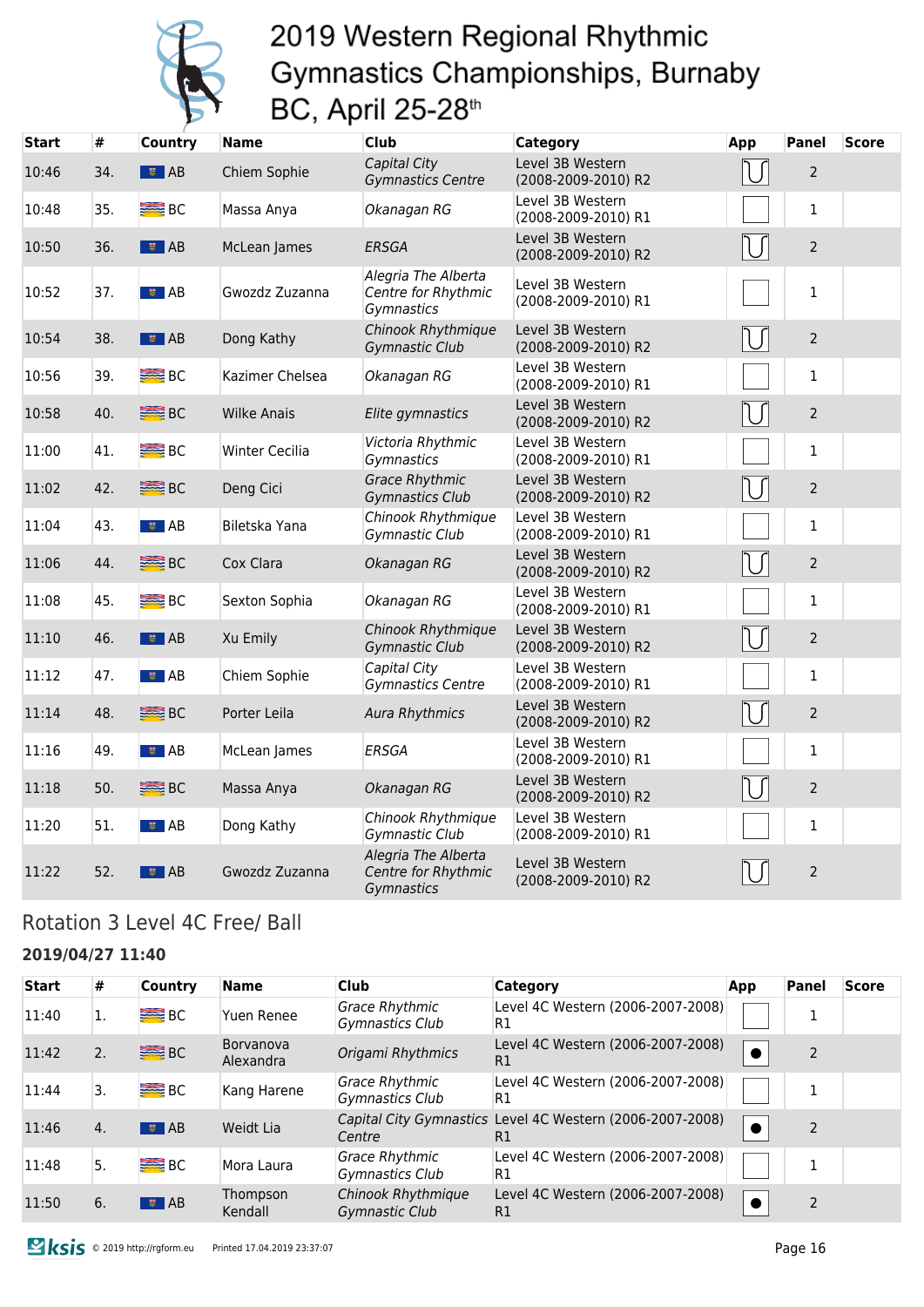

| <b>Start</b> | #   | <b>Country</b> | <b>Name</b>            | <b>Club</b>                                     | Category                                                                    | App | Panel          | <b>Score</b> |
|--------------|-----|----------------|------------------------|-------------------------------------------------|-----------------------------------------------------------------------------|-----|----------------|--------------|
| 11:52        | 7.  | $\bullet$ AB   | Appoo Anaheeta         | ERSGA                                           | Level 4C Western (2006-2007-2008)<br>R1                                     |     |                |              |
| 11:54        | 8.  | BC             | Liaskas Georgia        | Aura Rhythmics                                  | Level 4C Western (2006-2007-2008)<br>R1                                     |     | $\overline{2}$ |              |
| 11:56        | 9.  | BC             | Borvanova<br>Alexandra | Origami Rhythmics                               | Level 4C Western (2006-2007-2008)<br>R <sub>2</sub>                         |     | 1              |              |
| 11:58        | 10. | $\geq$ BC      | Yuen Renee             | <b>Grace Rhythmic</b><br><b>Gymnastics Club</b> | Level 4C Western (2006-2007-2008)<br>R <sub>2</sub>                         |     | $\overline{2}$ |              |
| 12:00        | 11. | $\bullet$ AB   | Weidt Lia              | Centre                                          | Capital City Gymnastics Level 4C Western (2006-2007-2008)<br>R <sub>2</sub> |     | 1              |              |
| 12:02        | 12. | $\equiv$ BC    | Kang Harene            | <b>Grace Rhythmic</b><br><b>Gymnastics Club</b> | Level 4C Western (2006-2007-2008)<br>R <sub>2</sub>                         |     | $\overline{2}$ |              |
| 12:04        | 13. | $\sqrt{2}$ AB  | Thompson<br>Kendall    | Chinook Rhythmique<br>Gymnastic Club            | Level 4C Western (2006-2007-2008)<br>R <sub>2</sub>                         |     | 1              |              |
| 12:06        | 14. | $\geq$ BC      | Mora Laura             | <b>Grace Rhythmic</b><br><b>Gymnastics Club</b> | Level 4C Western (2006-2007-2008)<br>R <sub>2</sub>                         |     | $\overline{2}$ |              |
| 12:08        | 15. | B <sub>C</sub> | Liaskas Georgia        | Aura Rhythmics                                  | Level 4C Western (2006-2007-2008)<br>R <sub>2</sub>                         |     | 1              |              |
| 12:10        | 16. | $\sqrt{2}$ AB  | Appoo Anaheeta         | ERSGA                                           | Level 4C Western (2006-2007-2008)<br>R <sub>2</sub>                         |     | 2              |              |

### Rotation 4 Level 4B Free/ Hoop

#### **2019/04/27 12:55**

| <b>Start</b> | #   | Country           | <b>Name</b>                         | <b>Club</b>                       | <b>Category</b>                         | App                 | <b>Panel</b>   | <b>Score</b> |
|--------------|-----|-------------------|-------------------------------------|-----------------------------------|-----------------------------------------|---------------------|----------------|--------------|
| 12:55        | 1.  | $\equiv$ BC       | Tai Isabella                        | Adagio                            | Level 4B Western<br>(2006-2007-2008) R1 |                     | 1              |              |
| 12:57        | 2.  | <b>SEE</b> BC     | Lalaj Noelia                        | Adagio                            | Level 4B Western<br>(2006-2007-2008) R2 |                     | $\overline{2}$ |              |
| 12:59        | 3.  | $R = BC$          | Vedrova Alisa                       | <b>Planet Rhythmics</b>           | Level 4B Western<br>(2006-2007-2008) R1 |                     | $\mathbf{1}$   |              |
| 13:01        | 4.  | <b>ERE</b> BC     | Sagodi Eva                          | Victoria Rhythmics                | Level 4B Western<br>(2006-2007-2008) R2 |                     | $\overline{2}$ |              |
| 13:03        | 5.  | <b>E</b> & SK     | Ma Allison                          | Gymnastics<br>Saskatchewan        | Level 4B Western<br>(2006-2007-2008) R1 |                     | $\mathbf{1}$   |              |
| 13:05        | 6.  | <b>ERE</b> BC     | Bastedo Adora                       | Olympia Rhythmic<br>Gymnastics    | Level 4B Western<br>(2006-2007-2008) R2 | $\circlearrowright$ | $\overline{2}$ |              |
| 13:07        | 7.  | <b>E</b> SK       | Schultz Breanna                     | Gymnastics<br>Saskatchewan        | Level 4B Western<br>(2006-2007-2008) R1 |                     | $\mathbf{1}$   |              |
| 13:09        | 8.  | <b>SEE BC</b>     | <b>Whittaker Hailey</b>             | Adagio                            | Level 4B Western<br>(2006-2007-2008) R2 |                     | $\overline{2}$ |              |
| 13:11        | 9.  | $\bullet$ AB      | Whelan Keira                        | <b>ERSGA</b>                      | Level 4B Western<br>(2006-2007-2008) R1 |                     | $\mathbf{1}$   |              |
| 13:13        | 10. | <b>SEE BC</b>     | Tsukanova Kira                      | <b>Planet Rhythmics</b>           | Level 4B Western<br>(2006-2007-2008) R2 | $\bigcirc$          | $\overline{2}$ |              |
| 13:15        | 11. | । <sup>≢</sup> AB | Waghela Ananya                      | Capital City<br>Gymnastics Centre | Level 4B Western<br>(2006-2007-2008) R1 |                     | $\mathbf{1}$   |              |
| 13:17        | 12. | <b>ERE</b> BC     | Schellenberg Amy                    | Victoria Rhythmic<br>Gymnastics   | Level 4B Western<br>(2006-2007-2008) R2 |                     | $\overline{2}$ |              |
| 13:19        | 13. | <b>BRE</b> BC     | Lalaj Noelia                        | Adagio                            | Level 4B Western<br>(2006-2007-2008) R1 |                     | $\mathbf{1}$   |              |
| 13:21        | 14. | <b>SEE BC</b>     | Zhao Sophie                         | Origami Rhythmics                 | Level 4B Western<br>(2006-2007-2008) R2 | $\bigcirc$          | $\overline{2}$ |              |
| 13:23        | 15. | <b>BEE</b> BC     | Sagodi Eva                          | Victoria Rhythmics                | Level 4B Western<br>(2006-2007-2008) R1 |                     | $\mathbf{1}$   |              |
| 13:25        | 16. | <b>SEE</b> BC     | Van den Boer Theresa Aura Rhythmics |                                   | Level 4B Western<br>(2006-2007-2008) R2 |                     | $\overline{2}$ |              |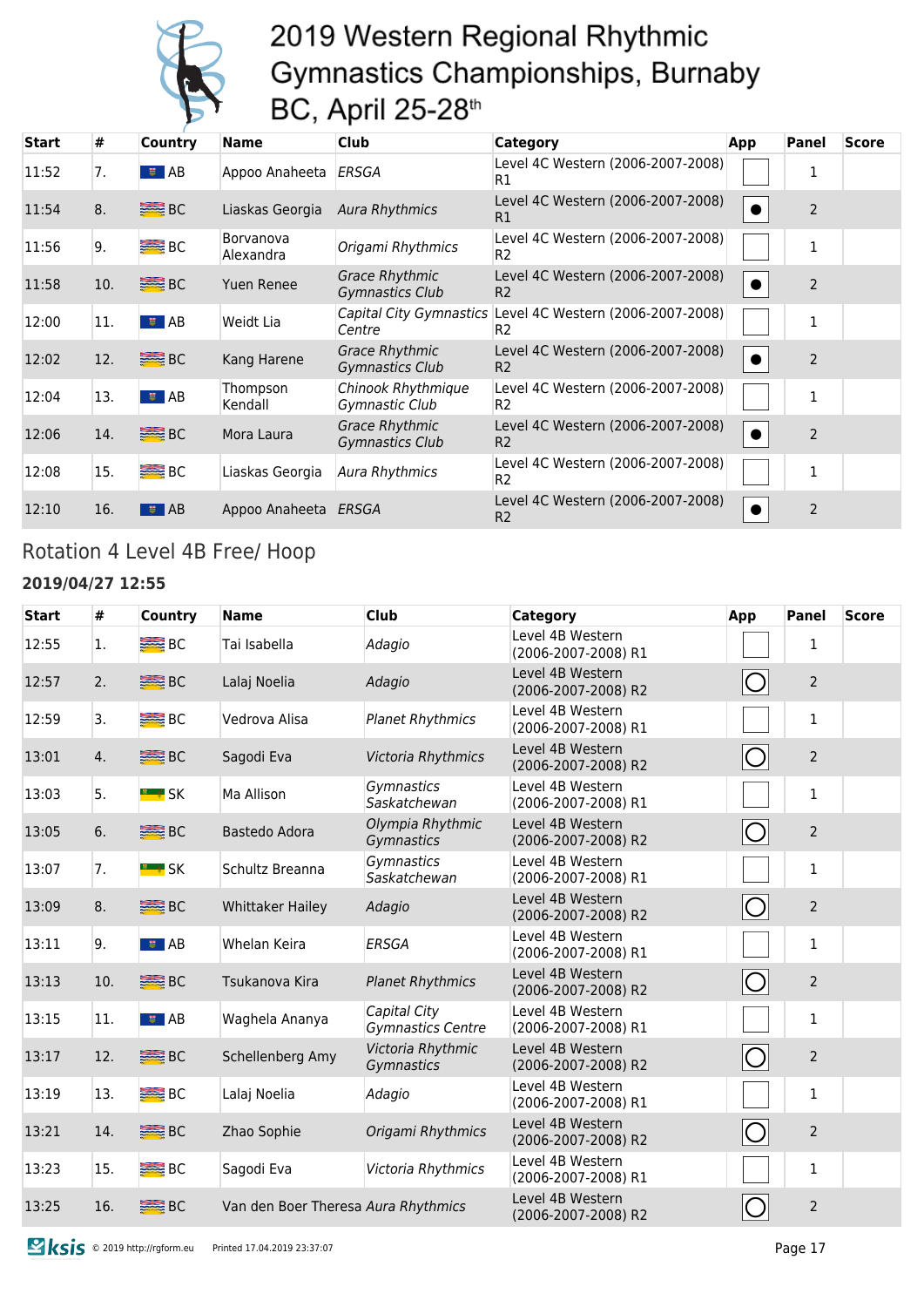

| <b>Start</b> | #   | Country             | <b>Name</b>                         | <b>Club</b>                                     | <b>Category</b>                         | <b>App</b>          | <b>Panel</b>   | <b>Score</b> |
|--------------|-----|---------------------|-------------------------------------|-------------------------------------------------|-----------------------------------------|---------------------|----------------|--------------|
| 13:27        | 17. | $B^{\text{max}}$ BC | Bastedo Adora                       | Olympia Rhythmic<br>Gymnastics                  | Level 4B Western<br>(2006-2007-2008) R1 |                     | 1              |              |
| 13:29        | 18. | <b>SEE BC</b>       | Tai Isabella                        | Adagio                                          | Level 4B Western<br>(2006-2007-2008) R2 |                     | $\overline{2}$ |              |
| 13:31        | 19. | BC <sub>3</sub>     | <b>Whittaker Hailey</b>             | Adagio                                          | Level 4B Western<br>(2006-2007-2008) R1 |                     | 1              |              |
| 13:33        | 20. | <b>SEE BC</b>       | Vedrova Alisa                       | <b>Planet Rhythmics</b>                         | Level 4B Western<br>(2006-2007-2008) R2 | $\bigcirc$          | $\overline{2}$ |              |
| 13:35        | 21. | <b>BEE</b> BC       | Tsukanova Kira                      | <b>Planet Rhythmics</b>                         | Level 4B Western<br>(2006-2007-2008) R1 |                     | $\mathbf{1}$   |              |
| 13:37        | 22. | <b>E</b> SK         | Ma Allison                          | Gymnastics<br>Saskatchewan                      | Level 4B Western<br>(2006-2007-2008) R2 | $\bigcirc$          | $\overline{2}$ |              |
| 13:39        | 23. | <b>BEE</b> BC       | Schellenberg Amy                    | Victoria Rhythmic<br>Gymnastics                 | Level 4B Western<br>(2006-2007-2008) R1 |                     | $\mathbf{1}$   |              |
| 13:41        | 24. | <b>E</b> SK         | Schultz Breanna                     | Gymnastics<br>Saskatchewan                      | Level 4B Western<br>(2006-2007-2008) R2 | $\bigcirc$          | $\overline{2}$ |              |
| 13:43        | 25. | B <sub>C</sub>      | Zhao Sophie                         | Origami Rhythmics                               | Level 4B Western<br>(2006-2007-2008) R1 |                     | 1              |              |
| 13:45        | 26. | $\frac{1}{2}$ AB    | <b>Whelan Keira</b>                 | <b>ERSGA</b>                                    | Level 4B Western<br>(2006-2007-2008) R2 | $\circ$             | $\overline{2}$ |              |
| 13:47        | 27. | $B^{\text{max}}$ BC | Van den Boer Theresa Aura Rhythmics |                                                 | Level 4B Western<br>(2006-2007-2008) R1 |                     | $\mathbf{1}$   |              |
| 13:49        | 28. | $\frac{1}{2}$ AB    | Waghela Ananya                      | Capital City<br><b>Gymnastics Centre</b>        | Level 4B Western<br>(2006-2007-2008) R2 |                     | $\overline{2}$ |              |
| 13:51        | 29. | <b>E</b> : SK       | Cruise-elsner Dylan                 | Gymnastics<br>Saskatchewan                      | Level 4B Western<br>(2006-2007-2008) R1 |                     | 1              |              |
| 13:53        | 30. | <b>SEE</b> BC       | Novikova Adrianna                   | <b>Aura Rhythmics</b>                           | Level 4B Western<br>(2006-2007-2008) R2 | O                   | $\overline{2}$ |              |
| 13:55        | 31. | <b>EL # SK</b>      | Helfrick Adisyn                     | Gymnastics<br>Saskatchewan                      | Level 4B Western<br>(2006-2007-2008) R1 |                     | $\mathbf{1}$   |              |
| 13:57        | 32. | <b>SEE BC</b>       | Prouse Lily                         | <b>Planet Rhythmics</b>                         | Level 4B Western<br>(2006-2007-2008) R2 |                     | $\overline{2}$ |              |
| 13:59        | 33. | B <sub>C</sub>      | Mrazik Misha                        | <b>Planet Rhythmics</b>                         | Level 4B Western<br>(2006-2007-2008) R1 |                     | $\mathbf{1}$   |              |
| 14:01        | 34. | <b>E</b> * SK       | Neiszner Holland                    | Gymnastics<br>Saskatchewan                      | Level 4B Western<br>(2006-2007-2008) R2 |                     | $\overline{2}$ |              |
| 14:03        | 35. | B <sub>C</sub>      | <b>Battiston Victoria</b>           | <b>Aura Rhythmics</b>                           | Level 4B Western<br>(2006-2007-2008) R1 |                     | $\mathbf{1}$   |              |
| 14:05        | 36. | <b>SEE</b> BC       | Li Ada                              | Origami Rhythmics                               | Level 4B Western<br>(2006-2007-2008) R2 | $ {\rm O} $         | $\mathbf 2$    |              |
| 14:07        | 37. | B <sub>C</sub>      | Eldridge Mairyn                     | Origami Rhythmics                               | Level 4B Western<br>(2006-2007-2008) R1 |                     | $\mathbf{1}$   |              |
| 14:09        | 38. | <b>SEE</b> BC       | Wong Alexa                          | <b>Aura Rhythmics</b>                           | Level 4B Western<br>(2006-2007-2008) R2 | $\circlearrowright$ | $\overline{2}$ |              |
| 14:11        | 39. | $B^{\text{max}}$    | Cox Ella                            | Grace Rhythmic<br>Gymnastics Club               | Level 4B Western<br>(2006-2007-2008) R1 |                     | $\mathbf{1}$   |              |
| 14:13        | 40. | <b>SEE</b> BC       | Pasta Noelle                        | Victoria Rhythmics                              | Level 4B Western<br>(2006-2007-2008) R2 | $\circlearrowright$ | $\overline{2}$ |              |
| 14:15        | 41. | $R = BC$            | Chang Ayana                         | Olympia Rhythmic<br>Gymnastics                  | Level 4B Western<br>(2006-2007-2008) R1 |                     | $\mathbf{1}$   |              |
| 14:17        | 42. | <b>ERE</b> BC       | Zhang Iris                          | <b>Grace Rhythmic</b><br><b>Gymnastics Club</b> | Level 4B Western<br>(2006-2007-2008) R2 | $\circlearrowright$ | $\overline{2}$ |              |
| 14:19        | 43. | $\bullet$ AB        | Smith-Steinbach<br>Morgan           | ERSGA                                           | Level 4B Western<br>(2006-2007-2008) R1 |                     | $\mathbf{1}$   |              |
| 14:21        | 44. | <b>SEE</b> BC       | Fu Selina                           | <b>Grace Rhythmic</b><br><b>Gymnastics Club</b> | Level 4B Western<br>(2006-2007-2008) R2 | $ \bigcirc$         | $\mathbf 2$    |              |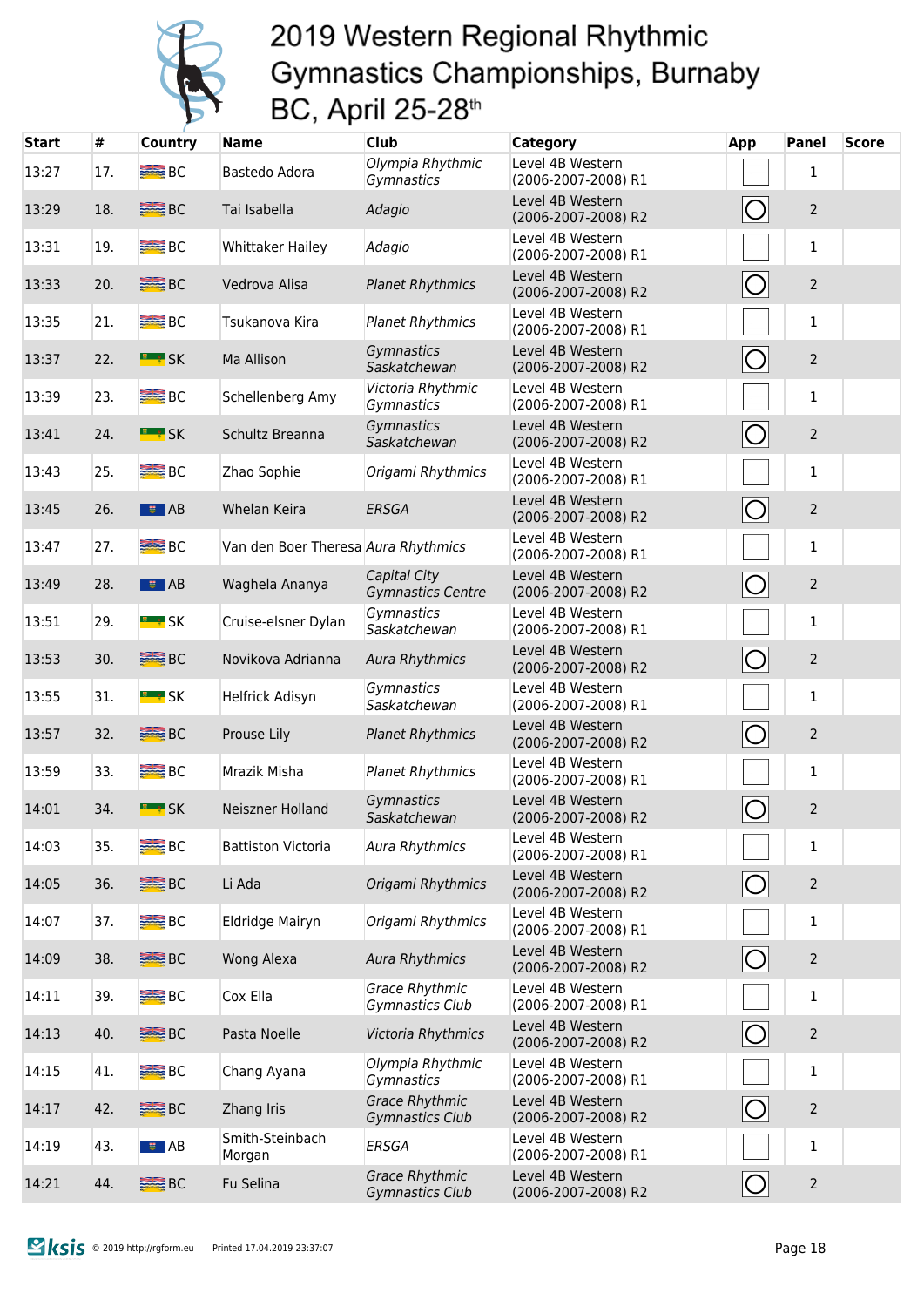

| <b>Start</b> | #   | <b>Country</b>      | <b>Name</b>               | Club                                            | <b>Category</b>                         | App        | Panel          | <b>Score</b> |
|--------------|-----|---------------------|---------------------------|-------------------------------------------------|-----------------------------------------|------------|----------------|--------------|
| 14:23        | 45. | B <sub>C</sub>      | Belevich Kseniya          | <b>Planet Rhythmics</b>                         | Level 4B Western<br>(2006-2007-2008) R1 |            | $\mathbf{1}$   |              |
| 14:25        | 46. | <b>E</b> * SK       | Cruise-elsner Dylan       | Gymnastics<br>Saskatchewan                      | Level 4B Western<br>(2006-2007-2008) R2 | $\bigcirc$ | $\overline{2}$ |              |
| 14:27        | 47. | <b>BC</b> BC        | Novikova Adrianna         | <b>Aura Rhythmics</b>                           | Level 4B Western<br>(2006-2007-2008) R1 |            | $\mathbf{1}$   |              |
| 14:29        | 48. | <b>E</b> SK         | Helfrick Adisyn           | Gymnastics<br>Saskatchewan                      | Level 4B Western<br>(2006-2007-2008) R2 |            | $\overline{2}$ |              |
| 14:31        | 49. | B <sub>C</sub>      | Prouse Lily               | <b>Planet Rhythmics</b>                         | Level 4B Western<br>(2006-2007-2008) R1 |            | $\mathbf{1}$   |              |
| 14:33        | 50. | <b>SEE BC</b>       | Mrazik Misha              | <b>Planet Rhythmics</b>                         | Level 4B Western<br>(2006-2007-2008) R2 | $\bigcirc$ | $\overline{2}$ |              |
| 14:35        | 51. | <b>E</b> * SK       | Neiszner Holland          | Gymnastics<br>Saskatchewan                      | Level 4B Western<br>(2006-2007-2008) R1 |            | $\mathbf{1}$   |              |
| 14:37        | 52. | <b>SEE BC</b>       | <b>Battiston Victoria</b> | <b>Aura Rhythmics</b>                           | Level 4B Western<br>(2006-2007-2008) R2 | $\bigcirc$ | $\overline{2}$ |              |
| 14:39        | 53. | <b>BRE</b> BC       | Li Ada                    | Origami Rhythmics                               | Level 4B Western<br>(2006-2007-2008) R1 |            | $\mathbf{1}$   |              |
| 14:41        | 54. | <b>SEE BC</b>       | Eldridge Mairyn           | Origami Rhythmics                               | Level 4B Western<br>(2006-2007-2008) R2 | $\bigcirc$ | $\overline{2}$ |              |
| 14:43        | 55. | <b>BEE</b> BC       | Wong Alexa                | Aura Rhythmics                                  | Level 4B Western<br>(2006-2007-2008) R1 |            | $\mathbf{1}$   |              |
| 14:45        | 56. | <b>SEE BC</b>       | Cox Ella                  | <b>Grace Rhythmic</b><br><b>Gymnastics Club</b> | Level 4B Western<br>(2006-2007-2008) R2 | $\bigcirc$ | $\overline{2}$ |              |
| 14:47        | 57. | <b>BE</b> BC        | Pasta Noelle              | Victoria Rhythmics                              | Level 4B Western<br>(2006-2007-2008) R1 |            | $\mathbf{1}$   |              |
| 14:49        | 58. | <b>SEE BC</b>       | Chang Ayana               | Olympia Rhythmic<br>Gymnastics                  | Level 4B Western<br>(2006-2007-2008) R2 | $\bigcirc$ | $\overline{2}$ |              |
| 14:51        | 59. | B <sub>C</sub>      | Zhang Iris                | <b>Grace Rhythmic</b><br>Gymnastics Club        | Level 4B Western<br>(2006-2007-2008) R1 |            | $\mathbf{1}$   |              |
| 14:53        | 60. | $\overline{B}$ $AB$ | Smith-Steinbach<br>Morgan | <b>ERSGA</b>                                    | Level 4B Western<br>(2006-2007-2008) R2 | $\bigcirc$ | $\overline{2}$ |              |
| 14:55        | 61. | B <sub>C</sub>      | Fu Selina                 | <b>Grace Rhythmic</b><br>Gymnastics Club        | Level 4B Western<br>(2006-2007-2008) R1 |            | $\mathbf{1}$   |              |
| 14:57        | 62. | <b>BE</b> BC        | Belevich Kseniya          | <b>Planet Rhythmics</b>                         | Level 4B Western<br>(2006-2007-2008) R2 |            | $\overline{2}$ |              |

### Rotation 5 Level 5B Ball/ Ribbon

#### **2019/04/09 15:15**

| <b>Start</b> | #  | <b>Country</b>      | <b>Name</b>                | <b>Club</b>                     | <b>Category</b>                     | App                               | Panel          | <b>Score</b> |
|--------------|----|---------------------|----------------------------|---------------------------------|-------------------------------------|-----------------------------------|----------------|--------------|
| 15:15        | 1. | $B^{\text{max}}$    | Gu Iris                    | <b>Aura Rhythmics</b>           | Level 5B Western(2004-2005-2006) R1 |                                   |                |              |
| 15:17        | 2. | <b>BE</b> BC        | Lam Grace                  | Adagio                          | Level 5B Western(2004-2005-2006) R2 | $\mathscr{D}$                     | $\overline{2}$ |              |
| 15:19        | 3. | <b>FREE</b> ON      | Cruz Ashley                | Elite gymnastics                | Level 5B Western(2004-2005-2006) R1 |                                   | 1              |              |
| 15:21        | 4. | <b>SEE BC</b>       | Macdougall Ava Okanagan RG |                                 | Level 5B Western(2004-2005-2006) R2 | $\lvert\!\lvert\mathcal{D}\rvert$ | $\overline{2}$ |              |
| 15:23        | 5. | $B^{\text{max}}$ BC | Milenkova Ana -<br>Mariya  | Olympia Rhythmic<br>Gymnastics  | Level 5B Western(2004-2005-2006) R1 |                                   | 1              |              |
| 15:25        | 6. | <b>SEE</b> BC       | Chang Sophia               | <b>Aura Rhythmics</b>           | Level 5B Western(2004-2005-2006) R2 | $\lvert \mathcal{D} \rvert$       | $\overline{2}$ |              |
| 15:27        | 7. | <b>BRE</b> BC       | Porter Arianna             | Victoria Rhythmic<br>Gymnastics | Level 5B Western(2004-2005-2006) R1 |                                   | 1              |              |
| 15:29        | 8. | <b>SEE</b> BC       | Sander Mika                | <b>Aura Rhythmics</b>           | Level 5B Western(2004-2005-2006) R2 | $\lvert \mathcal{D} \rvert$       | $\overline{2}$ |              |
| 15:31        | 9. | $**$ MB             | Fradkov Anna               | <b>Rhythmic Royals</b>          | Level 5B Western(2004-2005-2006) R1 |                                   | 1              |              |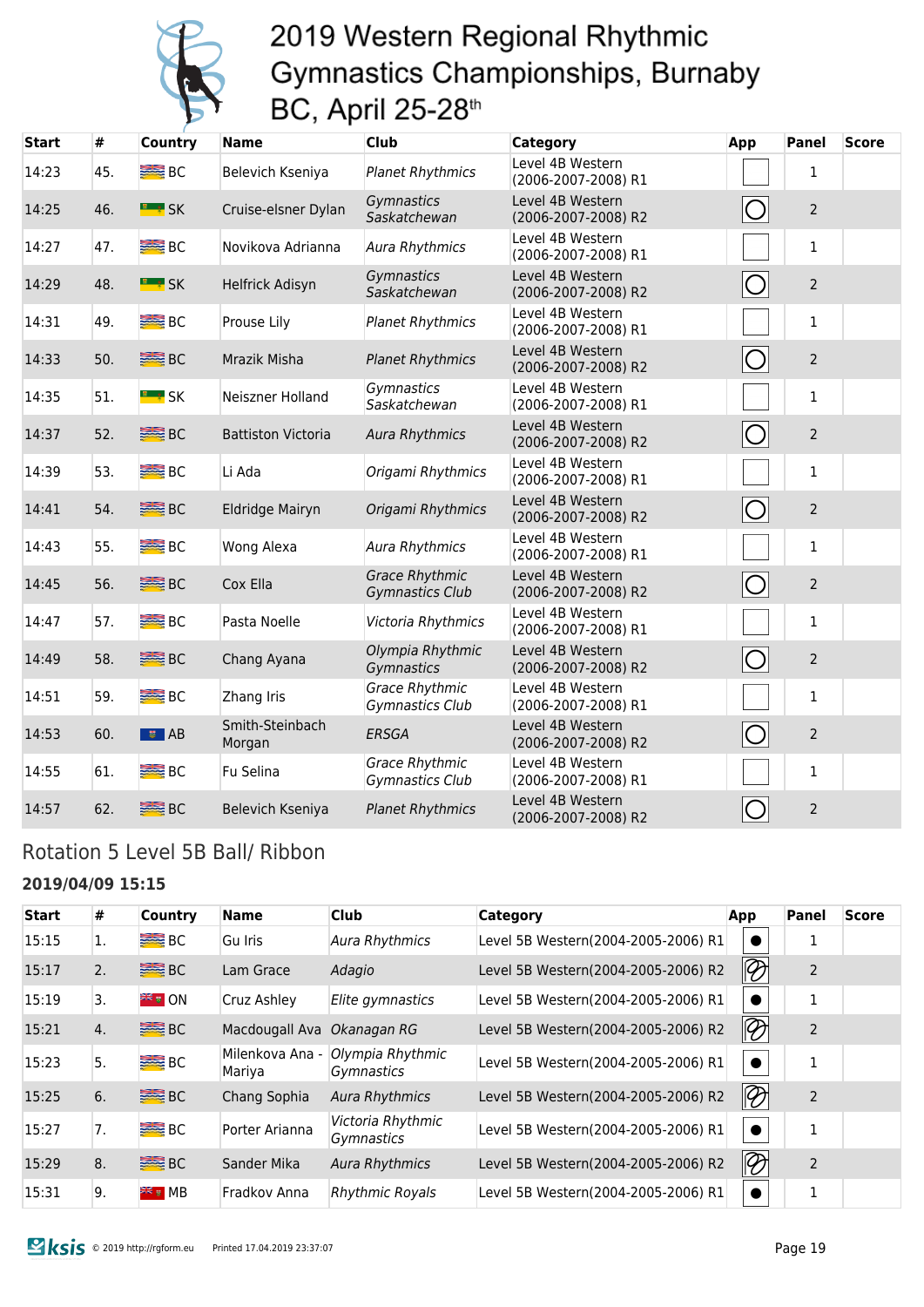

| <b>Start</b>                 | #   | <b>Country</b>      | Name                        | <b>Club</b>                                 | <b>Category</b>                     | <b>App</b>                        | <b>Panel</b>   | <b>Score</b> |
|------------------------------|-----|---------------------|-----------------------------|---------------------------------------------|-------------------------------------|-----------------------------------|----------------|--------------|
| 15:33                        | 10. | <b>E</b> * SK       | Doerksen<br>Mikayla         | Gymnastics<br>Saskatchewan                  | Level 5B Western(2004-2005-2006) R2 | $ \mathcal{D} $                   | $\overline{2}$ |              |
| 15:35                        | 11. | <b>BE</b> BC        | <b>Warner Claire</b>        | Elite gymnastics                            | Level 5B Western(2004-2005-2006) R1 |                                   | $\mathbf{1}$   |              |
| 15:37                        | 12. | <b>BEE</b> BC       | Szudek Leni                 | Okanagan RG                                 | Level 5B Western(2004-2005-2006) R2 | $\lvert\!\lvert\mathcal{D}\rvert$ | $\overline{2}$ |              |
| 15:39                        | 13. | <b>BEE</b> BC       | Lam Grace                   | Adagio                                      | Level 5B Western(2004-2005-2006) R1 |                                   | 1              |              |
| 15:41                        | 14. | <b>SEE BC</b>       | Gu Iris                     | <b>Aura Rhythmics</b>                       | Level 5B Western(2004-2005-2006) R2 | $\lvert\!\lvert\mathcal{D}\rvert$ | $\overline{2}$ |              |
| 15:43                        | 15. | <b>BEE</b> BC       | Macdougall Ava              | Okanagan RG                                 | Level 5B Western(2004-2005-2006) R1 | $\bullet$                         | 1              |              |
| 15:45                        | 16. | <b>FEW ON</b>       | Cruz Ashley                 | Elite gymnastics                            | Level 5B Western(2004-2005-2006) R2 | $\lvert\!\lvert\mathcal{D}\rvert$ | $\overline{2}$ |              |
| 15:47                        | 17. | <b>BEE</b> BC       | Chang Sophia                | <b>Aura Rhythmics</b>                       | Level 5B Western(2004-2005-2006) R1 |                                   | 1              |              |
| 15:49                        | 18. | <b>SEE BC</b>       | Milenkova Ana -<br>Mariya   | Olympia Rhythmic<br>Gymnastics              | Level 5B Western(2004-2005-2006) R2 | $\lvert\!\lvert\mathcal{D}\rvert$ | $\overline{2}$ |              |
| 15:51                        | 19. | $R = BC$            | Sander Mika                 | <b>Aura Rhythmics</b>                       | Level 5B Western(2004-2005-2006) R1 |                                   | $\mathbf{1}$   |              |
| 15:53                        | 20. | <b>SEE</b> BC       | Porter Arianna              | Victoria Rhythmic<br>Gymnastics             | Level 5B Western(2004-2005-2006) R2 | $ \mathcal{D} $                   | 2              |              |
| 15:55                        | 21. | <b>E</b> * SK       | Doerksen<br>Mikayla         | Gymnastics<br>Saskatchewan                  | Level 5B Western(2004-2005-2006) R1 | $\bullet$                         | $\mathbf{1}$   |              |
| 15:57                        | 22. | ₩ H MB              | Fradkov Anna                | <b>Rhythmic Royals</b>                      | Level 5B Western(2004-2005-2006) R2 | $\lvert\!\lvert\mathcal{D}\rvert$ | $\overline{2}$ |              |
| 15:59                        | 23. | <b>BEE</b> BC       | Szudek Leni                 | Okanagan RG                                 | Level 5B Western(2004-2005-2006) R1 | $\bullet$                         | $\mathbf{1}$   |              |
| 16:01                        | 24. | <b>SEE</b> BC       | <b>Warner Claire</b>        | Elite gymnastics                            | Level 5B Western(2004-2005-2006) R2 | $\lvert\!\lvert\mathcal{D}\rvert$ | $\overline{c}$ |              |
| 16:03                        | 25. | $R = BC$            | Brennan<br>Michaela         | Victoria Rhythmic<br>Gymnastics             | Level 5B Western(2004-2005-2006) R1 | $\bullet$                         | 1              |              |
| 16:05                        | 26. | <b>SEE</b> BC       | Xiao Jocelyn                | Olympia Rhythmic<br>Gymnastics              | Level 5B Western(2004-2005-2006) R2 | $ \mathcal{D} $                   | $\overline{2}$ |              |
| 16:07                        | 27. | ■■ AB               | Ali Anika                   | <b>ERSGA</b>                                | Level 5B Western(2004-2005-2006) R1 | $\bullet$                         | $\mathbf{1}$   |              |
| 16:09                        | 28. | <b>SEE BC</b>       | Lau Katrina                 | <b>Grace Rhythmic</b><br>Gymnastics Club    | Level 5B Western(2004-2005-2006) R2 | $\lvert\!\lvert\mathcal{D}\rvert$ | $\overline{2}$ |              |
| 16:11                        | 29. | $R = BC$            | Kedem Hilli                 | <b>Aura Rhythmics</b>                       | Level 5B Western(2004-2005-2006) R1 |                                   | 1              |              |
| 16:13                        | 30. | <b>SEE</b> BC       | Wen Leanne                  | Elite gymnastics                            | Level 5B Western(2004-2005-2006) R2 | $\lvert\!\lvert\mathcal{D}\rvert$ | $\overline{2}$ |              |
| 16:15                        | 31. | $\frac{1}{2}$ AB    | Loos Charlize               | Chinook Rhythmique<br>Gymnastic Club        | Level 5B Western(2004-2005-2006) R1 | $\bullet$                         | 1              |              |
| 16:17                        | 32. | $\bullet$ AB        | Ye Catherine                | Chinook Rhythmique<br><b>Gymnastic Club</b> | Level 5B Western(2004-2005-2006) R2 | $ \mathcal{D} $                   | $\overline{2}$ |              |
| 16:19                        | 33. | $R = BC$            | Milic Maya                  | <b>Planet Rhythmics</b>                     | Level 5B Western(2004-2005-2006) R1 |                                   | 1              |              |
| 16:21                        | 34. | <b>SEE</b> BC       | Wang Sienna                 | <b>Aura Rhythmics</b>                       | Level 5B Western(2004-2005-2006) R2 | $\lvert \mathcal{D} \rvert$       | $\overline{c}$ |              |
| 16:23                        | 35. | $R = BC$            | Le Rachael                  | Elite gymnastics                            | Level 5B Western(2004-2005-2006) R1 |                                   | $\mathbf{1}$   |              |
| 16:25                        | 36. | <b>SEE</b> BC       | Liao Michaela               | <b>Grace Rhythmic</b><br>Gymnastics Club    | Level 5B Western(2004-2005-2006) R2 | $\lvert\!\lvert\mathcal{D}\rvert$ | 2              |              |
| 16:27                        | 37. | <mark>■ ≸</mark> SK | Cole Devyn                  | Gymnastics<br>Saskatchewan                  | Level 5B Western(2004-2005-2006) R1 | $\bullet$                         | 1              |              |
| 16:29                        | 38. | <b>SEE</b> BC       | <b>Brennan</b><br>Michaela  | Victoria Rhythmic<br>Gymnastics             | Level 5B Western(2004-2005-2006) R2 | $ \mathcal{D} $                   | $\overline{c}$ |              |
| 16:31                        | 39. | B <sub>C</sub>      | Xiao Jocelyn                | Olympia Rhythmic<br>Gymnastics              | Level 5B Western(2004-2005-2006) R1 | $\bullet$                         | 1              |              |
| 16:33                        | 40. | $\frac{1}{2}$ AB    | Ali Anika                   | <b>ERSGA</b>                                | Level 5B Western(2004-2005-2006) R2 | $ \mathcal{D} $                   | $\overline{2}$ |              |
| 16:35                        | 41. | $R = BC$            | Lau Katrina                 | <b>Grace Rhythmic</b><br>Gymnastics Club    | Level 5B Western(2004-2005-2006) R1 | $\bullet$                         | 1              |              |
| 16:37                        | 42. | <b>SEE</b> BC       | Kedem Hilli                 | <b>Aura Rhythmics</b>                       | Level 5B Western(2004-2005-2006) R2 | $\mathscr{D}$                     | 2              |              |
| KSIS © 2019 http://rgform.eu |     |                     | Printed 17.04.2019 23:37:07 |                                             |                                     |                                   | Page 20        |              |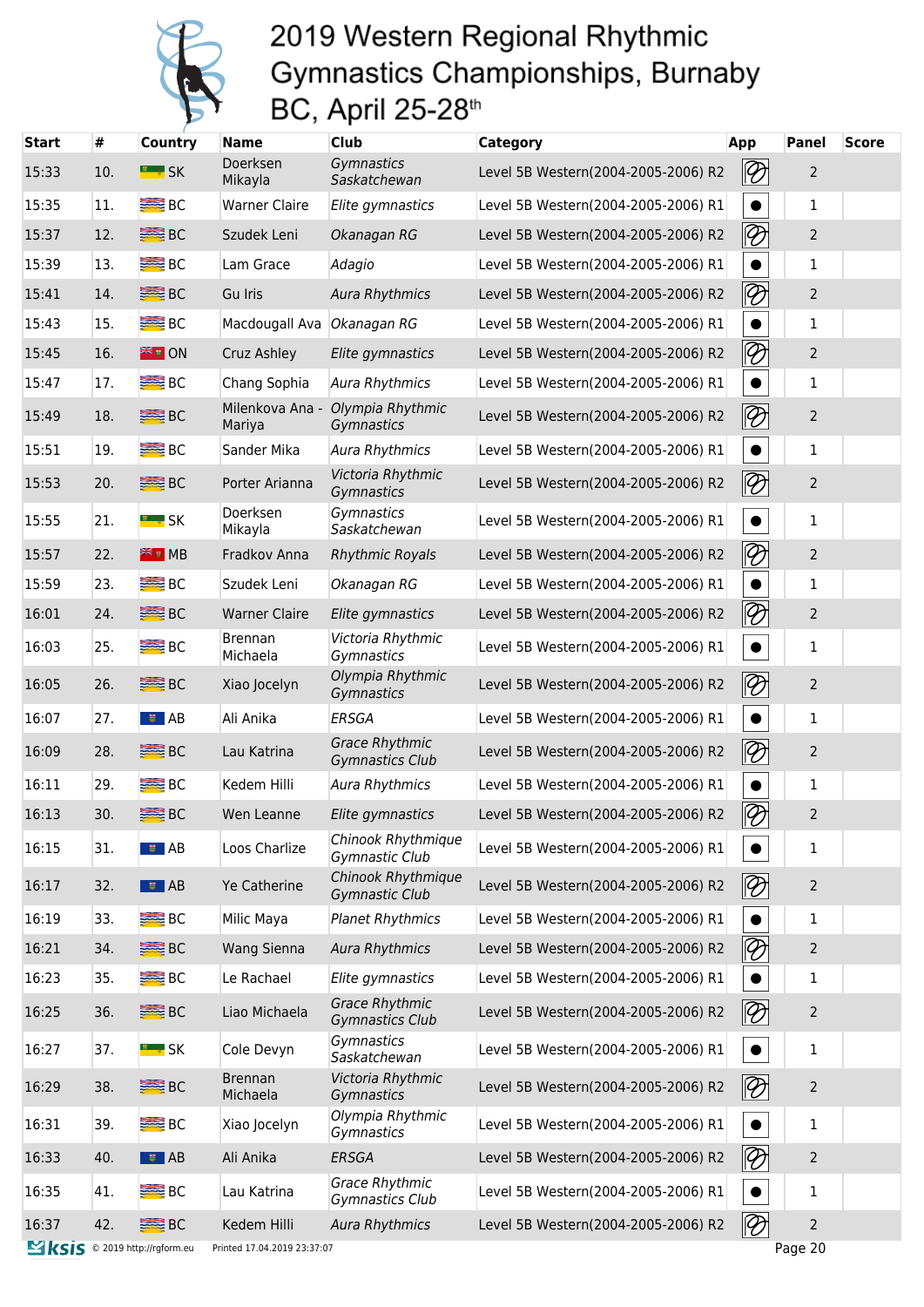

| <b>Start</b> | #   | <b>Country</b>   | Name          | <b>Club</b>                              | Category                            | App                               | Panel          | <b>Score</b> |
|--------------|-----|------------------|---------------|------------------------------------------|-------------------------------------|-----------------------------------|----------------|--------------|
| 16:39        | 43. | $B^2$            | Wen Leanne    | Elite gymnastics                         | Level 5B Western(2004-2005-2006) R1 |                                   |                |              |
| 16:41        | 44. | $\frac{1}{2}$ AB | Loos Charlize | Chinook Rhythmique<br>Gymnastic Club     | Level 5B Western(2004-2005-2006) R2 | $\lvert\!\lvert\mathcal{D}\rvert$ | $\overline{2}$ |              |
| 16:43        | 45. | $\bullet$ AB     | Ye Catherine  | Chinook Rhythmique<br>Gymnastic Club     | Level 5B Western(2004-2005-2006) R1 |                                   | 1              |              |
| 16:45        | 46. | <b>SEE</b> BC    | Milic Maya    | <b>Planet Rhythmics</b>                  | Level 5B Western(2004-2005-2006) R2 | $\lvert\!\lvert\mathcal{D}\rvert$ | $\overline{2}$ |              |
| 16:47        | 47. | B <sub>C</sub>   | Wang Sienna   | <b>Aura Rhythmics</b>                    | Level 5B Western(2004-2005-2006) R1 |                                   |                |              |
| 16:49        | 48. | <b>BE</b> BC     | Le Rachael    | Elite gymnastics                         | Level 5B Western(2004-2005-2006) R2 | $\lvert \mathcal{D} \rvert$       | $\overline{2}$ |              |
| 16:51        | 49. | $B^{\text{max}}$ | Liao Michaela | <b>Grace Rhythmic</b><br>Gymnastics Club | Level 5B Western(2004-2005-2006) R1 |                                   | 1              |              |
| 16:53        | 50. | <b>ELLE</b> SK   | Cole Devyn    | <b>Gymnastics</b><br>Saskatchewan        | Level 5B Western(2004-2005-2006) R2 | $\lvert \mathcal{D} \rvert$       | $\overline{2}$ |              |

### Rotation 6 Levels 5C Hoop/Clubs and 6C Hoop/Ribbon

#### **2019/04/27 17:30**

| <b>Start</b> | #   | Country                 | <b>Name</b>              | Club                                            | <b>Category</b>                                                 | App                         | <b>Panel</b>   | <b>Score</b> |
|--------------|-----|-------------------------|--------------------------|-------------------------------------------------|-----------------------------------------------------------------|-----------------------------|----------------|--------------|
| 17:30        | 1.  | $\equiv$ BC             | Sidhu Harleen            | <b>Elite Gymnastics</b>                         | Level 5C Western<br>(2004-2005-2006) R1                         | ⌒                           | 1              |              |
| 17:32        | 2.  | <b>BEE</b> BC           | Alves Tianna             | <b>Planet Rhythmics</b>                         | Level 5C Western<br>(2004-2005-2006) R1                         | $\mathbf{\mathsf{N}}$       | $\overline{2}$ |              |
| 17:34        | 3.  | $R = BC$                | Vassilenko<br>Christina  | <b>Grace Rhythmic</b><br>Gymnastics Club        | Level 5C Western<br>(2004-2005-2006) R1                         | $\bigcirc$                  | $\mathbf{1}$   |              |
| 17:36        | 4.  | <b>EL # SK</b>          | Toth Rosanna             | Gymnastics<br>Saskatchewan                      | Level 5C Western<br>(2004-2005-2006) R1                         | $\mathbf{\mathsf{N}}$       | $\overline{2}$ |              |
| 17:38        | 5.  | $\bullet$ AB            | Zietek Vanessa           | Arabesque Rhythmics                             | Level 5C Western<br>(2004-2005-2006) R1                         | $\bigcirc$                  | $\mathbf{1}$   |              |
| 17:40        | 6.  | <b>SEE</b> BC           | Scott Pinn Yee           | Olympia Rhythmic<br>Gymnastics                  | Level 5C Western<br>(2004-2005-2006) R1                         | $\mathbf{I}$                | $\overline{2}$ |              |
| 17:42        | 7.  | <b>E</b> SK             | Liu Katherine            | Gymnastics<br>Saskatchewan                      | Level 5C Western<br>(2004-2005-2006) R1                         | $\bigcirc$                  | $\mathbf{1}$   |              |
| 17:44        | 8.  | <b>SEE</b> BC           | Cherepinskiy Katya       | <b>Grace Rhythmic</b><br><b>Gymnastics Club</b> | Level 5C Western<br>(2004-2005-2006) R1                         | $\mathbf{\mathcal{U}}$      | $\overline{2}$ |              |
| 17:46        | 9.  | B <sub>C</sub>          | Arkhipchenko<br>Victoria | <b>Planet Rhythmics</b>                         | Level 6C Western(2004 and<br>before) R1                         | $\bigcirc$                  | $\mathbf{1}$   |              |
| 17:48        | 10. | <b>SEE BC</b>           | Sutcliffe Emma           | <b>Planet Rhythmics</b>                         | Level 6C Western(2004 and<br>before) R1                         | $\lvert \mathcal{D} \rvert$ | $\overline{2}$ |              |
| 17:50        | 11. | <b>SEE</b> BC           | Mantilla Camille         | <b>Planet Rhythmics</b>                         | Level 6C Western(2004 and<br>before) R1                         | $\bigcirc$                  | $\mathbf{1}$   |              |
| 17:52        | 12. | $\overline{\bullet}$ AB | Cross Reanna             | Chinook Rhythmique<br><b>Gymnastic Club</b>     | Level 6C Western(2004 and<br>before) R1                         | $\overline{\mathscr{D}}$    | $\overline{2}$ |              |
| 17:54        | 13. | $R = BC$                | Xie Tiana                | <b>Grace Rhythmic</b><br><b>Gymnastics Club</b> | Level 6C Western(2004 and<br>before) R1                         | O                           | $\mathbf{1}$   |              |
| 17:56        | 14. | <b>EXECUTER</b>         | <b>Frost Madison</b>     | <b>Rhythmic Royals</b>                          | Level 6C Western(2004 and<br>before) R1                         | $\boxed{\mathscr{D}}$       | $\overline{2}$ |              |
| 17:58        | 15. | $\frac{1}{2}$ AB        | Berg Julianne            | <b>ERSGA</b>                                    | Level 6C Western(2004 and<br>before) R1                         | $\bigcirc$                  | $\mathbf{1}$   |              |
| 18:00        | 16. | $\frac{1}{2}$ AB        | Ostrikoff Emma           | Centre                                          | Capital City Gymnastics Level 6C Western(2004 and<br>before) R1 | $ \mathcal{D} $             | $\overline{2}$ |              |
| 18:02        | 17. | <sup>≋≋</sup> ∎ MB      | Coughlan Caroline        | <b>Rhythmic Royals</b>                          | Level 6C Western(2004 and<br>before) R1                         | $\bigcirc$                  | $\mathbf{1}$   |              |
| 18:04        | 18. | <b>SEE BC</b>           | <b>Tong Alicia</b>       | <b>Grace Rhythmic</b><br><b>Gymnastics Club</b> | Level 6C Western(2004 and<br>before) R1                         | $\otimes$                   | $\overline{2}$ |              |
| 18:06        | 19. | <b>BE</b> BC            | Alves Tianna             | <b>Planet Rhythmics</b>                         | Level 5C Western<br>(2004-2005-2006) R2                         | $\bigcirc$                  | $\mathbf{1}$   |              |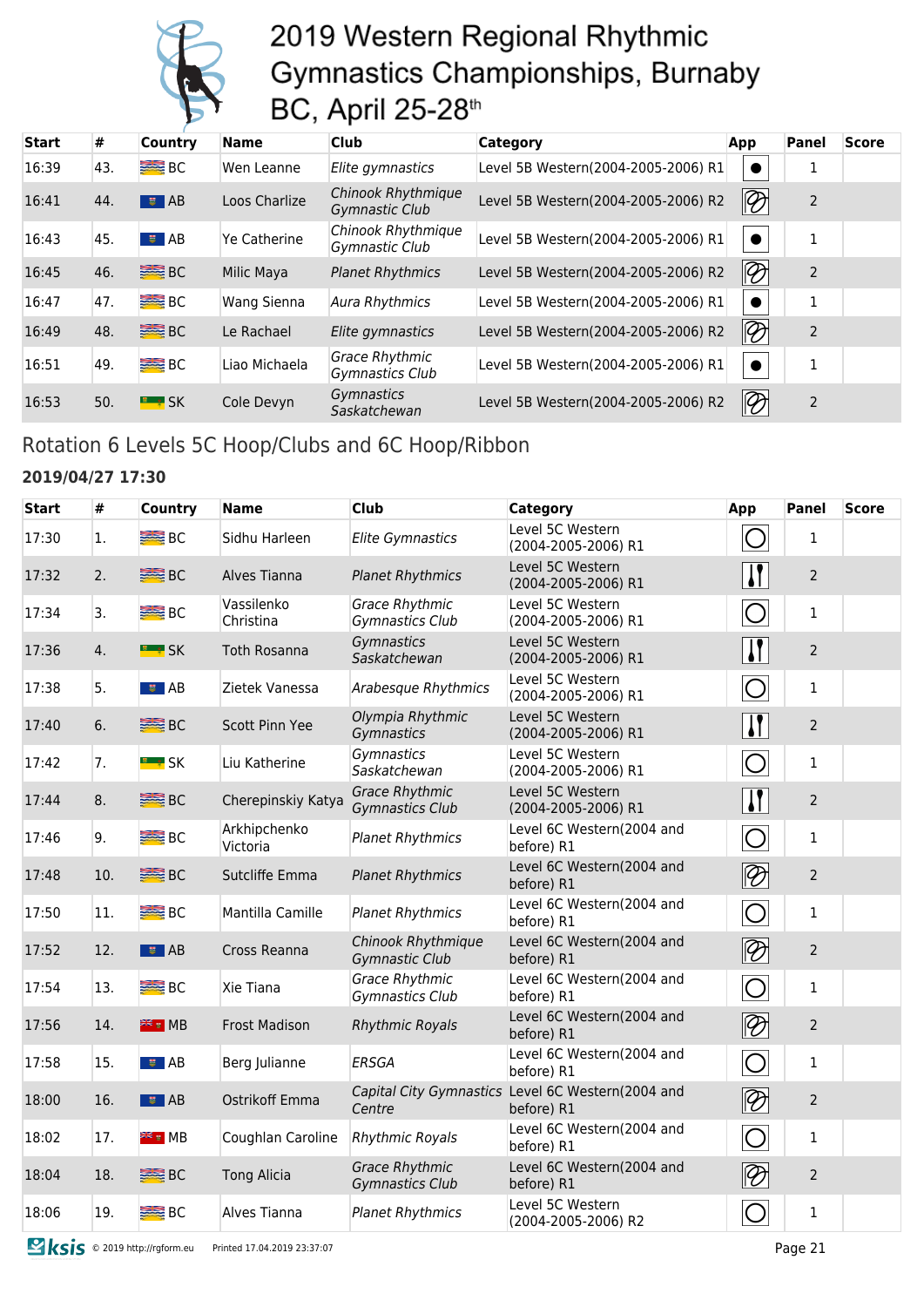

| <b>Start</b> | #   | <b>Country</b>          | <b>Name</b>              | <b>Club</b>                                     | Category                                | App                                                                               | Panel          | <b>Score</b> |
|--------------|-----|-------------------------|--------------------------|-------------------------------------------------|-----------------------------------------|-----------------------------------------------------------------------------------|----------------|--------------|
| 18:08        | 20. | <b>SEE</b> BC           | Sidhu Harleen            | <b>Elite Gymnastics</b>                         | Level 5C Western<br>(2004-2005-2006) R2 | $\mathbf{I}$                                                                      | 2              |              |
| 18:10        | 21. | <b>E</b> SK             | Toth Rosanna             | Gymnastics<br>Saskatchewan                      | Level 5C Western<br>(2004-2005-2006) R2 | $\bigcirc$                                                                        | 1              |              |
| 18:12        | 22. | <b>SEE BC</b>           | Vassilenko<br>Christina  | <b>Grace Rhythmic</b><br><b>Gymnastics Club</b> | Level 5C Western<br>(2004-2005-2006) R2 | $\mathbf{H}$                                                                      | $\overline{2}$ |              |
| 18:14        | 23. | <b>BE</b> BC            | Scott Pinn Yee           | Olympia Rhythmic<br>Gymnastics                  | Level 5C Western<br>(2004-2005-2006) R2 | $\bigcirc$                                                                        | $\mathbf{1}$   |              |
| 18:16        | 24. | $\overline{B}$ $AB$     | Zietek Vanessa           | <b>Arabesque Rhythmics</b>                      | Level 5C Western<br>(2004-2005-2006) R2 | $\left  \cdot \right $                                                            | $\overline{2}$ |              |
| 18:18        | 25. | $R = BC$                | Cherepinskiy Katya       | <b>Grace Rhythmic</b><br>Gymnastics Club        | Level 5C Western<br>(2004-2005-2006) R2 | $\overline{O}$                                                                    | $\mathbf{1}$   |              |
| 18:20        | 26. | <b>E</b> SK             | Liu Katherine            | Gymnastics<br>Saskatchewan                      | Level 5C Western<br>(2004-2005-2006) R2 | $\mathbf{I}$                                                                      | $\overline{2}$ |              |
| 18:22        | 27. | $R = BC$                | Sutcliffe Emma           | <b>Planet Rhythmics</b>                         | Level 6C Western(2004 and<br>before) R2 | $\bigcirc$                                                                        | $\mathbf{1}$   |              |
| 18:24        | 28. | <b>BEE</b> BC           | Arkhipchenko<br>Victoria | <b>Planet Rhythmics</b>                         | Level 6C Western(2004 and<br>before) R2 | $\lvert\!\lvert\mathcal{D}\rvert$                                                 | $\overline{2}$ |              |
| 18:26        | 29. | $\frac{1}{2}$ AB        | Cross Reanna             | Chinook Rhythmique<br>Gymnastic Club            | Level 6C Western(2004 and<br>before) R2 | $Q^{\prime}$                                                                      | $\mathbf{1}$   |              |
| 18:28        | 30. | <b>SEE</b> BC           | Mantilla Camille         | <b>Planet Rhythmics</b>                         | Level 6C Western(2004 and<br>before) R2 | $\lbrack\negthickspace\negthickspace\overline{\mathscr{D}}\hspace{-0.5pt}\rbrack$ | $\overline{2}$ |              |
| 18:30        | 31. | <b>FREE</b> MB          | <b>Frost Madison</b>     | <b>Rhythmic Royals</b>                          | Level 6C Western(2004 and<br>before) R2 | $\bigcirc$                                                                        | $\mathbf{1}$   |              |
| 18:32        | 32. | B <sub>C</sub>          | Xie Tiana                | <b>Grace Rhythmic</b><br><b>Gymnastics Club</b> | Level 6C Western(2004 and<br>before) R2 | $\overline{\mathscr{D}}$                                                          | $\overline{2}$ |              |
| 18:34        | 33. | ■ ■ AB                  | Ostrikoff Emma           | Capital City Gymnastics<br>Centre               | Level 6C Western(2004 and<br>before) R2 | $\overline{\bigcirc}$                                                             | $\mathbf{1}$   |              |
| 18:36        | 34. | $\overline{\bullet}$ AB | Berg Julianne            | <b>ERSGA</b>                                    | Level 6C Western(2004 and<br>before) R2 | $\lvert\!\lvert\mathcal{D}\rvert$                                                 | $\overline{2}$ |              |
| 18:38        | 35. | $B^{\text{max}}$        | <b>Tong Alicia</b>       | <b>Grace Rhythmic</b><br>Gymnastics Club        | Level 6C Western(2004 and<br>before) R2 | O                                                                                 | $\mathbf{1}$   |              |
| 18:40        | 36. | <b>FIE</b> III MB       | Coughlan Caroline        | <b>Rhythmic Royals</b>                          | Level 6C Western(2004 and<br>before) R2 | $\oslash$                                                                         | $\overline{2}$ |              |

### Rotation 7 Level 6B Ball and Clubs

#### **2019/04/27 18:52**

| <b>Start</b> | #  | Country                   | <b>Name</b>          | <b>Club</b>                       | Category                                 | App          | Panel          | <b>Score</b> |
|--------------|----|---------------------------|----------------------|-----------------------------------|------------------------------------------|--------------|----------------|--------------|
| 18:52        | 1. | <u>" ≉</u> SK             | Liu Aliya            | <i>Gymnastics</i><br>Saskatchewan | Level 6B Western (2004 and<br>before) R1 |              | 1              |              |
| 18:54        | 2. | <b>E</b> * SK             | Douglas Kelsee       | <b>Gymnastics</b><br>Saskatchewan | Level 6B Western (2004 and<br>before) R1 |              | $\overline{2}$ |              |
| 18:56        | 3. | <b>FEE</b> MB             | Coughlan Emma        | <b>Rhythmic Royals</b>            | Level 6B Western (2004 and<br>before) R1 |              | $\mathbf{1}$   |              |
| 18:58        | 4. | $\overline{\bullet}$ $AB$ | Kunicki Anya         | ERSGA                             | Level 6B Western (2004 and<br>before) R1 |              | $\overline{2}$ |              |
| 19:00        | 5. | <b>Example 1946</b>       | Johnson Sara         | <b>Rhythmic Royals</b>            | Level 6B Western (2004 and<br>before) R1 |              | $\mathbf{1}$   |              |
| 19:02        | 6. | $\overline{5}$ $AB$       | Kim Hae Rim          | ERSGA                             | Level 6B Western (2004 and<br>before) R1 | $\mathbf{l}$ | $\overline{2}$ |              |
| 19:04        | 7. | <b>FREE</b> MB            | Childs Kaitlyn       | <b>Rhythmic Royals</b>            | Level 6B Western (2004 and<br>before) R1 |              | 1              |              |
| 19:06        | 8. | $\overline{5}$ $AB$       | Mahon Emily          | ERSGA                             | Level 6B Western (2004 and<br>before) R1 |              | $\overline{2}$ |              |
| 19:08        | 9. | <b>BEE</b> BC             | <b>XIE Christina</b> | Adagio                            | Level 6B Western (2004 and<br>before) R1 |              | $\mathbf{1}$   |              |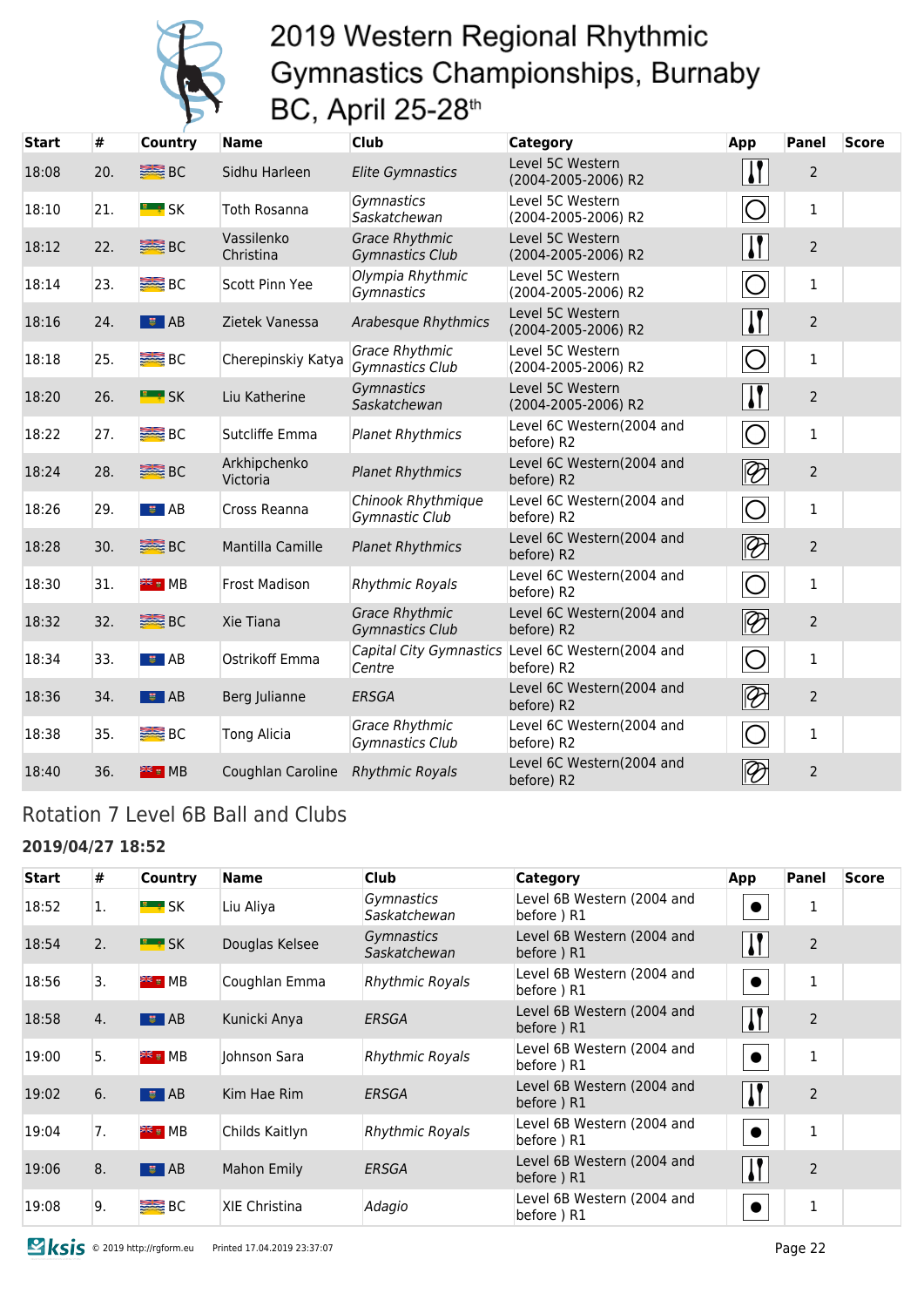

| <b>Start</b> | #   | Country                            | <b>Name</b>               | <b>Club</b>                                     | <b>Category</b>                           | App                    | <b>Panel</b>   | <b>Score</b> |
|--------------|-----|------------------------------------|---------------------------|-------------------------------------------------|-------------------------------------------|------------------------|----------------|--------------|
| 19:10        | 10. | <b>BE</b> BC                       | Mora Maria                | <b>Grace Rhythmic</b><br><b>Gymnastics Club</b> | Level 6B Western (2004 and<br>before) R1  | $\mathbf{\mathsf{N}}$  | $\overline{2}$ |              |
| 19:12        | 11. | <b>BEE</b> BC                      | Erickson Ella             | Victoria Rhythmics                              | Level 6B Western (2004 and<br>before) R1  | $\bullet$              | 1              |              |
| 19:14        | 12. | <b>SEE</b> BC                      | Tretiakova Anna           | <b>Planet Rhythmics</b>                         | Level 6B Western (2004 and<br>before) R1  |                        | $\overline{2}$ |              |
| 19:16        | 13. | $R = BC$                           | Plummer Zoe               | Okanagan RG                                     | Level 6B Western (2004 and<br>before) R1  | $\bullet$              | 1              |              |
| 19:18        | 14. | <b>SEE</b> BC                      | Arkhipchenko<br>Elizaveta | <b>Planet Rhythmics</b>                         | Level 6B Western (2004 and<br>before) R1  | $\mathbf{\mathcal{U}}$ | $\overline{2}$ |              |
| 19:20        | 15. | $\blacksquare$ $\blacksquare$ $AB$ | Usevicius Antonia         | <b>ERSGA</b>                                    | Level 6B Western (2004 and<br>before) R1  | $\bullet$              | 1              |              |
| 19:22        | 16. | $\frac{1}{2}$ AB                   | Zhou Victoria             | <b>ERSGA</b>                                    | Level 6B Western (2004 and<br>before ) R1 | $\mathbf{I}$           | $\overline{2}$ |              |
| 19:24        | 17. | <b>E</b> * SK                      | Douglas Kelsee            | Gymnastics<br>Saskatchewan                      | Level 6B Western (2004 and<br>before) R2  | $\bullet$              | 1              |              |
| 19:26        | 18. | <b>E</b> SK                        | Liu Aliya                 | Gymnastics<br>Saskatchewan                      | Level 6B Western (2004 and<br>before) R2  | $\mathbf{I}$           | $\overline{2}$ |              |
| 19:28        | 19. | $\sqrt{2}$ AB                      | Kunicki Anya              | <b>ERSGA</b>                                    | Level 6B Western (2004 and<br>before) R2  | $\bullet$              | 1              |              |
| 19:30        | 20. | <b>FE &amp; MB</b>                 | Coughlan Emma             | <b>Rhythmic Royals</b>                          | Level 6B Western (2004 and<br>before) R2  | $\mathbf{\mathcal{U}}$ | $\overline{2}$ |              |
| 19:32        | 21. | $\sqrt{5}$ AB                      | Kim Hae Rim               | <b>ERSGA</b>                                    | Level 6B Western (2004 and<br>before) R2  | $\bullet$              | 1              |              |
| 19:34        | 22. | # 4 MB                             | Johnson Sara              | <b>Rhythmic Royals</b>                          | Level 6B Western (2004 and<br>before) R2  | $\mathbf{I}$           | $\overline{2}$ |              |
| 19:36        | 23. | $\frac{1}{2}$ AB                   | <b>Mahon Emily</b>        | <b>ERSGA</b>                                    | Level 6B Western (2004 and<br>before) R2  |                        | 1              |              |
| 19:38        | 24. | # 4 MB                             | Childs Kaitlyn            | <b>Rhythmic Royals</b>                          | Level 6B Western (2004 and<br>before ) R2 | $\mathbf{\mathsf{N}}$  | $\overline{2}$ |              |
| 19:40        | 25. | B <sub>C</sub>                     | Mora Maria                | Grace Rhythmic<br>Gymnastics Club               | Level 6B Western (2004 and<br>before) R2  |                        | $\mathbf{1}$   |              |
| 19:42        | 26. | <b>SEE</b> BC                      | XIE Christina             | Adagio                                          | Level 6B Western (2004 and<br>before ) R2 | $\mathbf{I}$           | $\overline{2}$ |              |
| 19:44        | 27. | <b>BE</b> BC                       | Tretiakova Anna           | <b>Planet Rhythmics</b>                         | Level 6B Western (2004 and<br>before) R2  | $\bullet$              | $\mathbf{1}$   |              |
| 19:46        | 28. | <b>SEE</b> BC                      | Erickson Ella             | Victoria Rhythmics                              | Level 6B Western (2004 and<br>before) R2  |                        | $\overline{2}$ |              |
| 19:48        | 29. | $R = BC$                           | Arkhipchenko<br>Elizaveta | <b>Planet Rhythmics</b>                         | Level 6B Western (2004 and<br>before) R2  |                        | $\,1$          |              |
| 19:50        | 30. | <b>SEE</b> BC                      | Plummer Zoe               | Okanagan RG                                     | Level 6B Western (2004 and<br>before ) R2 |                        | $\overline{2}$ |              |
| 19:52        | 31. | <b>इ</b> AB                        | Zhou Victoria             | ERSGA                                           | Level 6B Western (2004 and<br>before) R2  | $\bullet$              | $\mathbf{1}$   |              |
| 19:54        | 32. | $\bullet$ AB                       | Usevicius Antonia         | ERSGA                                           | Level 6B Western (2004 and<br>before) R2  |                        | $\overline{2}$ |              |

### Rotation 1 Western Stream Groups and SR open group

#### **2019/04/28 08:30**

| <b>Start</b> | #        | Country        | Name                     | <b>Club</b>                                 | Category           | App           | Panel | <b>Score</b> |
|--------------|----------|----------------|--------------------------|---------------------------------------------|--------------------|---------------|-------|--------------|
| 08:30        | <b>.</b> | B <sub>C</sub> | Level 3 group of 5 balls | Grace Rhythmic<br><b>Gymnastics Club</b>    | L3-group of 5 R2   | $\rightarrow$ |       |              |
| 08:33        | 2.       | <b>ERE</b> BC  | FVRG Level 4 hoop group  | <b>FVRG</b>                                 | L4-group of 5 R2   | $\bullet$     |       |              |
| 08:36        | 3.       | <b>ERE</b> BC  | Level 4                  | South Cariboo<br><b>Rhythmic Gymnastics</b> | L4- group $3/4$ R2 | $\sim$        |       |              |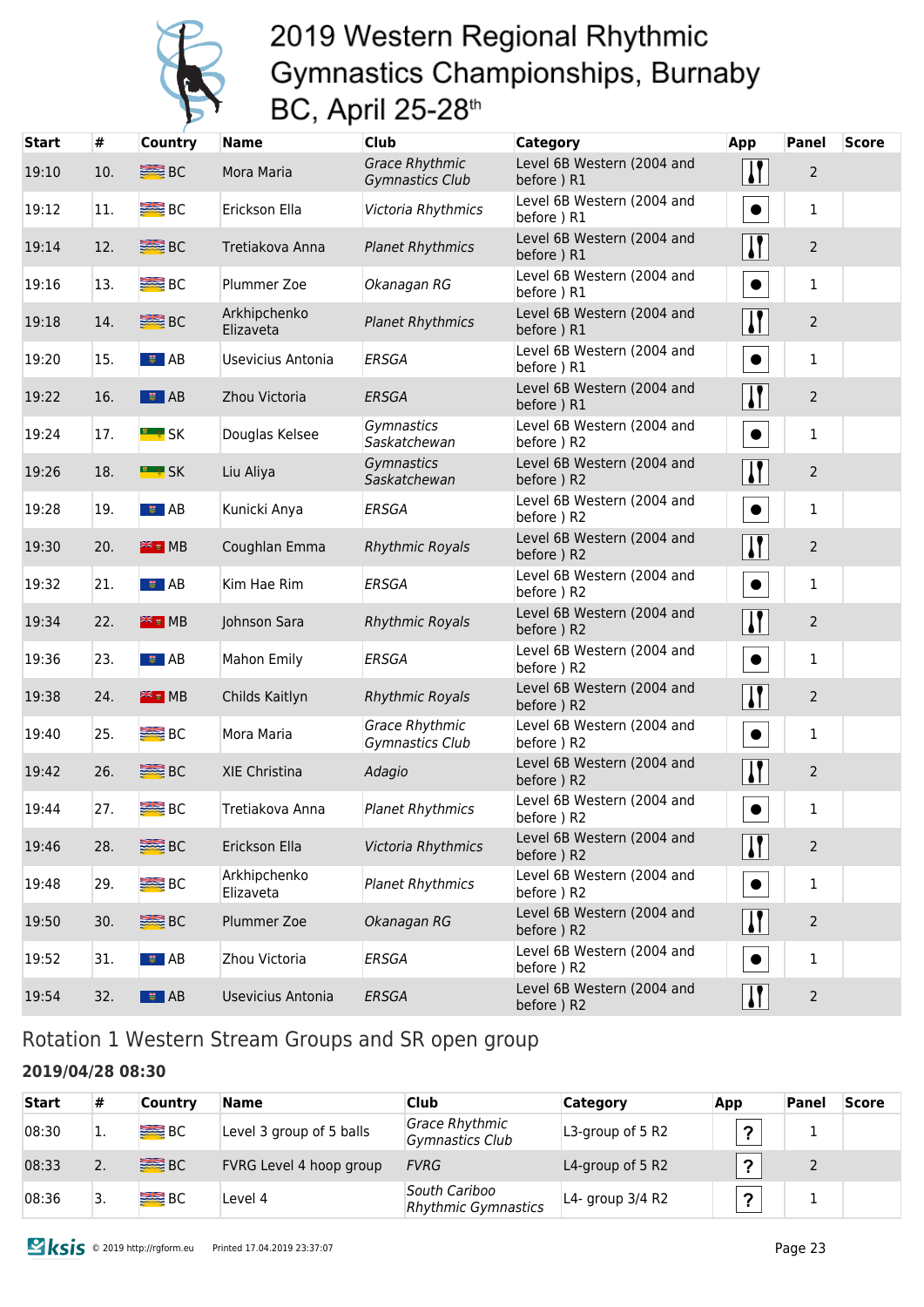

| <b>Start</b> | #   | <b>Country</b>          | <b>Name</b>                                              | <b>Club</b>                                     | <b>Category</b>                                         | App                       | Panel          | <b>Score</b> |
|--------------|-----|-------------------------|----------------------------------------------------------|-------------------------------------------------|---------------------------------------------------------|---------------------------|----------------|--------------|
| 08:39        | 4.  | <b>SEE</b> BC           | Level 4 group of 5 hoops                                 | <b>Grace Rhythmic</b><br><b>Gymnastics Club</b> | L4-group of 5 R2                                        | ?                         | $\overline{2}$ |              |
| 08:42        | 5.  | $\bullet$ AB            | Vertigo Red Rose                                         | Vertigo RGA                                     | L4- group 3/4 R2                                        | $\mathbf{P}$              | $\mathbf{1}$   |              |
| 08:45        | 6.  | <b>SEE BC</b>           | Victoria Rhythmic<br>Gymnastics Lv 4 5 Hoops<br>Group    | Victoria Rhythmic<br>Gymnastics                 | L4-group of 5 R2                                        | $\mathbf{P}$              | $\overline{2}$ |              |
| 08:48        | 7.  | <b>BEE</b> BC           | GCG Level 5 Group of 3                                   | Origami Rhythmics                               | L5- group 3/4 R2                                        | $\boldsymbol{\mathsf{?}}$ | $\mathbf{1}$   |              |
| 08:51        | 8.  | <b>SEE BC</b>           | Level 5 group of 5 hoops                                 | <b>Grace Rhythmic</b><br><b>Gymnastics Club</b> | L5-group of 5 R2                                        | $\mathbf{P}$              | $\overline{2}$ |              |
| 08:54        | 9.  | $\bullet$ AB            | Vertigo Blue Sky                                         | Vertigo RGA                                     | L5- group 3/4 R2                                        | $\boldsymbol{\mathsf{?}}$ | $\mathbf{1}$   |              |
| 08:57        | 10. | <b>SEE</b> BC           | Level 6                                                  | South Cariboo<br><b>Rhythmic Gymnastics</b>     | L6- group 3/4 R2                                        | $\mathbf{P}$              | $\overline{2}$ |              |
| 09:00        | 11. | B <sub>C</sub>          | Victoria Rhythmic<br>Gymnastics Lv. 5 3 Ribbons<br>Group | Victoria Rhythmic<br>Gymnastics                 | L5- group 3/4 R2                                        | $\mathbf{P}$              | 1              |              |
| 09:03        | 12. | $\overline{\bullet}$ AB | Luminescence                                             | <b>Capital City Gymnastics</b><br>Centre        | L6- group 3/4 R2                                        | $\boldsymbol{\mathsf{?}}$ | $\overline{2}$ |              |
| 09:06        | 13. | $\bullet$ AB            | Vertigo Star                                             | Vertigo RGA                                     | L6-group of 5 R2                                        | $\overline{?}$            | $\mathbf{1}$   |              |
| 09:09        | 14. | <b>業計 MB</b>            | Rhythmic Royals Duo<br>Emma/Caroline                     | <b>Rhythmic Royals</b>                          | L6-group of 2 R2                                        | $2 \bullet$               | $\overline{2}$ |              |
| 09:12        | 15. | $\bullet$ AB            | Capital City Senior<br>Developmental Group               | Capital City Gymnastics<br>Centre               | Senior Development<br>Group of 5 (2003 and<br>older) R2 | $2$   3 $\subset$         | 1              |              |
| 09:15        | 16. | 米· MB                   | Rhythmic Royals Duo<br>Madison/Sara                      | <b>Rhythmic Royals</b>                          | L6-group of 2 R2                                        | 2 ●                       | $\overline{2}$ |              |

### Rotation 2 Level 3B Ball and 4B Choice

#### **2019/04/28 09:40**

| <b>Start</b> | #   | Country             | <b>Name</b>             | <b>Club</b>                       | Category                                | App           | <b>Panel</b>   | <b>Score</b> |
|--------------|-----|---------------------|-------------------------|-----------------------------------|-----------------------------------------|---------------|----------------|--------------|
| 09:40        | 1.  | <b>E</b> * SK       | Ostrichenko Arina       | <i>Gymnastics</i><br>Saskatchewan | Level 3B Western<br>(2008-2009-2010) R3 |               | 1              |              |
| 09:42        | 2.  | <b>SEE</b> BC       | <b>Whittaker Hailey</b> | Adagio                            | Level 4B Western<br>(2006-2007-2008) R3 | <b>Choice</b> | $\overline{2}$ |              |
| 09:44        | 3.  | $B^{\text{max}}$ BC | Gauthier Kaylee         | Okanagan RG                       | Level 3B Western<br>(2008-2009-2010) R3 |               | $\mathbf 1$    |              |
| 09:46        | 4.  | <b>SEE</b> BC       | Tsukanova Kira          | <b>Planet Rhythmics</b>           | Level 4B Western<br>(2006-2007-2008) R3 | Choice        | $\overline{2}$ |              |
| 09:48        | 5.  | $\bullet$ AB        | Berg Sylvie             | <b>ERSGA</b>                      | Level 3B Western<br>(2008-2009-2010) R3 |               | $\mathbf{1}$   |              |
| 09:50        | 6.  | <b>SEE BC</b>       | Schellenberg Amy        | Victoria Rhythmic<br>Gymnastics   | Level 4B Western<br>(2006-2007-2008) R3 | <b>Choice</b> | $\overline{2}$ |              |
| 09:52        | 7.  | B <sub>C</sub>      | Wilke Anais             | Elite gymnastics                  | Level 3B Western<br>(2008-2009-2010) R3 |               | 1              |              |
| 09:54        | 8.  | <b>SEE</b> BC       | Zhao Sophie             | Origami Rhythmics                 | Level 4B Western<br>(2006-2007-2008) R3 | <b>Choice</b> | $\overline{2}$ |              |
| 09:56        | 9.  | <b>BC</b> BC        | Deng Cici               | Grace Rhythmic<br>Gymnastics Club | Level 3B Western<br>(2008-2009-2010) R3 |               | 1              |              |
| 09:58        | 10. | <b>E</b> SK         | Cruise-elsner Dylan     | Gymnastics<br>Saskatchewan        | Level 4B Western<br>(2006-2007-2008) R3 | <b>Choice</b> | $\overline{2}$ |              |
| 10:00        | 11. | $B^{\text{max}}$ BC | Cox Clara               | Okanagan RG                       | Level 3B Western<br>(2008-2009-2010) R3 |               | 1              |              |
| 10:02        | 12. | <b>E</b> SK         | Helfrick Adisyn         | Gymnastics<br>Saskatchewan        | Level 4B Western<br>(2006-2007-2008) R3 | <b>Choice</b> | $\overline{2}$ |              |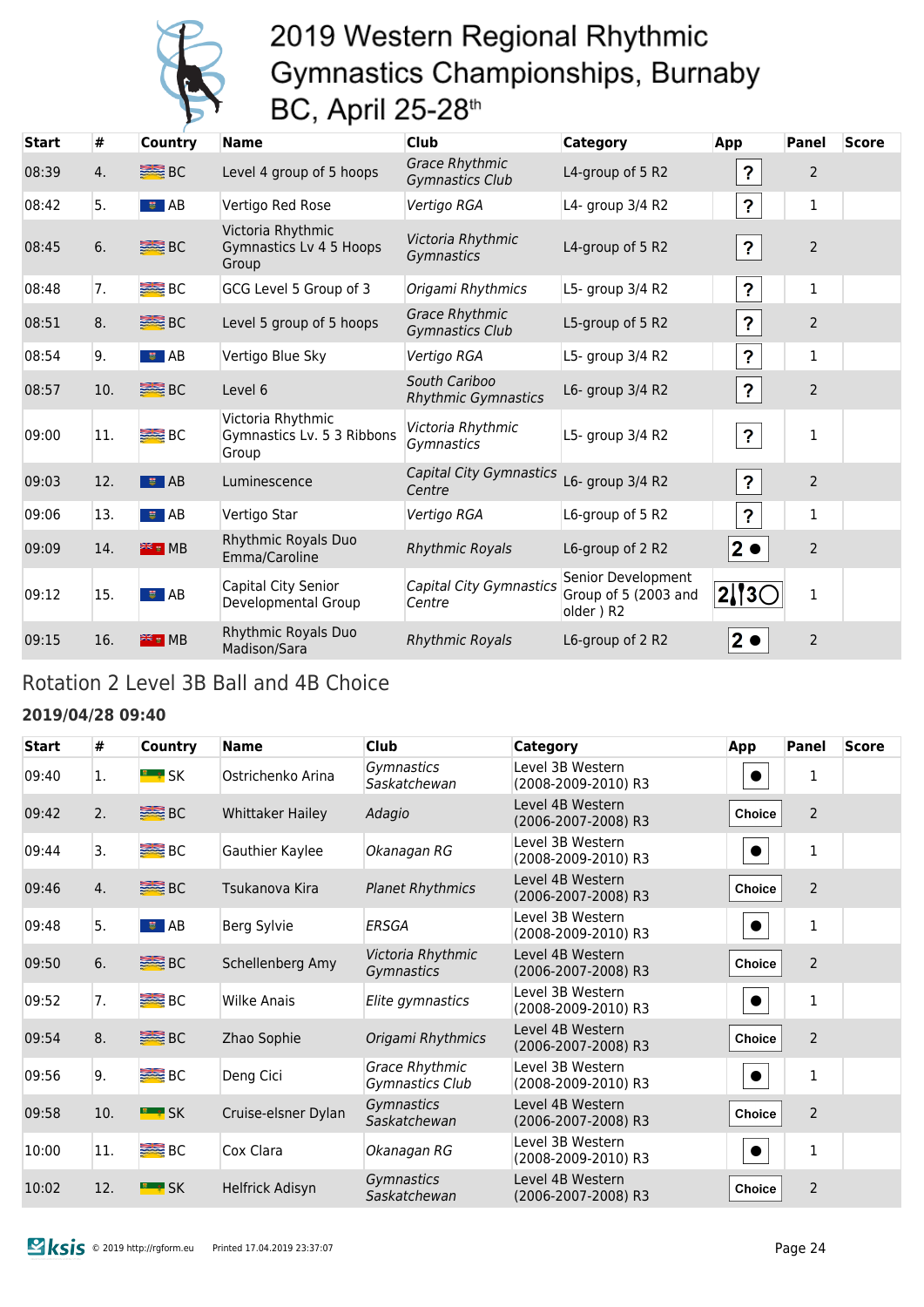

| <b>Start</b> | #   | <b>Country</b>            | <b>Name</b>                          | <b>Club</b>                                              | Category                                | <b>App</b>    | <b>Panel</b>   | <b>Score</b> |
|--------------|-----|---------------------------|--------------------------------------|----------------------------------------------------------|-----------------------------------------|---------------|----------------|--------------|
| 10:04        | 13. | $\sqrt{2}$ AB             | Xu Emily                             | Chinook Rhythmique<br>Gymnastic Club                     | Level 3B Western<br>(2008-2009-2010) R3 | $\bullet$     | $\mathbf{1}$   |              |
| 10:06        | 14. | <b>SEE BC</b>             | Mrazik Misha                         | <b>Planet Rhythmics</b>                                  | Level 4B Western<br>(2006-2007-2008) R3 | Choice        | $\overline{2}$ |              |
| 10:08        | 15. | <b>BEE</b> BC             | Porter Leila                         | <b>Aura Rhythmics</b>                                    | Level 3B Western<br>(2008-2009-2010) R3 | $\bullet$     | $\mathbf{1}$   |              |
| 10:10        | 16. | <b>SEE</b> BC             | <b>Battiston Victoria</b>            | <b>Aura Rhythmics</b>                                    | Level 4B Western<br>(2006-2007-2008) R3 | Choice        | $\overline{2}$ |              |
| 10:12        | 17. | <b>BEE</b> BC             | Massa Anya                           | Okanagan RG                                              | Level 3B Western<br>(2008-2009-2010) R3 | $\bullet$     | 1              |              |
| 10:14        | 18. | <b>SEE</b> BC             | Eldridge Mairyn                      | Origami Rhythmics                                        | Level 4B Western<br>(2006-2007-2008) R3 | <b>Choice</b> | $\overline{2}$ |              |
| 10:16        | 19. | $\overline{\bullet}$ $AB$ | Gwozdz Zuzanna                       | Alegria The Alberta<br>Centre for Rhythmic<br>Gymnastics | Level 3B Western<br>(2008-2009-2010) R3 | $\bullet$     | $\mathbf{1}$   |              |
| 10:18        | 20. | <b>SEE</b> BC             | Cox Ella                             | <b>Grace Rhythmic</b><br><b>Gymnastics Club</b>          | Level 4B Western<br>(2006-2007-2008) R3 | <b>Choice</b> | $\overline{2}$ |              |
| 10:20        | 21. | <b>BEE</b> BC             | Kazimer Chelsea                      | Okanagan RG                                              | Level 3B Western<br>(2008-2009-2010) R3 | $\bullet$     | 1              |              |
| 10:22        | 22. | <b>SEE</b> BC             | Chang Ayana                          | Olympia Rhythmic<br>Gymnastics                           | Level 4B Western<br>(2006-2007-2008) R3 | <b>Choice</b> | $\overline{2}$ |              |
| 10:24        | 23. | <b>BEE</b> BC             | <b>Winter Cecilia</b>                | Victoria Rhythmic<br>Gymnastics                          | Level 3B Western<br>(2008-2009-2010) R3 | $\bullet$     | 1              |              |
| 10:26        | 24. | $\frac{1}{2}$ AB          | Smith-Steinbach<br>Morgan            | <b>ERSGA</b>                                             | Level 4B Western<br>(2006-2007-2008) R3 | Choice        | $\overline{2}$ |              |
| 10:28        | 25. | । <b>इ</b> AB             | Biletska Yana                        | Chinook Rhythmique<br>Gymnastic Club                     | Level 3B Western<br>(2008-2009-2010) R3 | $\bullet$     | 1              |              |
| 10:30        | 26. | <b>SEE</b> BC             | Belevich Kseniya                     | <b>Planet Rhythmics</b>                                  | Level 4B Western<br>(2006-2007-2008) R3 | Choice        | $\overline{2}$ |              |
| 10:32        | 27. | <b>BEE</b> BC             | Sexton Sophia                        | Okanagan RG                                              | Level 3B Western<br>(2008-2009-2010) R3 | $\bullet$     | $\mathbf{1}$   |              |
| 10:34        | 28. | <b>SEE</b> BC             | Novikova Adrianna                    | <b>Aura Rhythmics</b>                                    | Level 4B Western<br>(2006-2007-2008) R3 | Choice        | $\overline{2}$ |              |
| 10:36        | 29. | ■■ AB                     | Chiem Sophie                         | Capital City<br><b>Gymnastics Centre</b>                 | Level 3B Western<br>(2008-2009-2010) R3 | $\bullet$     | $\mathbf{1}$   |              |
| 10:38        | 30. | <b>SEE</b> BC             | Prouse Lily                          | <b>Planet Rhythmics</b>                                  | Level 4B Western<br>(2006-2007-2008) R3 | Choice        | 2              |              |
| 10:40        | 31. | $\overline{\bullet}$ $AB$ | McLean James                         | ERSGA                                                    | Level 3B Western<br>(2008-2009-2010) R3 | $\bullet$     | $\mathbf{1}$   |              |
| 10:42        | 32. | <b>E</b> * SK             | Neiszner Holland                     | Gymnastics<br>Saskatchewan                               | Level 4B Western<br>(2006-2007-2008) R3 | <b>Choice</b> | $\overline{2}$ |              |
| 10:44        | 33. | ■ ■ AB                    | Dong Kathy                           | Chinook Rhythmique<br>Gymnastic Club                     | Level 3B Western<br>(2008-2009-2010) R3 | $\bullet$     | $\mathbf{1}$   |              |
| 10:46        | 34. | <b>SEE</b> BC             | Li Ada                               | Origami Rhythmics                                        | Level 4B Western<br>(2006-2007-2008) R3 | Choice        | $\overline{2}$ |              |
| 10:48        | 35. | $\frac{1}{2}$ AB          | Aristimuno Alana                     | Chinook Rhythmique<br>Gymnastic Club                     | Level 3B Western<br>(2008-2009-2010) R3 | $\bullet$     | $\mathbf{1}$   |              |
| 10:50        | 36. | <b>SEE</b> BC             | Wong Alexa                           | <b>Aura Rhythmics</b>                                    | Level 4B Western<br>(2006-2007-2008) R3 | Choice        | $\overline{2}$ |              |
| 10:52        | 37. | <b>BEE</b> BC             | Bolzhobekova Adema Origami Rhythmics |                                                          | Level 3B Western<br>(2008-2009-2010) R3 |               | 1              |              |
| 10:54        | 38. | <b>SEE</b> BC             | Pasta Noelle                         | Victoria Rhythmics                                       | Level 4B Western<br>(2006-2007-2008) R3 | <b>Choice</b> | $\overline{2}$ |              |
| 10:56        | 39. | <u>" ≉</u> SK             | Omorogbe<br>Osariemen-anna           | Gymnastics<br>Saskatchewan                               | Level 3B Western<br>(2008-2009-2010) R3 | $\bullet$     | $\mathbf{1}$   |              |
| 10:58        | 40. | <b>SEE</b> BC             | Zhang Iris                           | <b>Grace Rhythmic</b><br>Gymnastics Club                 | Level 4B Western<br>(2006-2007-2008) R3 | Choice        | $\overline{2}$ |              |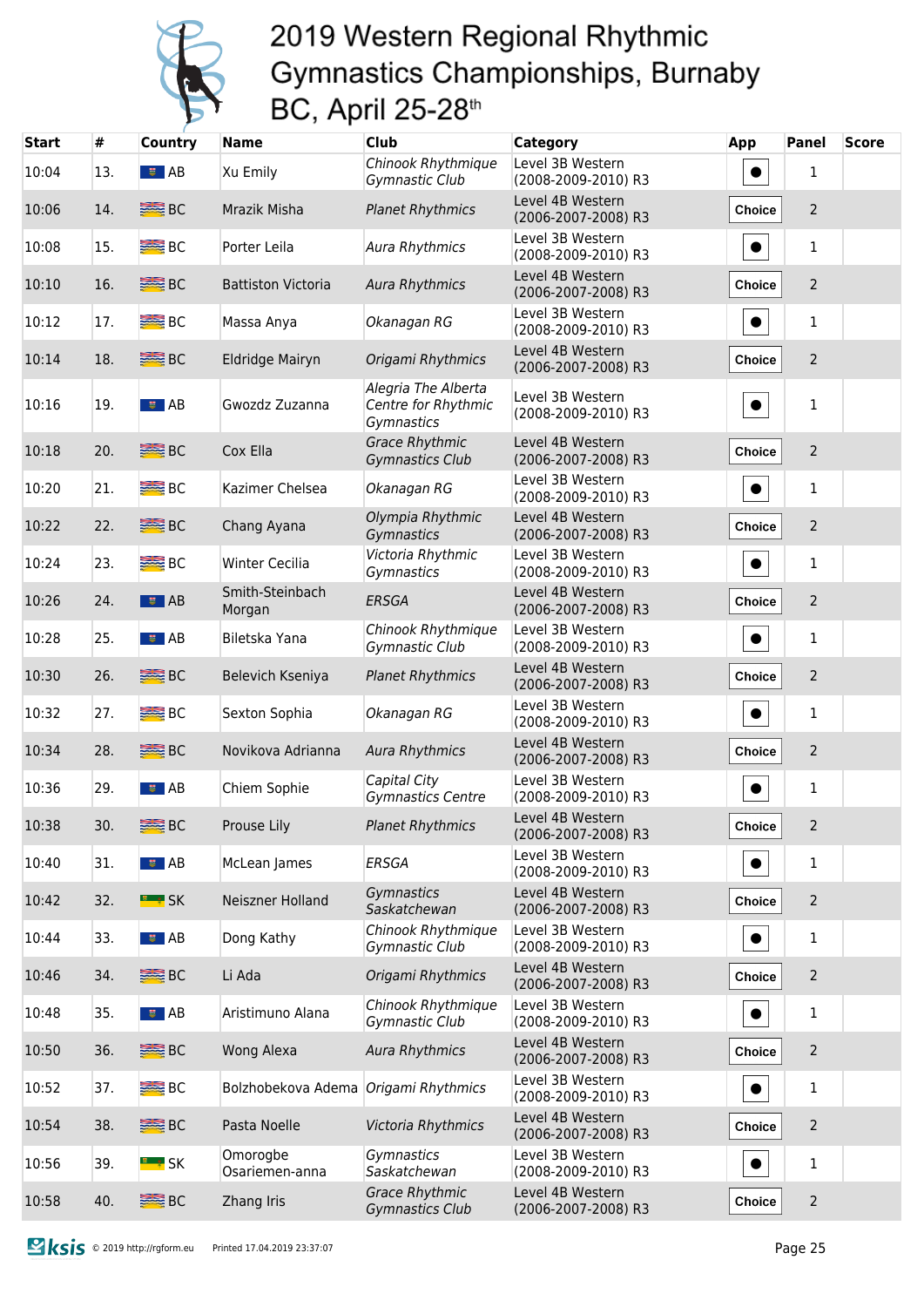

| <b>Start</b> | #   | <b>Country</b>      | <b>Name</b>                         | <b>Club</b>                                     | <b>Category</b>                         | App           | <b>Panel</b>   | <b>Score</b> |
|--------------|-----|---------------------|-------------------------------------|-------------------------------------------------|-----------------------------------------|---------------|----------------|--------------|
| 11:00        | 41. | B <sub>C</sub>      | Sun Alisha                          | <b>Aura Rhythmics</b>                           | Level 3B Western<br>(2008-2009-2010) R3 |               | $\mathbf{1}$   |              |
| 11:02        | 42. | <b>SEE BC</b>       | Fu Selina                           | <b>Grace Rhythmic</b><br><b>Gymnastics Club</b> | Level 4B Western<br>(2006-2007-2008) R3 | Choice        | $\overline{2}$ |              |
| 11:04        | 43. | B <sub>C</sub>      | Lim Xeniya                          | Origami Rhythmics                               | Level 3B Western<br>(2008-2009-2010) R3 | $\bullet$     | $\mathbf{1}$   |              |
| 11:06        | 44. | <b>SEE</b> BC       | Tai Isabella                        | Adagio                                          | Level 4B Western<br>(2006-2007-2008) R3 | Choice        | $\overline{2}$ |              |
| 11:08        | 45. | ■ AB                | Chalifoux Tianna                    | Capital City<br><b>Gymnastics Centre</b>        | Level 3B Western<br>(2008-2009-2010) R3 |               | 1              |              |
| 11:10        | 46. | <b>SEE BC</b>       | Vedrova Alisa                       | <b>Planet Rhythmics</b>                         | Level 4B Western<br>(2006-2007-2008) R3 | Choice        | $\overline{2}$ |              |
| 11:12        | 47. | B <sub>C</sub>      | Sheldon Miya                        | <b>Elite Gymnastics</b>                         | Level 3B Western<br>(2008-2009-2010) R3 | $\bullet$     | $\mathbf{1}$   |              |
| 11:14        | 48. | <b>E</b> SK         | Ma Allison                          | Gymnastics<br>Saskatchewan                      | Level 4B Western<br>(2006-2007-2008) R3 | Choice        | $\overline{2}$ |              |
| 11:16        | 49. | B <sub>C</sub>      | Zhao Sophie                         | <b>Grace Rhythmic</b><br><b>Gymnastics Club</b> | Level 3B Western<br>(2008-2009-2010) R3 | $\bullet$     | 1              |              |
| 11:18        | 50. | <b>E</b> SK         | Schultz Breanna                     | Gymnastics<br>Saskatchewan                      | Level 4B Western<br>(2006-2007-2008) R3 | Choice        | $\overline{2}$ |              |
| 11:20        | 51. | $B^{\text{max}}$ BC | Lalaj Selina                        | Adagio                                          | Level 3B Western<br>(2008-2009-2010) R3 | $\bullet$     | 1              |              |
| 11:22        | 52. | $\frac{1}{2}$ AB    | Whelan Keira                        | ERSGA                                           | Level 4B Western<br>(2006-2007-2008) R3 | Choice        | $\overline{2}$ |              |
| 11:24        | 53. | $\frac{1}{2}$ AB    | Waghela Ananya                      | Capital City<br><b>Gymnastics Centre</b>        | Level 4B Western<br>(2006-2007-2008) R3 | Choice        | $\overline{2}$ |              |
| 11:26        | 54. | <b>BRE</b> BC       | Lalaj Noelia                        | Adagio                                          | Level 4B Western<br>(2006-2007-2008) R3 | <b>Choice</b> | 2              |              |
| 11:28        | 55. | <b>ERE</b> BC       | Sagodi Eva                          | Victoria Rhythmics                              | Level 4B Western<br>(2006-2007-2008) R3 | Choice        | $\overline{2}$ |              |
| 11:30        | 56. | <b>BE</b> BC        | Van den Boer Theresa Aura Rhythmics |                                                 | Level 4B Western<br>(2006-2007-2008) R3 | <b>Choice</b> | $\overline{2}$ |              |
| 11:32        | 57. | <b>SEE</b> BC       | Bastedo Adora                       | Olympia Rhythmic<br>Gymnastics                  | Level 4B Western<br>(2006-2007-2008) R3 | Choice        | $\overline{2}$ |              |

### Rotation 3 Level 4C Ribbon and Choice

#### **2019/04/28 12:15**

| <b>Start</b> | #  | Country             | <b>Name</b>                   | <b>Club</b>                              | Category                                                                    | App                      | Panel          | <b>Score</b> |
|--------------|----|---------------------|-------------------------------|------------------------------------------|-----------------------------------------------------------------------------|--------------------------|----------------|--------------|
| 12:15        | 1. | $B^{\text{max}}$ BC | Mora Laura                    | <b>Grace Rhythmic</b><br>Gymnastics Club | Level 4C Western (2006-2007-2008)<br>R <sub>3</sub>                         | $\overline{\mathscr{D}}$ | 1              |              |
| 12:17        | 2. | $\bullet$ AB        | Thompson<br>Kendall           | Chinook Rhythmique<br>Gymnastic Club     | Level 4C Western (2006-2007-2008)<br>R <sub>3</sub>                         | Choice                   | 2              |              |
| 12:19        | 3. | $\sqrt{5}$ AB       | Appoo Anaheeta                | ERSGA                                    | Level 4C Western (2006-2007-2008)<br>R3                                     | $\overline{\mathscr{D}}$ | $\mathbf 1$    |              |
| 12:21        | 4. | <b>BE</b> BC        | Liaskas Georgia               | <b>Aura Rhythmics</b>                    | Level 4C Western (2006-2007-2008)<br>R <sub>3</sub>                         | Choice                   | $\overline{2}$ |              |
| 12:23        | 5. | B <sub>C</sub>      | Yuen Renee                    | Grace Rhythmic<br>Gymnastics Club        | Level 4C Western (2006-2007-2008)<br>R3                                     | $\overline{\mathscr{D}}$ | 1              |              |
| 12:25        | 6. | B <sub>C</sub>      | <b>Borvanova</b><br>Alexandra | Origami Rhythmics                        | Level 4C Western (2006-2007-2008)<br>R <sub>3</sub>                         | Choice                   | $\overline{2}$ |              |
| 12:27        | 7. | $B^{\text{max}}$ BC | Kang Harene                   | Grace Rhythmic<br>Gymnastics Club        | Level 4C Western (2006-2007-2008)<br>R3                                     | $\overline{\mathscr{D}}$ | 1              |              |
| 12:29        | 8. | $\bullet$ AB        | Weidt Lia                     | Centre                                   | Capital City Gymnastics Level 4C Western (2006-2007-2008)<br>R <sub>3</sub> | Choice                   | 2              |              |
| 12:31        | 9. | $\sqrt{5}$ AB       | Thompson<br>Kendall           | Chinook Rhythmique<br>Gymnastic Club     | Level 4C Western (2006-2007-2008)<br>R4                                     | $\overline{\mathscr{D}}$ | $\mathbf{1}$   |              |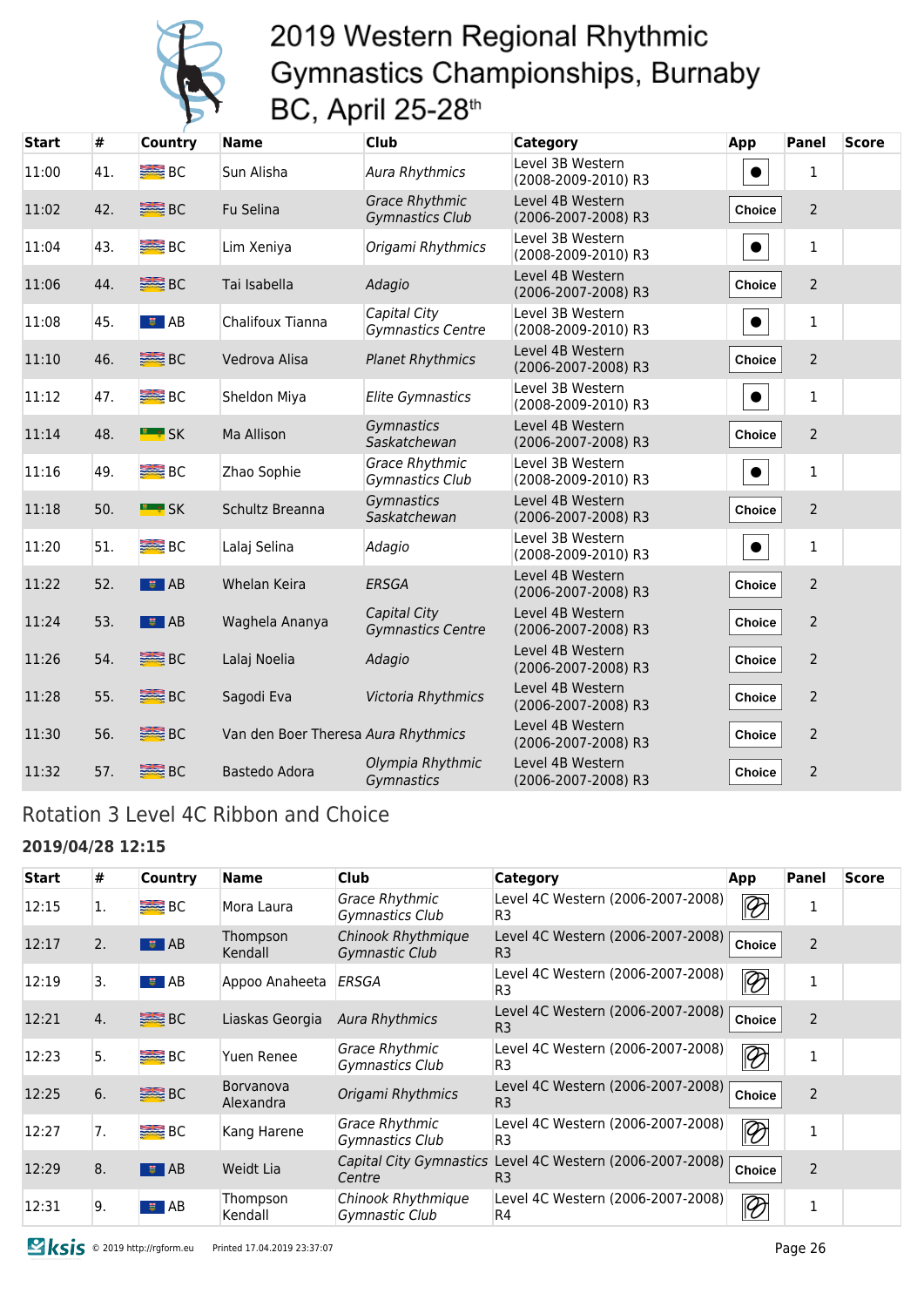

| <b>Start</b> | #   | <b>Country</b>          | <b>Name</b>            | <b>Club</b>                                     | <b>Category</b>                                                 | App                      | Panel          | <b>Score</b> |
|--------------|-----|-------------------------|------------------------|-------------------------------------------------|-----------------------------------------------------------------|--------------------------|----------------|--------------|
| 12:33        | 10. | B <sub>C</sub>          | Mora Laura             | <b>Grace Rhythmic</b><br><b>Gymnastics Club</b> | Level 4C Western (2006-2007-2008)<br>R4                         | Choice                   | 2              |              |
| 12:35        | 11. | $B2$ BC                 | Liaskas Georgia        | Aura Rhythmics                                  | Level 4C Western (2006-2007-2008)<br>R4                         | $\overline{\mathscr{D}}$ | 1              |              |
| 12:37        | 12. | $\overline{\bullet}$ AB | Appoo Anaheeta         | ERSGA                                           | Level 4C Western (2006-2007-2008)<br>R4                         | <b>Choice</b>            | $\overline{2}$ |              |
| 12:39        | 13. | B <sub>C</sub>          | Borvanova<br>Alexandra | Origami Rhythmics                               | Level 4C Western (2006-2007-2008)<br>R4                         | $\overline{\mathscr{D}}$ | 1              |              |
| 12:41        | 14. | BC                      | <b>Yuen Renee</b>      | <b>Grace Rhythmic</b><br><b>Gymnastics Club</b> | Level 4C Western (2006-2007-2008)<br>R4                         | Choice                   | $\overline{2}$ |              |
| 12:43        | 15. | $\bullet$ AB            | Weidt Lia              | Centre                                          | Capital City Gymnastics Level 4C Western (2006-2007-2008)<br>R4 | $\overline{\mathscr{D}}$ | 1              |              |
| 12:45        | 16. | $\equiv$ BC             | Kang Harene            | <b>Grace Rhythmic</b><br><b>Gymnastics Club</b> | Level 4C Western (2006-2007-2008)<br>R4                         | <b>Choice</b>            | $\overline{2}$ |              |

### Rotation 4 Levels 5B and 6B Choice

#### **2019/04/28 13:00**

| <b>Start</b> | #   | <b>Country</b>      | <b>Name</b>        | <b>Club</b>                                     | <b>Category</b>                                      | App           | <b>Panel</b>   | <b>Score</b> |
|--------------|-----|---------------------|--------------------|-------------------------------------------------|------------------------------------------------------|---------------|----------------|--------------|
| 13:00        | 1.  | $\equiv$ BC         | Sander Mika        | Aura Rhythmics                                  | Level 5B Western(2004-2005-2006) R3                  | <b>Choice</b> | $\mathbf{1}$   |              |
| 13:02        | 2.  | <b>EL # SK</b>      | Liu Aliya          | Gymnastics<br>Saskatchewan                      | Level 6B Western (2004 and before)<br>R <sub>3</sub> | Choice        | $\overline{2}$ |              |
| 13:04        | 3.  | <b>E</b> * SK       | Doerksen Mikayla   | Gymnastics<br>Saskatchewan                      | Level 5B Western(2004-2005-2006) R3                  | <b>Choice</b> | $\mathbf{1}$   |              |
| 13:06        | 4.  | <b>E</b> * SK       | Douglas Kelsee     | Gymnastics<br>Saskatchewan                      | Level 6B Western (2004 and before)<br>R <sub>3</sub> | Choice        | 2              |              |
| 13:08        | 5.  | B <sub>C</sub>      | Szudek Leni        | Okanagan RG                                     | Level 5B Western(2004-2005-2006) R3                  | <b>Choice</b> | 1              |              |
| 13:10        | 6.  | <b>EE E</b> MB      | Coughlan Emma      | <b>Rhythmic Royals</b>                          | Level 6B Western (2004 and before)<br>R <sub>3</sub> | Choice        | $\overline{2}$ |              |
| 13:12        | 7.  | B <sub>C</sub>      | Brennan Michaela   | Victoria Rhythmic<br>Gymnastics                 | Level 5B Western(2004-2005-2006) R3                  | Choice        | 1              |              |
| 13:14        | 8.  | $\bullet$ AB        | Kunicki Anya       | <b>ERSGA</b>                                    | Level 6B Western (2004 and before)<br>R <sub>3</sub> | <b>Choice</b> | $\overline{2}$ |              |
| 13:16        | 9.  | $\bullet$ AB        | Ali Anika          | ERSGA                                           | Level 5B Western(2004-2005-2006) R3                  | Choice        | 1              |              |
| 13:18        | 10. | <sup>業業</sup> ■ MB  | Johnson Sara       | <b>Rhythmic Royals</b>                          | Level 6B Western (2004 and before)<br>R <sub>3</sub> | Choice        | $\overline{2}$ |              |
| 13:20        | 11. | $\equiv$ BC         | Kedem Hilli        | Aura Rhythmics                                  | Level 5B Western(2004-2005-2006) R3                  | <b>Choice</b> | 1              |              |
| 13:22        | 12. | $\frac{1}{2}$ AB    | Kim Hae Rim        | <b>ERSGA</b>                                    | Level 6B Western (2004 and before)<br>R <sub>3</sub> | Choice        | $\overline{2}$ |              |
| 13:24        | 13. | $\bullet$ AB        | Loos Charlize      | Chinook<br>Rhythmique<br>Gymnastic Club         | Level 5B Western(2004-2005-2006) R3                  | <b>Choice</b> | 1              |              |
| 13:26        | 14. | <sup>業業</sup> ■ MB  | Childs Kaitlyn     | <b>Rhythmic Royals</b>                          | Level 6B Western (2004 and before)<br>R <sub>3</sub> | Choice        | $\overline{2}$ |              |
| 13:28        | 15. | B <sub>C</sub>      | Milic Maya         | <b>Planet Rhythmics</b>                         | Level 5B Western(2004-2005-2006) R3                  | Choice        | 1              |              |
| 13:30        | 16. | $\frac{1}{2}$ AB    | <b>Mahon Emily</b> | ERSGA                                           | Level 6B Western (2004 and before)<br>R <sub>3</sub> | Choice        | $\overline{2}$ |              |
| 13:32        | 17. | <b>BIER</b> BC      | Le Rachael         | Elite gymnastics                                | Level 5B Western(2004-2005-2006) R3                  | <b>Choice</b> | $\mathbf{1}$   |              |
| 13:34        | 18. | <b>SEE</b> BC       | XIE Christina      | Adagio                                          | Level 6B Western (2004 and before)<br>R <sub>3</sub> | <b>Choice</b> | $\overline{2}$ |              |
| 13:36        | 19. | <mark>■ ‡</mark> SK | Cole Devyn         | Gymnastics<br>Saskatchewan                      | Level 5B Western(2004-2005-2006) R3                  | <b>Choice</b> | 1              |              |
| 13:38        | 20. | <b>BEE</b> BC       | Mora Maria         | <b>Grace Rhythmic</b><br><b>Gymnastics Club</b> | Level 6B Western (2004 and before)<br>R <sub>3</sub> | Choice        | $\overline{2}$ |              |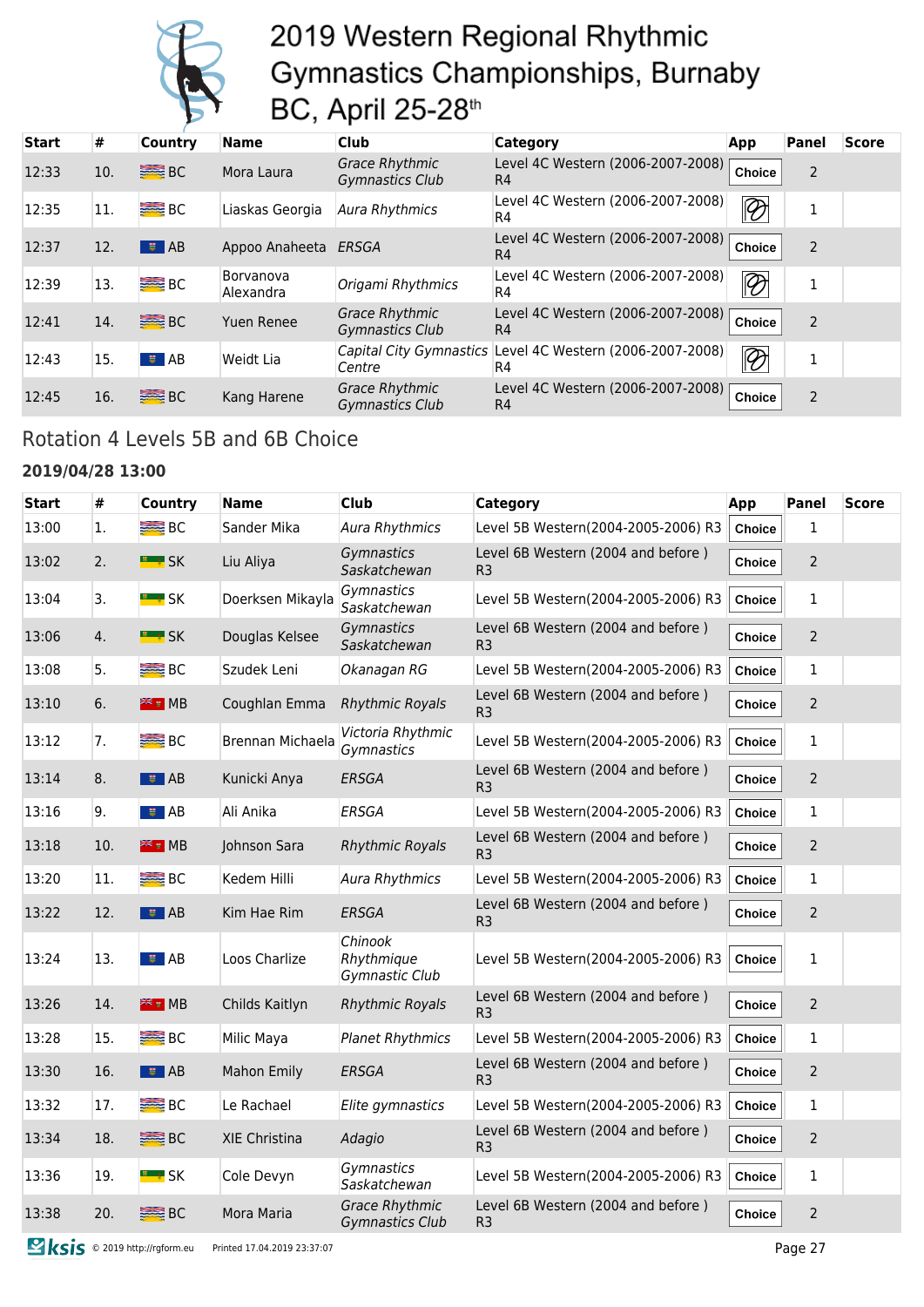

| Start | #   | <b>Country</b>      | <b>Name</b>               | <b>Club</b>                              | Category                                             | App           | Panel          | <b>Score</b> |
|-------|-----|---------------------|---------------------------|------------------------------------------|------------------------------------------------------|---------------|----------------|--------------|
| 13:40 | 21. | B <sub>C</sub>      | Xiao Jocelyn              | Olympia Rhythmic<br>Gymnastics           | Level 5B Western(2004-2005-2006) R3                  | <b>Choice</b> | $\mathbf{1}$   |              |
| 13:42 | 22. | <b>SEE BC</b>       | Erickson Ella             | Victoria Rhythmics                       | Level 6B Western (2004 and before)<br>R <sub>3</sub> | Choice        | $\overline{2}$ |              |
| 13:44 | 23. | B <sub>C</sub>      | Lau Katrina               | <b>Grace Rhythmic</b><br>Gymnastics Club | Level 5B Western(2004-2005-2006) R3                  | Choice        | 1              |              |
| 13:46 | 24. | <b>SEE</b> BC       | Tretiakova Anna           | <b>Planet Rhythmics</b>                  | Level 6B Western (2004 and before)<br>R <sub>3</sub> | Choice        | $\overline{2}$ |              |
| 13:48 | 25. | B <sub>C</sub>      | Wen Leanne                | Elite gymnastics                         | Level 5B Western(2004-2005-2006) R3                  | Choice        | $\mathbf{1}$   |              |
| 13:50 | 26. | <b>SEE BC</b>       | Plummer Zoe               | Okanagan RG                              | Level 6B Western (2004 and before)<br>R <sub>3</sub> | Choice        | $\overline{2}$ |              |
| 13:52 | 27. | $\overline{ }$ AB   | <b>Ye Catherine</b>       | Chinook<br>Rhythmique<br>Gymnastic Club  | Level 5B Western(2004-2005-2006) R3                  | <b>Choice</b> | 1              |              |
| 13:54 | 28. | <b>SEE BC</b>       | Arkhipchenko<br>Elizaveta | <b>Planet Rhythmics</b>                  | Level 6B Western (2004 and before)<br>R <sub>3</sub> | <b>Choice</b> | $\overline{2}$ |              |
| 13:56 | 29. | <b>BEE</b> BC       | Wang Sienna               | <b>Aura Rhythmics</b>                    | Level 5B Western(2004-2005-2006) R3                  | Choice        | 1              |              |
| 13:58 | 30. | । ≢ AB              | Usevicius Antonia ERSGA   |                                          | Level 6B Western (2004 and before)<br>R <sub>3</sub> | <b>Choice</b> | $\overline{2}$ |              |
| 14:00 | 31. | B <sub>C</sub>      | Liao Michaela             | <b>Grace Rhythmic</b><br>Gymnastics Club | Level 5B Western(2004-2005-2006) R3                  | Choice        | 1              |              |
| 14:02 | 32. | $\frac{1}{2}$ AB    | Zhou Victoria             | ERSGA                                    | Level 6B Western (2004 and before)<br>R <sub>3</sub> | Choice        | $\overline{2}$ |              |
| 14:04 | 33. | <b>BIER</b> BC      | Gu Iris                   | <b>Aura Rhythmics</b>                    | Level 5B Western(2004-2005-2006) R3                  | <b>Choice</b> | $\mathbf{1}$   |              |
| 14:06 | 34. | <b>FIE</b> UN       | Cruz Ashley               | Elite gymnastics                         | Level 5B Western(2004-2005-2006) R3                  | <b>Choice</b> | $\mathbf{1}$   |              |
| 14:08 | 35. | <b>SEE</b> BC       | Milenkova Ana -<br>Mariya | Olympia Rhythmic<br>Gymnastics           | Level 5B Western(2004-2005-2006) R3                  | <b>Choice</b> | $\mathbf{1}$   |              |
| 14:10 | 36. | B <sub>C</sub>      | Porter Arianna            | Victoria Rhythmic<br>Gymnastics          | Level 5B Western(2004-2005-2006) R3                  | <b>Choice</b> | $\mathbf{1}$   |              |
| 14:12 | 37. | <sup>≋≋</sup> ∎ MB  | Fradkov Anna              | <b>Rhythmic Royals</b>                   | Level 5B Western(2004-2005-2006) R3                  | <b>Choice</b> | $\mathbf{1}$   |              |
| 14:14 | 38. | <b>BEE</b> BC       | <b>Warner Claire</b>      | Elite gymnastics                         | Level 5B Western(2004-2005-2006) R3                  | <b>Choice</b> | $\mathbf{1}$   |              |
| 14:16 | 39. | <b>BEE</b> BC       | Lam Grace                 | Adagio                                   | Level 5B Western(2004-2005-2006) R3                  | <b>Choice</b> | 1              |              |
| 14:18 | 40. | $B^{\text{max}}$ BC | Macdougall Ava            | Okanagan RG                              | Level 5B Western(2004-2005-2006) R3                  | <b>Choice</b> | $\mathbf{1}$   |              |
| 14:20 | 41. | <b>BIG</b> BC       | Chang Sophia              | <b>Aura Rhythmics</b>                    | Level 5B Western(2004-2005-2006) R3                  | <b>Choice</b> | 1              |              |

### Rotation 5 Levels 5C and 6C Choice

#### **2019/04/28 14:32**

| <b>Start</b> | #  | <b>Country</b>            | <b>Name</b>          | <b>Club</b>                           | <b>Category</b>                                                 | App           | Panel          | <b>Score</b> |
|--------------|----|---------------------------|----------------------|---------------------------------------|-----------------------------------------------------------------|---------------|----------------|--------------|
| 14:32        | 1. | <b>E</b> SK               | <b>Toth Rosanna</b>  | <i>Gymnastics</i><br>Saskatchewan     | Level 5C Western<br>(2004-2005-2006) R3                         | <b>Choice</b> | 1              |              |
| 14:34        | 2. | $\frac{96}{26}$ MB        | <b>Frost Madison</b> | <b>Rhythmic Royals</b>                | Level 6C Western(2004 and<br>before) R3                         | <b>Choice</b> | $\overline{2}$ |              |
| 14:36        | 3. | <b>专 AB</b>               | Zietek Vanessa       | Arabesque Rhythmics                   | Level 5C Western<br>(2004-2005-2006) R3                         | <b>Choice</b> | 1              |              |
| 14:38        | 4. | $\overline{\bullet}$ $AB$ | Berg Julianne        | ERSGA                                 | Level 6C Western(2004 and<br>before) R3                         | <b>Choice</b> | $\overline{2}$ |              |
| 14:40        | 5. | <b>BRE</b> BC             | Scott Pinn Yee       | Olympia Rhythmic<br><b>Gymnastics</b> | Level 5C Western<br>(2004-2005-2006) R3                         | <b>Choice</b> | 1              |              |
| 14:42        | 6. | $\frac{1}{2}$ AB          | Ostrikoff Emma       | Centre                                | Capital City Gymnastics Level 6C Western(2004 and<br>before) R3 | <b>Choice</b> | $\overline{2}$ |              |